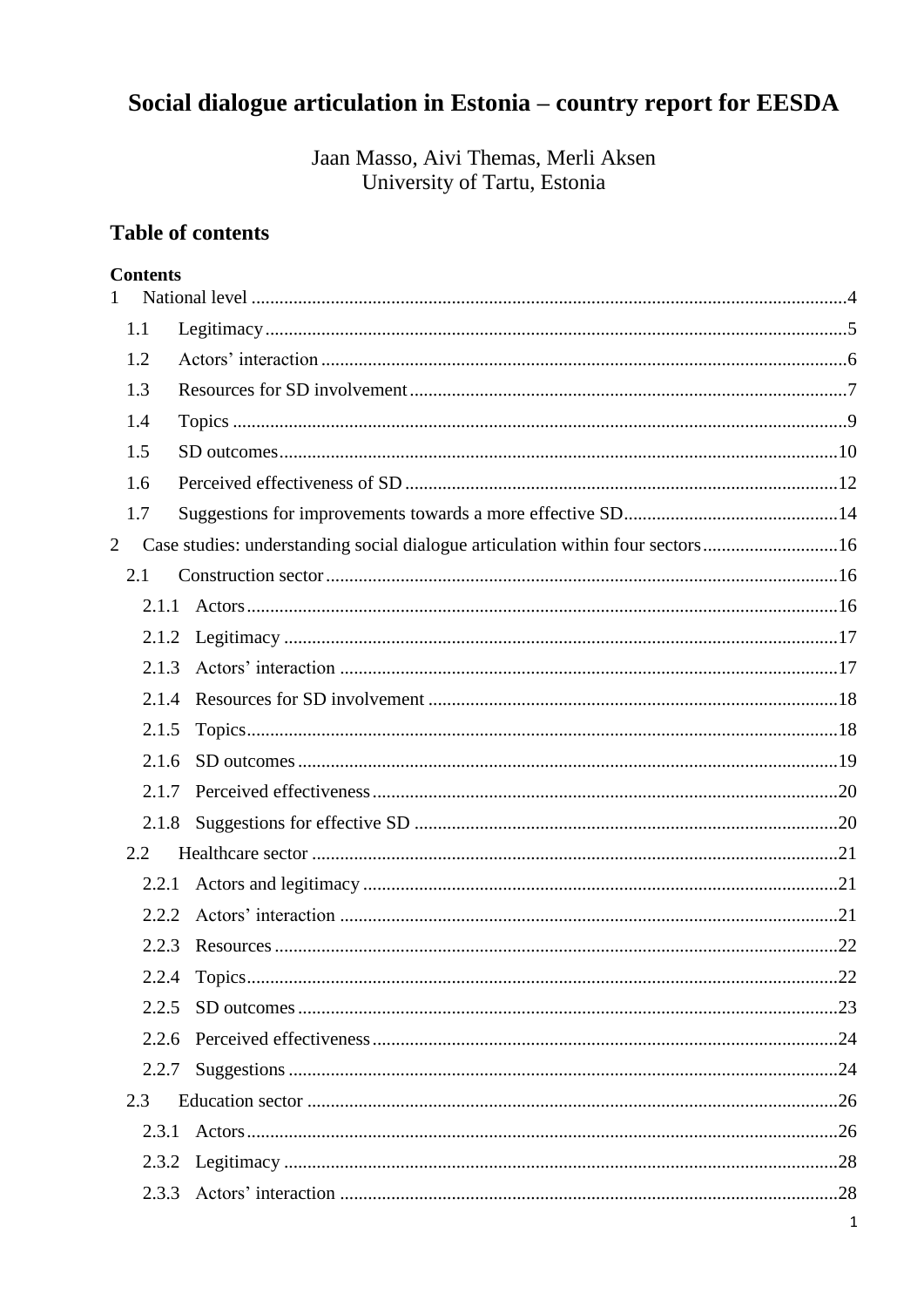| 2.4 |  |
|-----|--|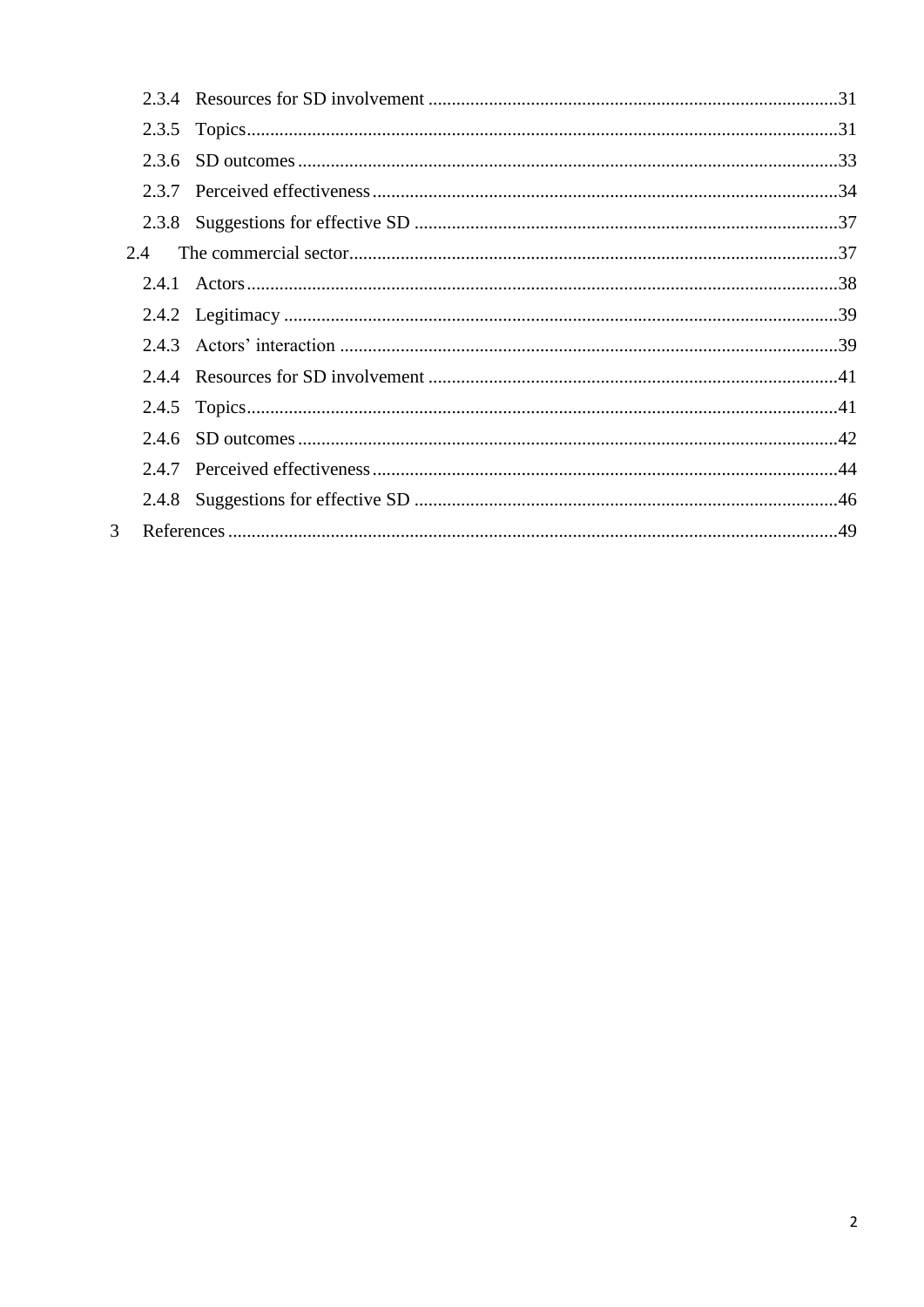# **Abbreviations**

| <b>CSR</b>  | country-specific recommendations                                  |
|-------------|-------------------------------------------------------------------|
| EAA         | <b>Estonian Association of Architects</b>                         |
| EAA         | <b>Estonian Association of Architects</b>                         |
| EACE        | <b>Estonian Association of Construction Entrepreneurs</b>         |
| <b>EACE</b> | <b>Estonian Association of Construction Entrepreneurs</b>         |
| EAKL        | <b>Estonian Trade Union Confederation</b>                         |
| EAL         | <b>Estonian Medical Association</b>                               |
| EC          | <b>European Commission</b>                                        |
| <b>ECCE</b> | <b>European Council of Civil Engineers</b>                        |
| EEL         | <b>Estonian Association of Civil Engineers</b>                    |
| EEL         | <b>Estonian Association of Civil Engineers</b>                    |
| EEPU        | <b>Estonian Educational Personnel Union</b>                       |
| EFEE        | <b>European Federation of Education Employers</b>                 |
| <b>EHIF</b> | Estonian Health Insurance Fund                                    |
| EHL         | <b>Estonian Hospital Association</b>                              |
| EIS         | national Draft Information System                                 |
| EKJÜ        | <b>Association of School Principals</b>                           |
| <b>ELVL</b> | Association of Estonian Cities and Municipalities                 |
| EÕL         | <b>Estonian Nurses Union</b>                                      |
| EQA         | <b>Estonian Qualification Authority</b>                           |
| ETKA        | <b>Estonian Trade Union of Commercial and Servicing Employees</b> |
| ETTA        | Estonian Transport and Road Workers Trade Union                   |
| ETTK        | Estonian Employers' Confederation                                 |
| ETUCE       | European Trade Union Committee for Education                      |
| EU          | <b>European Union</b>                                             |
| <b>EUIF</b> | Estonian Unemployment Insurance Fund                              |
| <b>FIEC</b> | <b>European Construction Industry Federation</b>                  |
| GEP         | good engagement practices                                         |
| HTM         | Ministry of Education and Research                                |
| LI          | Estonian Labour Inspectorate                                      |
| MoSA        | Ministry of Social Affairs                                        |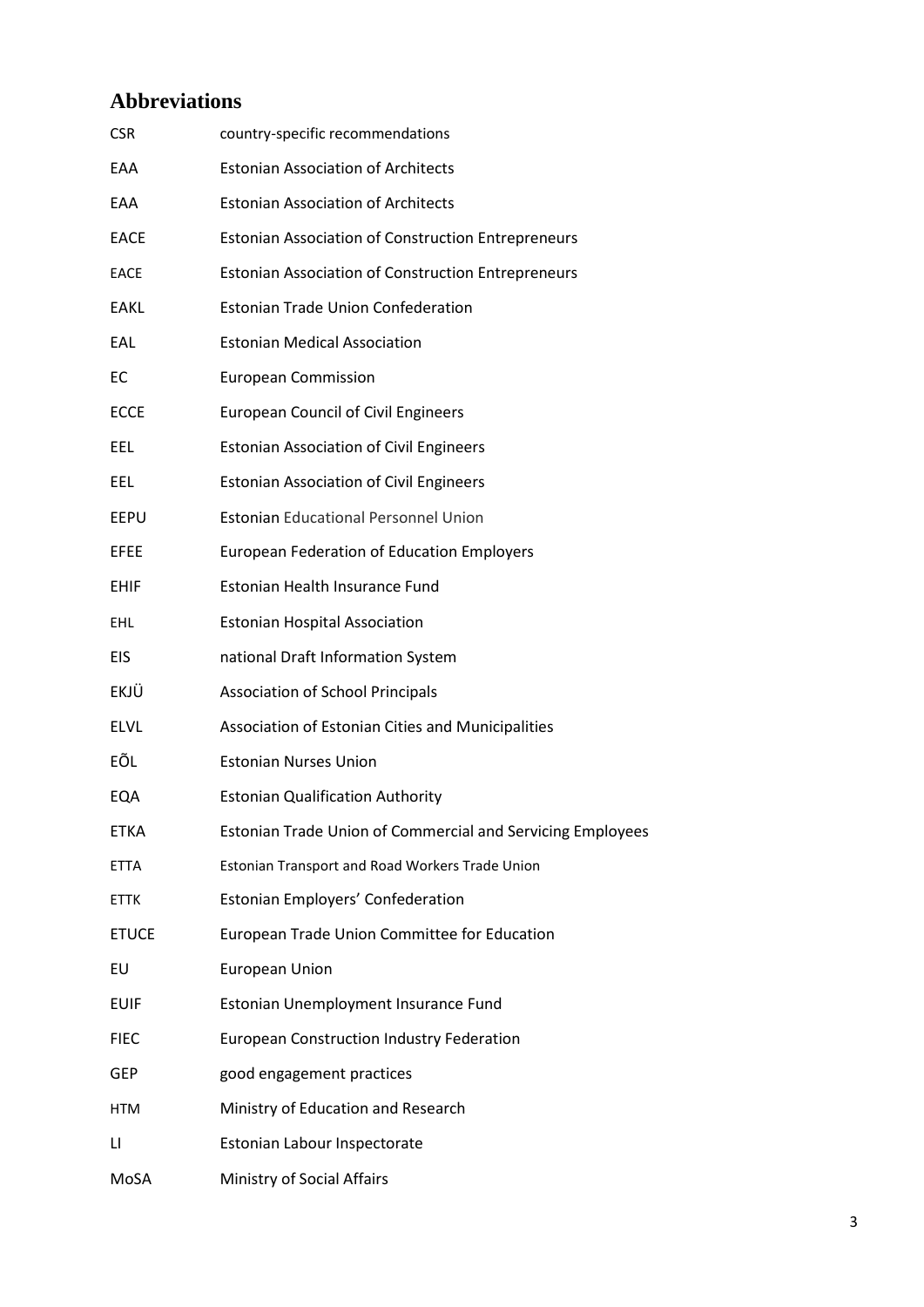| <b>PGS</b>   | law of the Basic Schools and Upper Secondary Schools Act             |
|--------------|----------------------------------------------------------------------|
| <b>ROTAL</b> | Federation of Trade Unions of Workers of State and Local Authorities |
| SD           | social dialogue                                                      |
| <b>SME</b>   | small and medium-sized enterprises                                   |
| <b>SSD</b>   | sectoral social dialogue                                             |
| <b>TALO</b>  | Estonian Employees' Unions' Confederation                            |
| TCB          | <b>Tax and Customs Board</b>                                         |

# <span id="page-3-0"></span>**1 Introduction**

This report was created by researchers of the University of Tartu within the framework of the project "Enhancing the Effectiveness of Social Dialogue Articulation in Europe (EESDA)" funded by the European Commission (EC). The objective of the project was to improve expertise on the articulation of social dialogue (SD) in Europe.

Social dialogue articulation, as discussed in this report, stand for "*the ways in which social dialogue between public and private actors at different levels functions and the channels through which EU level social dialogue influences decisions, outcomes and positions of actors at the national and subnational levels and vice-versa*". The current paper delivers a comprehensive analysis of the stakeholders' views in Estonia, focusing on social dialogue at the national level and in four key sectors: healthcare (focusing on nurses), education (focusing on teachers), construction (focusing on construction workers) and commerce (focusing on sales agents).

The report is one of the six country reports that describe and analyse the structure of national and European social dialogue as experienced and perceived by the state and social partners – organisations of the employers and employees. There are country reports on Estonia, France, Ireland, Portugal, Slovakia and Sweden in the project.

This country report relies on semi-structured interviews with representatives for trade unions, employer organisations, larger employers and government (see table 1), supplemented with desk research, including union documents and media reports, and information from websites and previous research.

|                              | Part I         | Part II   |            |          |              |
|------------------------------|----------------|-----------|------------|----------|--------------|
|                              | National level | Education | Healthcare | Commerce | Construction |
| Government organisation   4  |                |           |            |          |              |
| <b>Employer organisation</b> |                | 1∗        |            | $2**$    |              |
| Trade Union                  |                |           |            |          |              |
| <b>Total</b>                 | 10             |           |            |          |              |

**Table 1.** Number of respondents interviewed for the different part of the report

\*This organisation is participating in social dialogue as observer, \*\*Interviews with larger employers rather than employer organisations.

The interviews were conducted between January and May 2019. The interviews were semi-structured and lasted for around 1.5–2 hours. Since there are only few employer and employee organisations in the chosen sectors, we promised to keep their answers anonymous and confidential, thus there are no quotes from the interviews and in second part of the report, the interviewees are referred to only as social partners without further specification.

It should be noted that there were some data collection issues that limit the insights that can be gained from this research. The national research team was not able to reach out to all social partners (e.g.,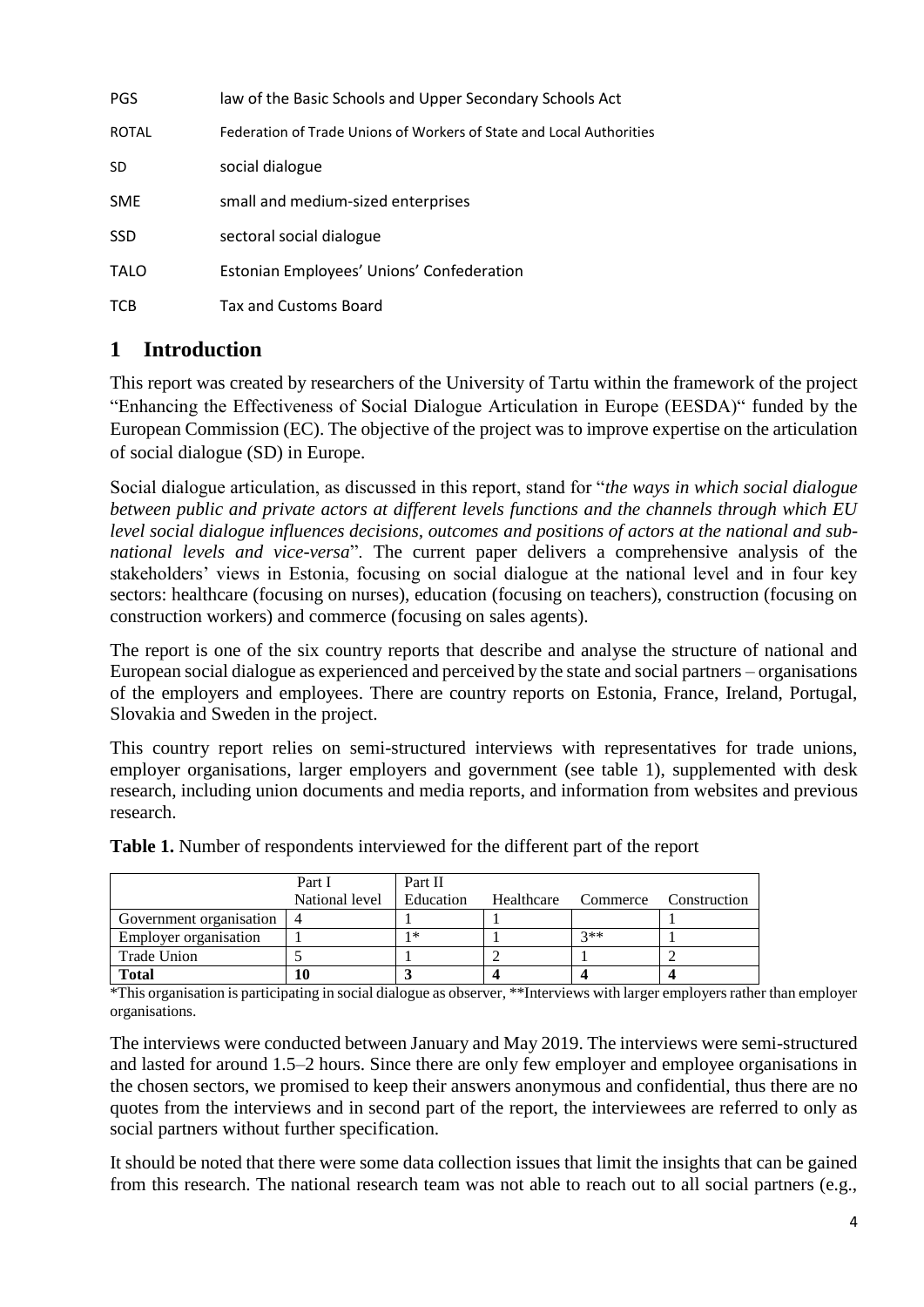some of them declined to participate due to lack of time and interest in the topic). Thus, the sectoral reports` analysis relies mainly on those people who agreed to talk to the national research team. For example, some sectors and employees, such as the educational and healthcare personnel are often, the subject and target group for research and studies. Because of the latter they have to decide in which studies, surveys, interviews, etc. to participate and which ones to discard (also, possibly a sign of survey fatigue). In addition, it is relevant to highlight that most of the interviewees admitted that their experience is limited with their personal participation and does not include the experience of other representatives or participants. In the commerce sector, some important trade unions declined, and the authors replaced them with some larger employers who have experience from sectoral or company level social dialogue. However, it is relevant to keep in mind that the views of larger employers (who participated in interviews) may not coincide with the views of trade union representatives (who did not participate in interviews).

Thus, while the interviews can offer a valuable insight into the nature of social dialogue in Estonia, results should be interpreted with caution. Furthermore, while the aim of the research was to obtain information on articulation of social dialogue between the European, national and sectoral level, representatives interviewed could not always offer insights on European level social dialogue, and as a result, this topic can only be addressed with regard to some of the sectors.

The first part of the report covers the general national structure of industrial relations and social dialogue in Estonia. The second part covers experiences and reflections regarding the articulation between national level and European sectoral level social dialogue in the four selected sectors. The third part provides comparative perspective of the findings and concluding remarks of the study.

# **2 National level**

#### <span id="page-4-0"></span>**2.1 Legitimacy**

Present-day **Estonia's industrial relations are characterised by low union density, limited employer coordination, decentralised collective bargaining, low collective bargaining coverage** (most widespread are company-level collective bargaining and agreements), and weak but perceivably improving social dialogue, also **dependence on coalition government** and ruling parties and whether they value social dialogue or not (Kall, 2017).

Members of the national trade union confederations represent trade unions in various economic sectors. **Not all workers are part of a trade union and trade unions are not equally present in all areas of economic activity**. The factual trade union membership in Estonia is small, around 7 per cent and approximately 38 000 employees in 2015 and it has decreased by 3 percentage points during 2009–2015 (Statistics Estonia, 2015a). The Statistics Estonia data shows that unions are generally absent in small and medium-sized enterprises (SME) and present in 39 per cent of all organisations employing 250 employees or more, which means that significant parts of the economy and most small and medium-sized companies remain union-free (Statistics Estonia, 2015a and 2015b).

There have not been significant changes regarding trade union and employers' organisations in Estonia during the recent years (Eurofound 2016, Kadarik and Masso 2018). **Estonian Trade Union Confederation (EAKL) is the largest Estonian organisation representing workers** with approximately 21 000 members in 2016 (Kadarik and Masso, 2018). Member unions of EAKL, such as Federation of Trade Unions of Workers of State and Local Authorities (ROTAL) and Estonian Transport and Road Workers Trade Union (ETTA) have respectively 1 800 and 2 500 members. Estonian Employees' Unions' Confederation (TALO) has about 3 000 members. Some trade unions in Estonia do not belong to any association or central body and act autonomously, for example, Estonian Medical Association (with 3 000 members, covers 62% of all the doctors in Estonia). There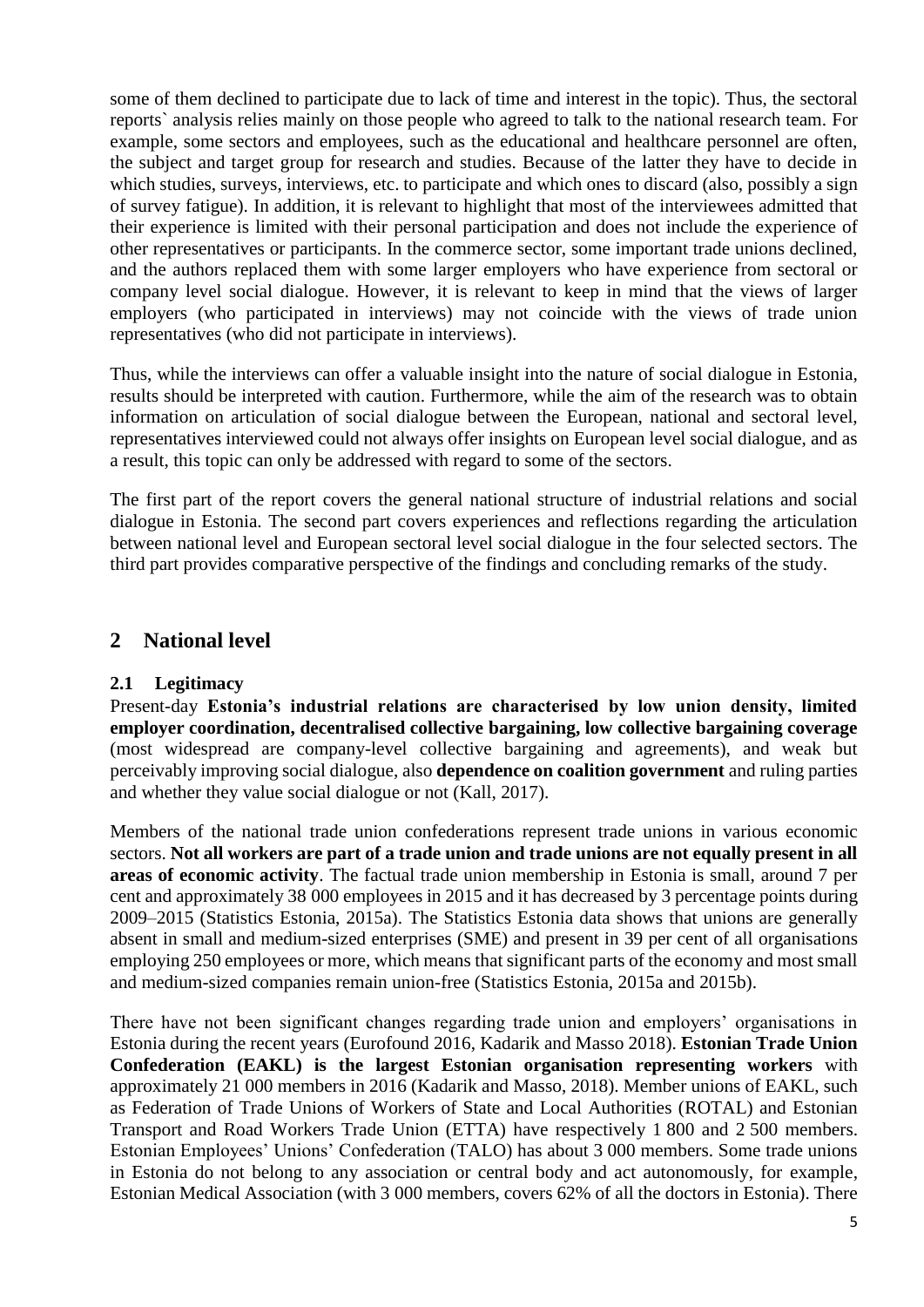were also some sectors without any trade union present until recently. In 2013, the first Estonian union in financial sector (the Union of Estonian Financial Sector Employees) was created, with 335 members and other trade unions were established in the commerce and hotel sectors (Kall, 2017). One of EAKL's affiliates, the Estonian Metalworkers Trade Union Federation now represents construction workers as well (Varblane *et al.* 2016).

According to the EAKL representative, about five or six of their affiliates out of 17 are active in EU social dialogue; they participate in different organisations and working groups. Other members are not so active at EU level; some also struggling with social dialogue at national or sectoral level.

**The only employer organisation recognised as a national-level social partner is the Estonian Employers' Confederation** (ETTK), which overall represents around 25 per cent of all employers in Estonia (Eurofound, 2016). ETTK unites employers from all kinds of economic fields, both the industrial and tertiary sectors, incl. associations. Still, the majority of micro and small enterprises are not involved in employers' associations.

#### <span id="page-5-0"></span>**2.2 Actors' interaction**

 $\overline{a}$ 

The Collective Agreements  $Act<sup>1</sup>$  designates the official social dialogue partners (EAKL, ETTK and ministries). Unofficial social dialogue or cooperation involves more parties, including sectoral trade unions, employers, non-profit organisations, civil society actors, educational institutions and government agencies. **Some interviewees expressed the opinion that during recent years the share and volume of asking feedback and the volume of national SD have increased, others felt that it has remained more or less the same.** Trade union confederations have generally declared themselves as apolitical organisations, representing members with different worldviews and cooperating with all political parties that are willing to work together. Cooperation with civil society actors takes place mostly when unions consult different actors before formulating their opinions on planned policy changes. Trade union confederations have regular meetings with employers, where they have reached some agreements (e.g. minimum wage, teleworking) and communication with employers have recently become better, more meaningful and more effective.

The EU employees' and employers' representatives noted that social dialogue has moved from contrasting discussion to cooperation negotiations (ETUI ReformsWatch, 2018). During the interviews, the social partners pointed out that the range of questions discussed on the national level had widened and the administrative capacity of the social partners had increased thanks to the help of structural funds. The biggest problem at the national level is the lack of acknowledgement of the importance of industrial relations, the lack of political interest, and partially the state's strategy of avoiding tension and conflict (Varblane *et al.* 2016).

The design and culture of social dialogue structure at the company and sectoral level influences its manifestation at the national level. **The content and extent of social partners` involvement differs in Estonia across the economic sectors.** This in turn influences the content, procedure and enforcement side of social dialogue debates. The most widespread are company-level collective bargaining and agreements; there are only three sectoral level collective agreements (in transport, education and healthcare) in Estonia, because they need more time, effort and negotiations. Social partners negotiate minimum wages at the national level. Also, there is a national minimum wage agreement for cultural workers negotiated between TALO and the Ministry of Culture. According to the most recent agreement signed in 2018, the minimum wage of a cultural worker will rise to 1,300 euros per month from 2019. A nationwide agreement concerns cultural workers who receive wages from the Ministry of Culture's budget, with a total of 4,000 cultural workers. **Most trade unions and employer organisations participate in SD articulation through national trade union and employer union confederation.** Usually, the trade unions take the initiative to bargain whereas

<sup>1</sup> Collective Agreements Act in English is available at <https://www.riigiteataja.ee/en/eli/518062018002/consolide>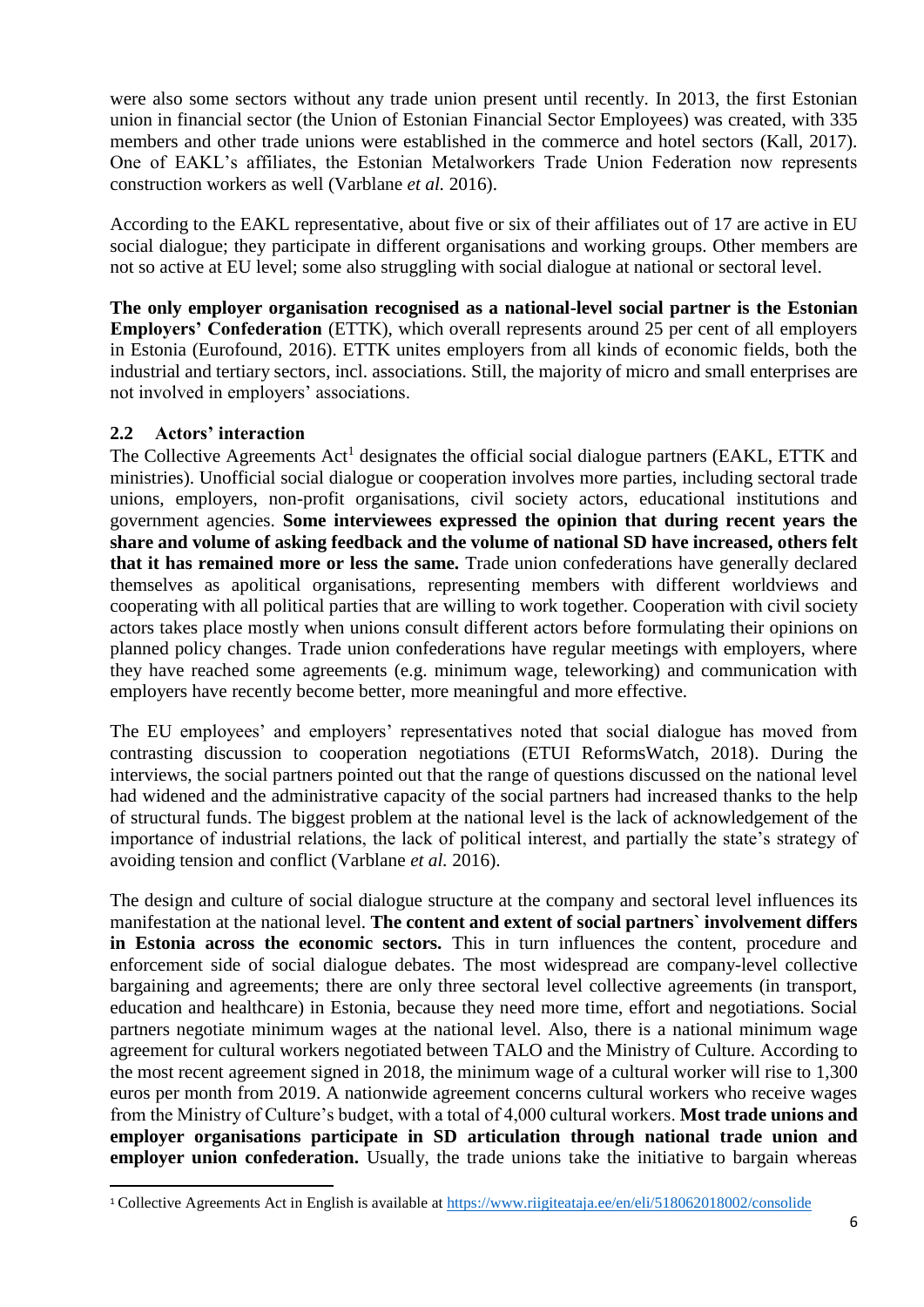employers are not that interested in concluding collective agreements. National level collective agreements (minimum wage agreement) apply to all employees; sectoral level agreements apply to all employees working in these sectors, company level agreements apply to employees working in the company. Thus, a sectoral level agreement may cover the company that has its collective agreement as well.

In general, participants described that the negotiations` culture is cooperative, although **there have been some examples where negotiations have been conflicting, contrasting or fictive**. The latter is describing a situation where a decision has already been made, and the meeting with social partners is organised to show cooperation and not actually to discuss and cooperate. Some respondents described an example where at the political level the decision has been made, but social partners are invited together to seemingly discuss matters and even to silence early potential resistance. Nevertheless, the share of fictive meetings ("putting on a show") is low. A usual interaction is a genuine one aimed at reaching consensus or a compromise. **There are only a few strong trade unions in any particular sector, and the competition or rivalry in SD is rare**.

## <span id="page-6-0"></span>**2.3 Resources for SD involvement**

**The two major obstacles for national actors to be engaged at EU level SD are the lack of human and financial resources.** Some social partners also perceived **low foreign language competencies** as an obstacle. The capacity of a person representing the interest of an organisation at EU level SD is determined by the person's knowledge about the sector and topics tackled, continuity in participation, knowledge of EU SD process, a mandate to speak for an organisation, and English language skills (Bechter *et al*, 2018). The social partners participate in SD structures when they have enough organisational resources, and they benefit from the participation. They are motivated to be involved in SD by the access to information on ongoing and upcoming EC initiatives, expertise, logistical and financial support, information exchange and lobbying, as well as access to EU institutions (Bechter *et al*, 2018).

According to the interviewed social partners, **Estonia's representation at the EU level is rather good.** Most of the national actors participate in several international organisations and several EC working groups. The sectoral trade unions participate in organisations and structures at EU level according to their field. At the level of ministries, governmental agencies and institutions, various specialists with the expertise of the relevant topic or field participate in the EC working groups. Some trade union representatives expressed their concern about the modest participation of some ministries, governmental agencies and employer organisations at the EU level. They feel that more resources should be invested and more interest shown towards it – so that equal representation of both employee and employer side are provided. The government representative stressed in the interviews that their participation at EU level SD was more intense during the Estonian Presidency of the Council of the European Union, but it has slightly decreased after that, related to fewer human resources being provided for the EU level SD since then. Still, the government representatives cover the same working groups at the EC as before.

The frequency of the meetings is related to the specific working groups or organisations; some take place every month and others meet after a few months (e.g. quarterly) or annually. The regularity of the meetings is not as relevant as the overall representation at the EU level social dialogue. The main question is how to be represented as well as possible with the limited financial and human resources and how to cover all the necessary fields and topics.

Most of the social partners admitted that they face serious problems regarding their capacities to participate appropriately and effectively in day-to-day policymaking. **Trade unions concur about the lack of staff and resources** to cover the social dialogue challenges due to low and declining membership constraining the finances (membership fees) and the ability to hire experts. They claim to have no staff or the means to acquire expertise to closely follow all major economic, employment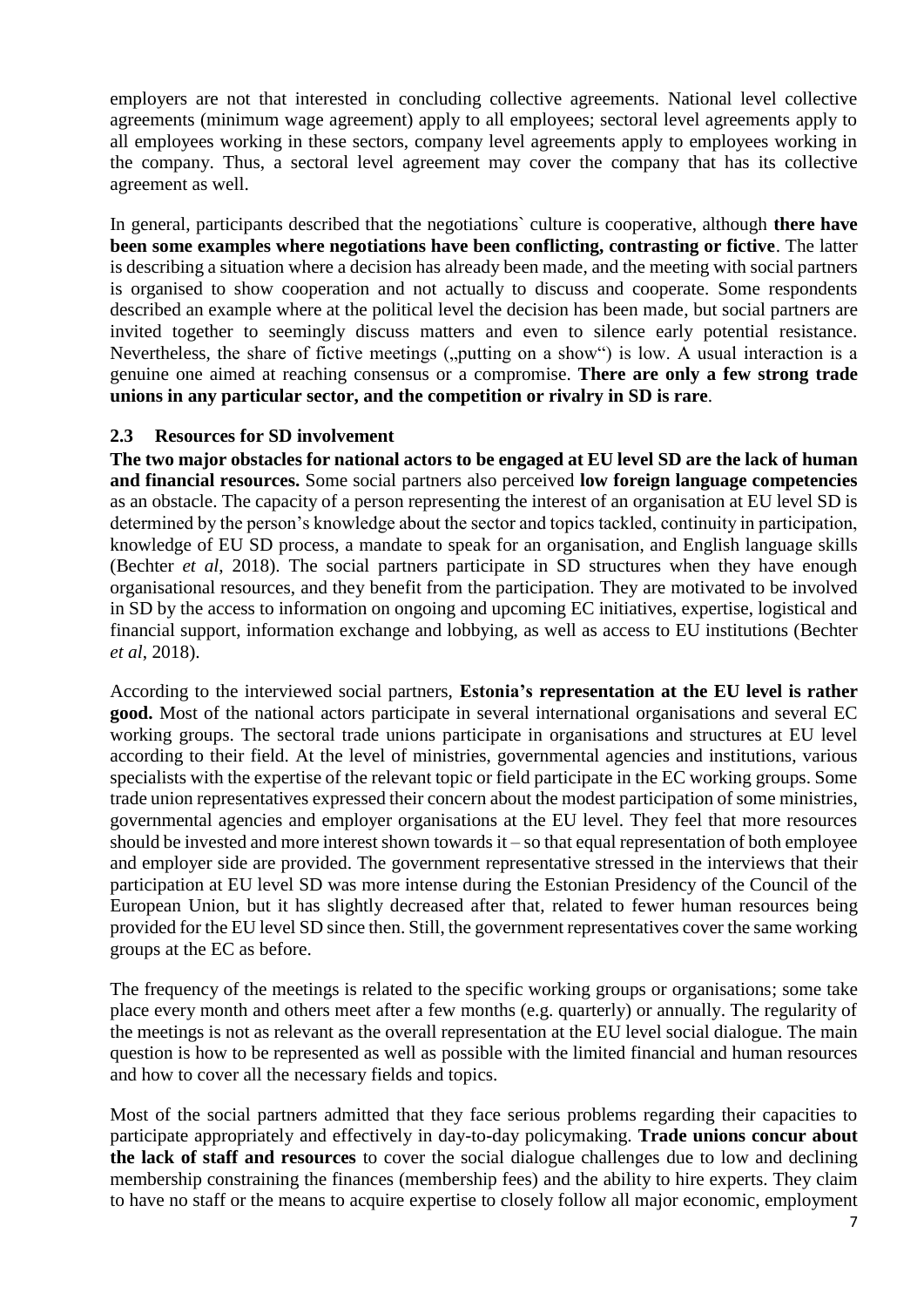and social policy developments, produce contributions on all related issues, or provoke meaningful discussions within the possible framework for consultation. **Employer organisations have sometimes chosen affiliate organisations to cover some themes or working groups at the EU level.** The government representative brought out in the interview that **the ministries also have limited human resources**, which makes it impossible to replace people in the EC working groups (as others may not know the topics as well).

The annual fees of the EU level organisations and participation costs (travel and accommodation costs) somewhat limit trade union's possibilities to participate in the EU level social dialogue. Some unions prefer to give feedback or submit proposals electronically to reduce participation costs. However, it is not always possible, as some countries do not use electronic communication. On the other hand, some the trade union representatives stated in the interviews that personal meetings provide better opportunities to debate, ask and argue. Face to face encounters create more trust and bondages. Written communication requires more effort and time, is much shorter and can lead to multiple understandings due to language barriers.

**Social partners choose to be part of the organisations and discussions that cover most of the relevant topics in their field or sector,** or ensure sufficient access to the EU level social dialogue and with that the opportunity to influence decisions and outcome. If an organisation estimates the topic and involvement important, they will find the necessary resources to take part in various SD structures. If the topics at the EU level do not coincide with the interests of the (local, national) organisation, then participation may be more modest. In addition, the European Commission (EC) has set some limitation on the number of social partner representatives in some working groups. The social partners also mentioned that they could not keep track of the progress of the various topics in social dialogue and to what extent their proposals are taken into account both on a national and on EU level.

**Participating at the EU level social dialogue is sometimes complicated, as most of the materials are in a foreign language or contain complicated legal terms.** Reading these materials and making proposals is time-consuming and requires good foreign language skills. Participating at the national level social dialogue in Estonia is sometimes hampered by complicated legal terms and ambiguous or vague terms in legislation. As a result, different stakeholders interpret the law in ways that suit them. Several trade unions' and employers' representatives saw this as one problematic issue in articulating SD effectively.

Trade union representatives brought out in the interviews that the extent of consultations in EU level social dialogue has grown rapidly and many countries, including Estonia, cannot provide substantive feedback on the materials. Employers' and workers` organisations are also worried about their limited capacity to keep track of and analyse the various policy developments that affect directly (or indirectly) their activities.

The state has not regulated the system of tripartite concertation in Estonia. Social partners are active in making proposals and promoting their ideas, whether in consultations or through their initiatives. Social partners are members of the supervisory boards of the Estonian Health Insurance Fund (EHIF), the Estonian Unemployment Insurance Fund (EUIF) and the Estonia Qualification Authority (EQA) (Kadarik and Masso, 2018).

**The Estonian government and social partners restored the tripartite talks during 2018,** with the government seeking to involve workers' and employers' representatives in discussions on a more regular basis. The government and social partners agreed to discuss topics related to labour and social policy. The last time such a meeting took place was more than a decade ago in 2002.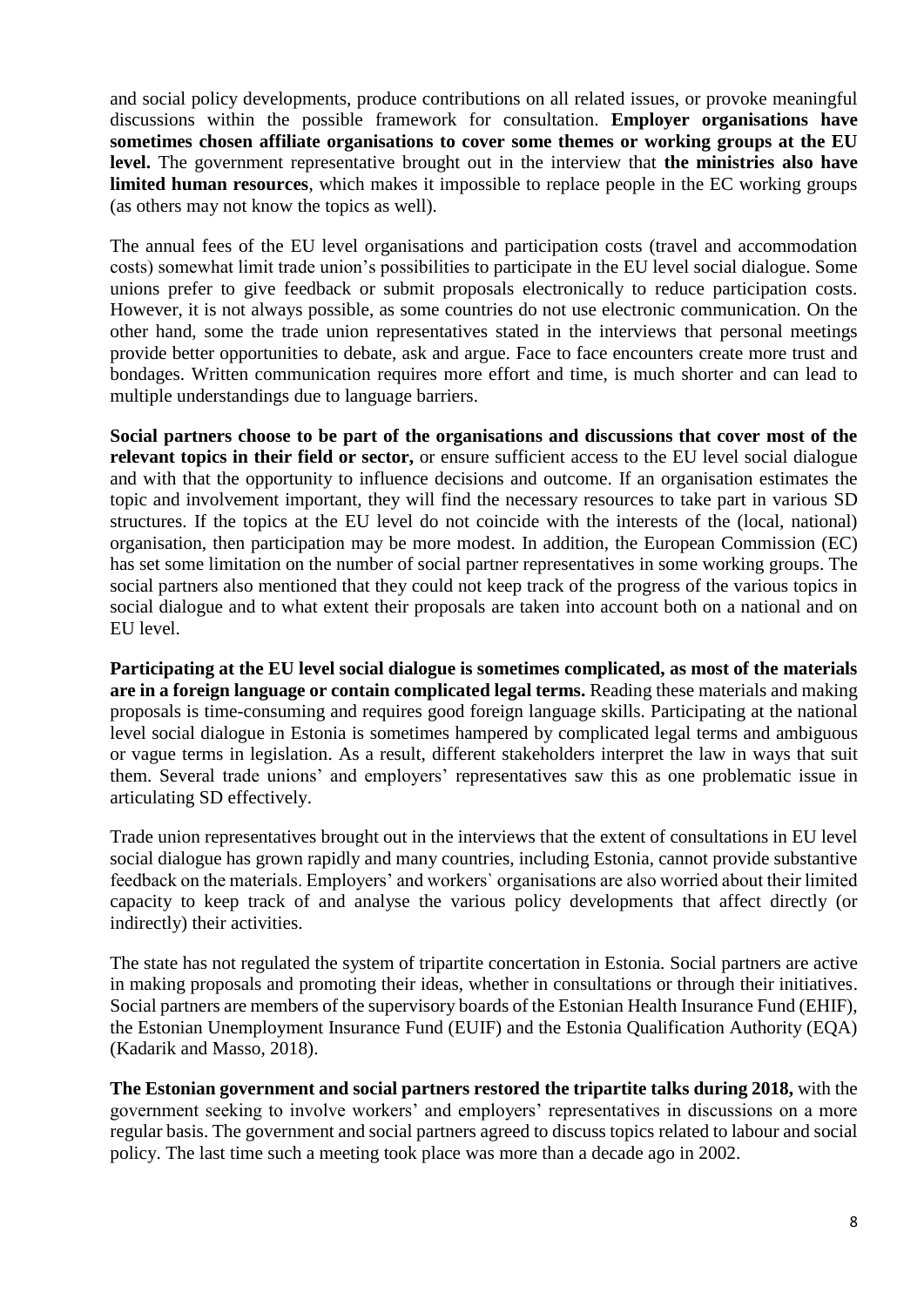Tripartite concertation aims to come to an agreement that satisfies all the parties. The government representatives brought out in the interviews that at the national level SD they do not make changes unless everyone agrees. The social partners need to develop the skill to compromise to achieve better results in SD. Still, in recent years, social partners have quite often expressed their dissatisfaction, as they are not included in the political decision-making process as often as they would like, or they are included only in the later stages of the process, or with the extent to which their proposals are taken into account. **There have also been cases where parties have reached a tripartite agreement, but the state has later changed the agreement unilaterally** (for example regarding unemployment benefit rules, unemployment insurance premiums, etc.). The government representatives mentioned in the interviews that sometimes trade unions or employer organisations are unable to provide feedback in time. Also in many sectors, there is no trade union or employer organisations to engage in the SD.

## <span id="page-8-0"></span>**2.4 Topics**

From national level interviews, it is not possible to highlight the more frequent topics at EU level social dialogue, as interviewees often described only those topics that they discussed in the committees and working groups in which they participated. The relevance of the different types of topics tackled at EU-level varied between the working groups, commissions and the sectoral interests of the organisations. The topics mentioned in the interviews are as follows (not listed in order of importance or frequency):

- Posted Workers Directive
- Transparent and predictable working conditions directive
- Active labour market policies, changing and updating Estonian Labour Law
- Collective labour relations for new forms of work (teleworking, platform-based working, atypical employment relations)
- New and changing forms of employment and how to include social rights, social insurance and protection in them, rental workers' rights and protection
- People working in public administrations (civil servants) and their right to have information and consultation rights similarly to people working in private sector
- Active ageing, lifelong learning, retraining and future skills, the development of  $OSKA<sup>2</sup>$
- Youth employment
- Work-life balance directive
- Gender Equality
- Equal wages
- Labour mobility and migration
- Digitalisation

 $\overline{a}$ 

- Health and Safety at work, general working conditions, including dealing with and managing work stress, violence and harassment at work
- European Pillar of Social Rights
- Public procurement system

In general, **the national SD issues overlapped with the topics addressed at EU-level SSD committees** (EESDA Analytical Framework, Figure 1). Usually, the national level social dialogue topics arise from practical needs (e.g. developments on the labour market or sectoral developments) or changes in the legislation. As discussed in the interviews, EU level engagement and cooperation is

<sup>&</sup>lt;sup>2</sup> The development of OSKA, a system of labour market monitoring and future skills forecasting, is supported under the Operational Programme for Cohesion Policy Funding 2014-2020, Priority Axis 1: Qualifications and skills meeting the needs of society and the labour market, using the EU financial resources designated for thematic objective 5: Reducing the mismatch between labour market needs and skills provided by vocational and higher education.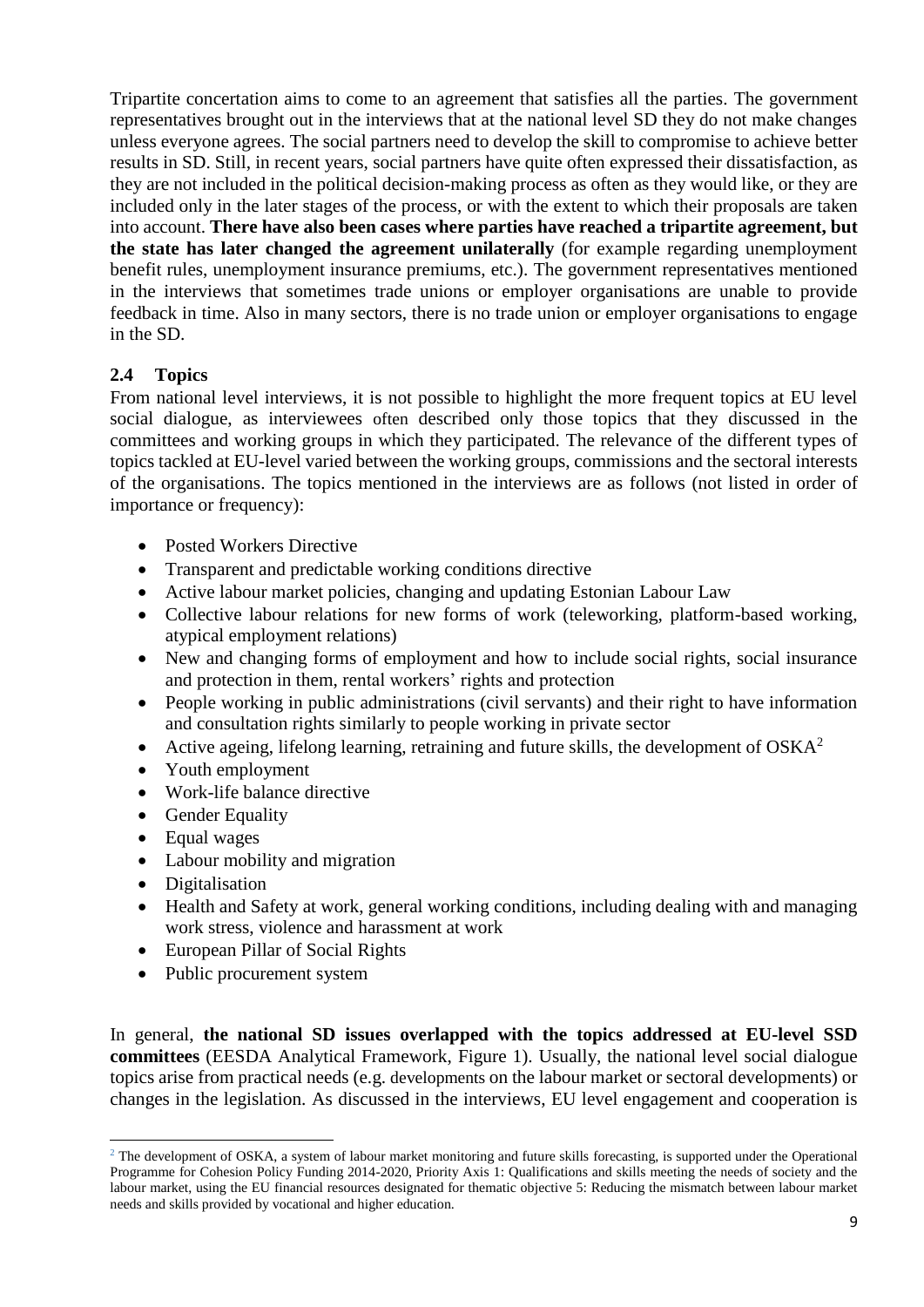more likely when social partners are affected by similar challenges and when topics tackled in SD are of high relevance to social partners in the member states. Usually, the social partners have a chance to discuss the topics beforehand or come to an agreement before these topics are discussed at the EU level. The process of selecting themes is quite long and may take several years. When the EC commissions finally choose the topics, it is quite clear whether the aim of the discussions is a directive, regulation or a non-binding agreement. The latter is more frequent in the field of employment than in the field of industrial relations.

Social partners' representatives find that initiating social dialogue topics that are important for their organisation or Estonia at the EU level is possible through the organisations whose working groups or meetings they attend. Social partners discussed many important topics before and during the Estonian Presidency of the Council of the European Union in 2016–2017. In autumn 2016 the European Economic and Social Committee, the Ministry of Social Affairs (MoSA), and the European Commission Representation in Estonia held a debate about the European Pillar of Social Rights. The most discussed topics during the debate were the labour market relevance of education and skills, the need for intensified social dialogue in finding new solutions for effective social policy measures, and sustainability of social security systems in the light of ageing and declining population. **Estonian employees', employers' and government representatives have initiated only a few topics in EU social dialogue** since many issues are relevant for the several Member States (e.g. lifelong learning, future skills, and automation) and it is usually a joint initiation. Also, social partners do not have enough human resources or time that can be devoted to this work and the attendance in the EU level organisations requires financial resources. However, it is important to represent the interests of the state to exclude parts of EU directives or regulations that conflict with Estonian legislation while drafting the directive. Some topics are country-specific or moving to the opposite direction for European trends, e.g. increasing part-time working possibilities in Estonia while in the Netherlands the trade unions want to achieve better full-time working rates; see also Masso et al. (2018). During the years 2015–2018 there have been some topics that are not important at the national level, and few directives in certain fields (e.g. directive concerning the organisations of working time in inland waterway transport) influence very few workers, so their impact at the national level is minimal. Sometimes the transposition of EU directives at the national level is unnecessary because we do not have workers whose working conditions these directives regulate.

#### <span id="page-9-0"></span>**2.5 SD outcomes**

Participating in EU organisations enables social partners to influence the agenda and present their own or state views; also it provides information about the new initiatives or topics at the earliest possible stage and helps to prepare the implementation at a national level later. Such bilateral communication helps to understand the position of other countries and to find opportunities for liaising and cooperation. Trade union representatives use international agreements or trends in the social and work field with their interaction at the national level fostering exchange and making interaction less conflictual. **Estonian social partners noted several times in interviews that social dialogue at EU level has improved significantly in recent years**; meaning that the topics discussed were more relevant to the social partners and EC supported information sharing and consultations. These changes were associated with the EC's initiative 'new start for social dialogue' from 2015. The results from the action have led to more joint discussions, agreements and better cooperation at EU level. The government representative, on the other hand, did not notice any significant changes in the form or in the frequency of the SD during that period. The government representatives said in the interviews that initiating topics or influencing other actors at EU level was more complex during the Estonian Presidency of the Council of the EU.

All public consultation procedures in Estonia stem from good engagement practices (GEP): when developing drafts, the government authority has to consult with interest groups and the public at the earliest possible stage of the proceeding and during the whole process. In this way, social partners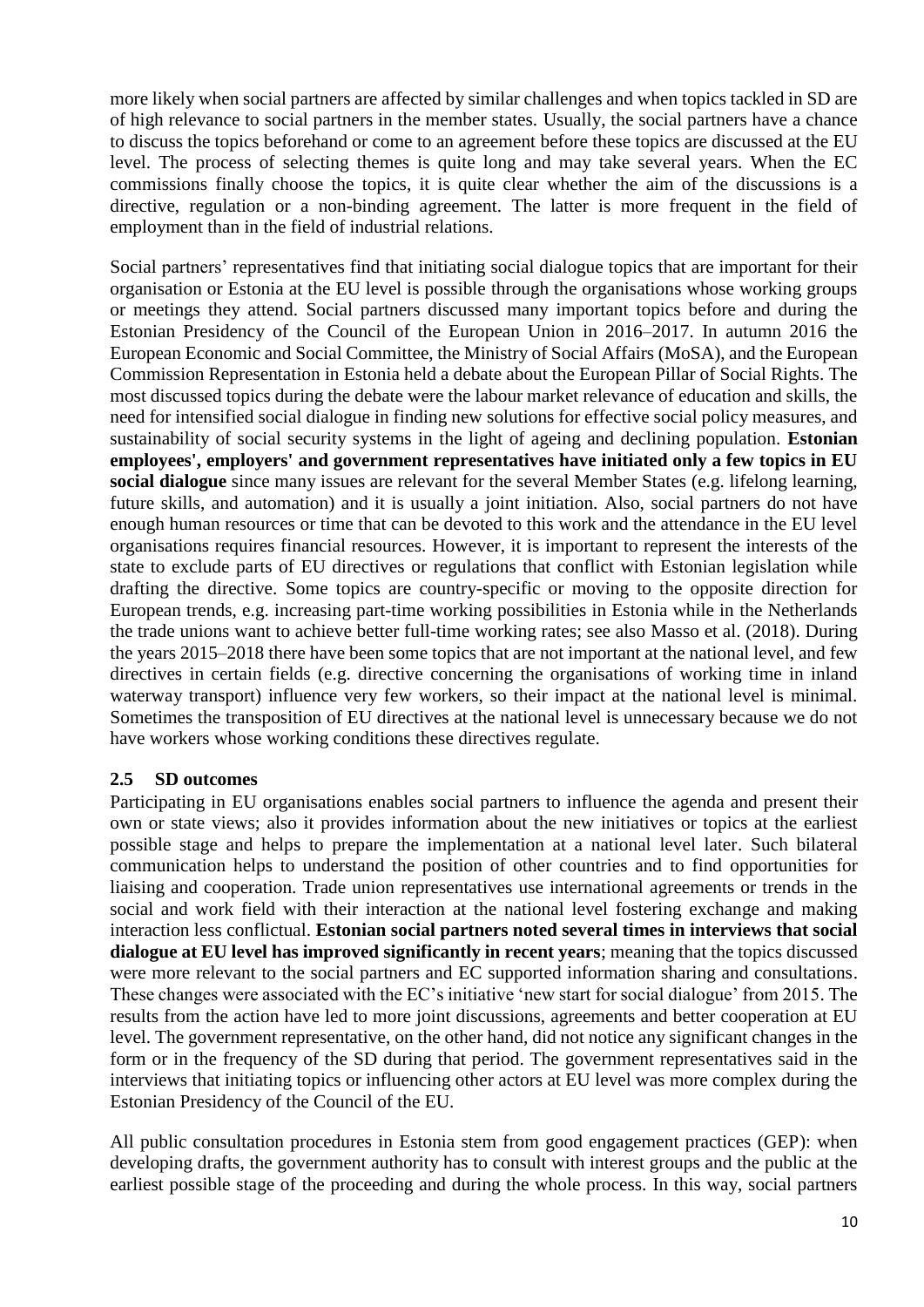have opportunities to participate and express their opinion about all significant reforms. However, the state does not always follow the GEP. If there has been an extraordinary change of government, or the state wants to implement some changes quickly, then the trade unions confederations have to work hard to be proactive to avoid some of the unfavourable decisions and direct the government on the right track.

There are signs that practices of social dialogue (also collective negotiations and bargaining), albeit exercised by trade unions, other organisations and the public, often do not have the desired impact and effect on the policymaking process as policy-makers and legislators can easily disregard them. Taking into account the opinion of trade unions in social dialogue depends on day-to-day politics and parties. Still, the trade unions believe that they can use the national-level social dialogue more effectively to achieve their goals. The trade union confederations plan to start regular discussions with the employers' confederation and conclude prior agreements on several topics before involving the state.

**For the social partners, it is not essential whether social dialogue topics are linked to some directive or regulation**. They will select the subjects that matter to them the most and contribute to those discussions. SD outcomes have to be in the interest of both the trade union and the employer side. They have to be useful for national affiliates, and this is not bound to a certain type of outcome – the preferred and needed outcome depends on the situation (context) and the topic being discussed. The trade union confederations emphasised in interviews that social dialogue at EU-level does not always have to end with the binding results, but agreements with non-binding results (more of a soft approach with "softer" consequences) are also appropriate. For example, the social partners at EUlevel have concluded two framework agreements; one is about teleworking, and another is on active ageing. Still, national trade union respondents refer more often to the legally binding outcomes, and employer respondents emphasise other types of outcome (e.g. sharing good practices, mutual learning, and joint lobbying). Nevertheless, both of them agree that we should use EU-level measures only then when they are needed and more effective compared to national level measures.

Some examples about binding outcomes remembered and emphasised by interviewed stakeholders are related with changes in the EU Posted Workers` directive including the addition of fines for breaches into the national legislation of Estonia. Also, there were discussions about increasing the rights and social guarantees of rental workers, some changes were made in the EU directives, after that again, national legislation of Estonia was amended. During 2015–2017 changing the legal acts regulating health and safety at work were also under active discussion. Some examples about nonbinding outcomes remembered and marked by interviewed stakeholders are related with the agreement of good intentions regarding teleworking. Following the example of the EU, the Estonian social partners showed initiative and agreed on a soft agreement on remote work, as the legislation regulating it in Estonia is seen as primitive and non-helpful. Regarding taxation of digital services the European Economic and Social Committee in cooperation with social partners formed an opinion, which is relevant for future activities. One interviewed social partner saw this as an important development and a landmark for actually making changes in the EU directives in the future. Still several respondents admitted that they could not remember any examples about agreements with binding nor non-binding results from the EU social dialogue.

On the national level, some topics have not reached the agreement (e.g., foreign workforce, sectoral differences in working time) and there are still ongoing discussions (e.g., new forms of work, changing the Estonian Labour Law, posted workers directive, and transparent and predictable working conditions directive). **Economic reasoning of the employers and sectoral competitiveness currently prevail over the social rights and guarantees of employees.** Another example where there has been progress during recent years is procurement and favouring cheaper tenderers at the national level. Although heated discussions have occurred between governmental, employers and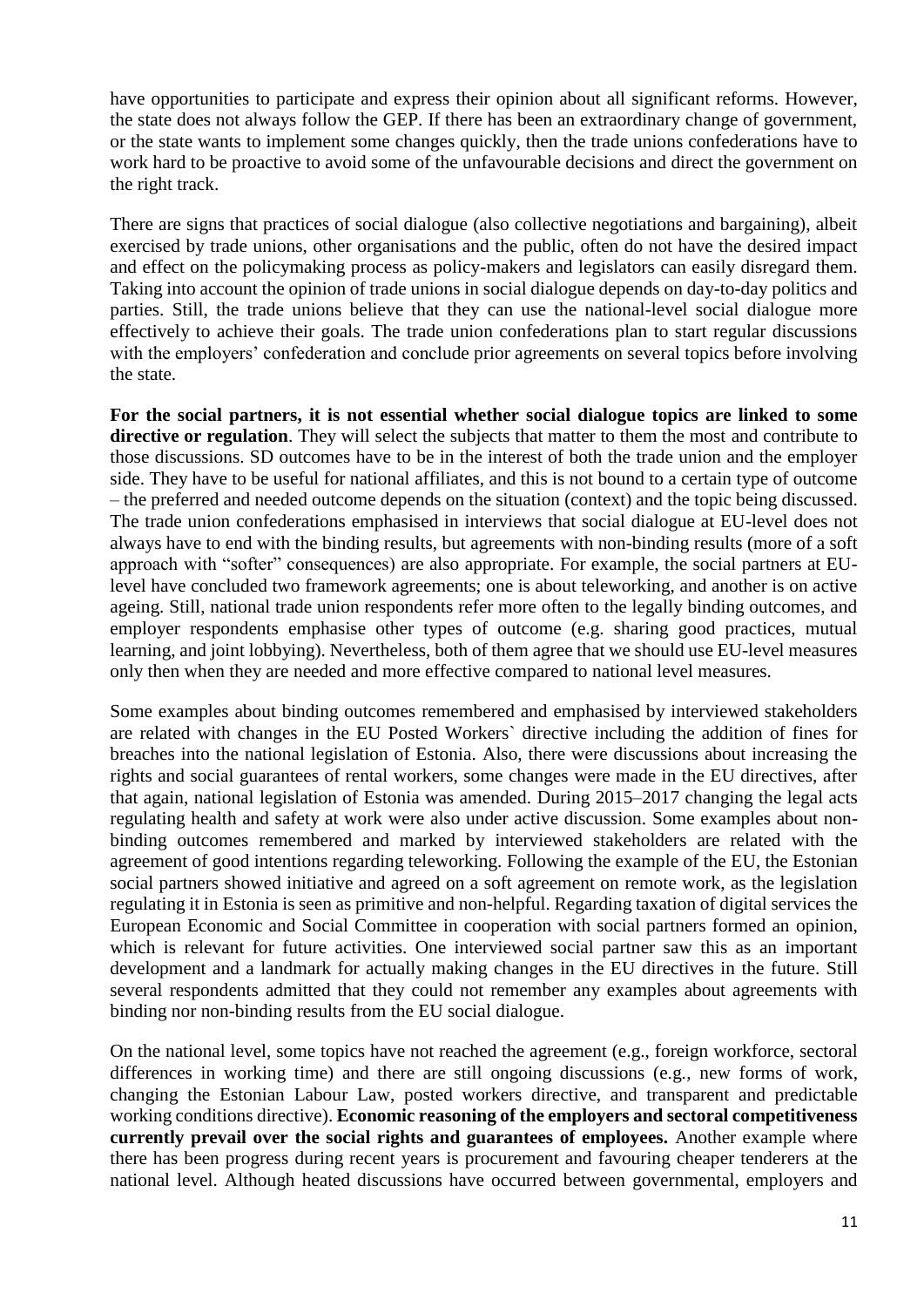employee representatives, this system has remained intact. Another example of a topic that did not have the expected outcome because the European Commission denied it is the information and consultation rights for people working in public administrations. Although social partners achieved an agreement and formed a joint request, the European Commission refused to propose EU legislation on these rights for millions of employees and civil servants. Regarding people working in public administrations and managing their work stress is another example, where at the national and ministry level negotiations came to a halt. Lack of joint interest and change in power (government) pulled the brakes on progress. There are also two International Labour Organization (ILO) conventions (C151 and C154) where again discussions have been held, but no ratification occurred at the ministry and national level. The former concerns the right to organise and protecting the procedures for determining conditions of employment in the public service. The latter is about the right to collective bargaining (the right that should be fully applicable to all people everywhere).

In recent years, the most relevant platform for discussion within tripartite social dialogue at EU level is the European Semester; its country-specific recommendations (CSR) and their implementation at the national level. Different ministries prepare most of the reforms related to CSR in Estonia, and the social partners have difficulties identifying which of the various engagement events they participate in are directly involved with reforms related to CSRs. Participation in the European Semester activities is voluntary, and smaller trade unions take part in those events if the issues are directly related to their sector or members. Still, the process of the European Semester is somewhat unclear for the primary social partners, as they do not know when they have to participate and what is the result of their involvement. Due to the confusion, the trade union confederations have not provided enough detailed information to their affiliates, which explains why the sectoral trade unions or trade union confederation affiliates do not know much about the European Semester and its process. The smaller trade unions stated that their organisations are too small and their capacity to participate in all relevant developments is limited. The ministries and other government agencies' representatives agreed to the previous statement in their interviews. Ideally, **the social partners would like to see the creation of a suitable platform that would allow for discussion and negotiation on different reforms**, also understanding what changes and initiatives are necessary, and how they influence each other.

Trade union organisations feel that the government has involved employers' organisations more directly to the activities of the European Semester and that the involvement of social partners has not been consistent. According to the trade union confederations, the state should inform the smaller trade unions about the European Semester, its activities and outcomes. Often, ministries and government agencies do not explain that they need the social partner's input for the European Semester and the partners perceive that as a part of the general consultation and information.

According to the government representative, social partners are involved in the European Semester activities mainly through the working groups in different ministries. The ministries and government agencies cannot always approve social partners' proposals for political reasons, and then partners may get the impression that they are only formally involved and their opinions are not considered.

#### <span id="page-11-0"></span>**2.6 Perceived effectiveness of SD**

The national representatives have a broad understanding of what makes SD successful. They referred that good and trustful relationships are fostering effective SD. They also expressed in the interviews that SD does not always have to lead to formal outputs; dialogue and trust between the participants and the respect for differences between social partners are just as meaningful.

**The process of EU level social dialogue has been more efficient during recent years.** There have been many training programmes and events to raise the institutional capacity of social partners. Improving the communication and cooperation between social partners is one way to achieve better results not only in politics but elsewhere, including education, culture and society as a whole. If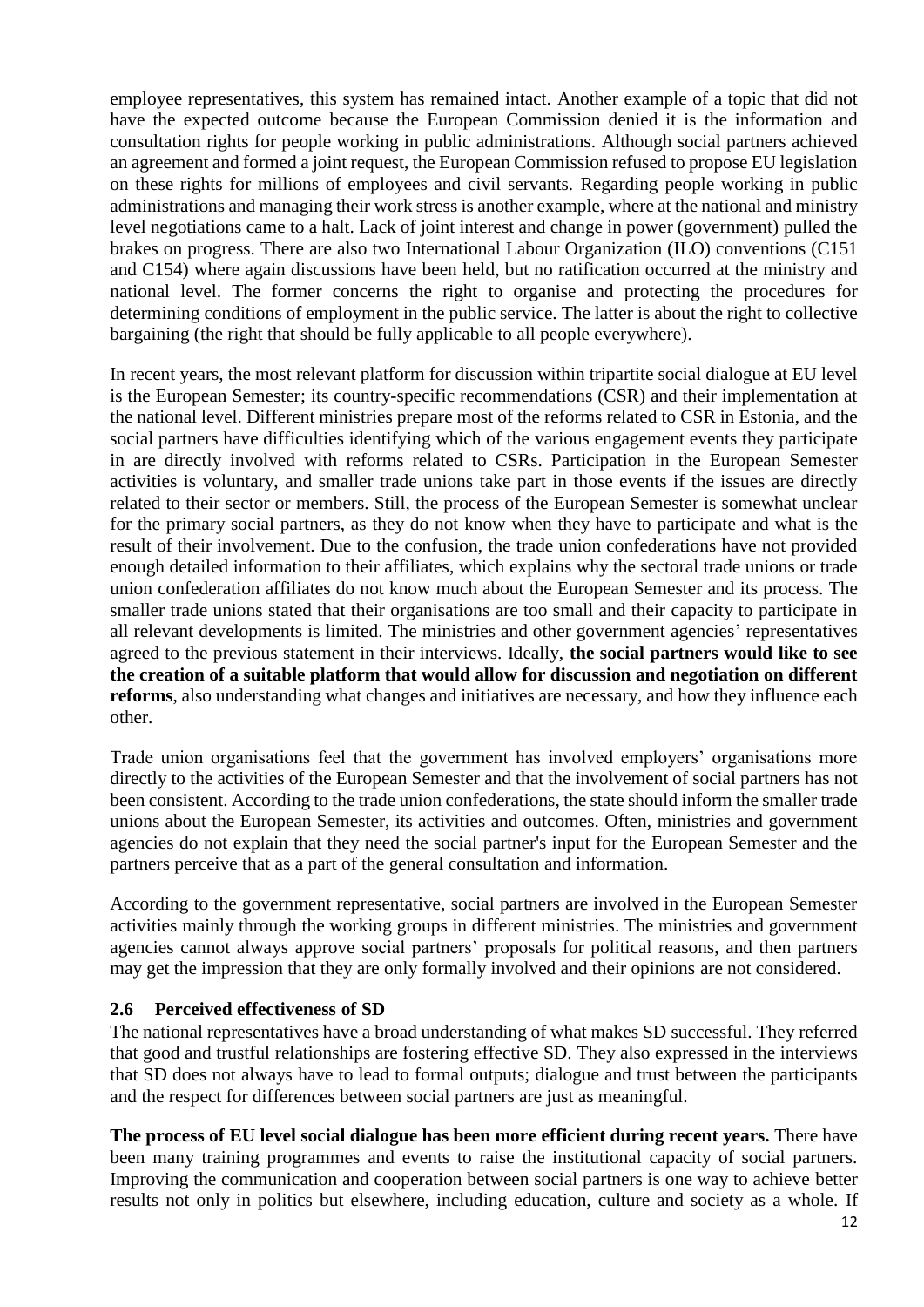ministries or employers are not interested in specific topics, it is difficult to achieve any results. Sometimes the frequent changes in ministerial staff or the minister of social affairs or prime minister also hamper the social dialogue results. To gather information and to present their ideas better the trade union confederations cooperate with sectoral trade unions, other non-profit organisations and government agencies.

In Estonia very often the same people meet in various working groups and councils during the social dialogue. Being in contact with the same people gives some insight into their views and motives and will most likely benefit the social dialogue outcome. In a tighter circle of social partners, cooperation is better, and they do not allow partners to withdraw from the agreements. Several interviewees referred that the continuity in persons and their thorough knowledge of both the sector and SD help to increase the effectiveness of SD.

**Some factors constraining the active involvement of the social partners in Estonia are linked to the lack of appropriate settings and procedures to conduct a social dialogue.** The employers' and workers' trade unions brought out in the interviews that quite often the ministries ask their input right before or during the holiday period in June and July. At that time, they cannot mobilise their forces enough to provide the necessary feedback or input. They have repeatedly told the ministries that this period is not suitable for social dialogue, but there are no significant changes yet.

An important factor fostering effective SD is continuity of participation (Bechter *et al.*, 2018). Estonian social partners have gained a lot of experience at the EU level SD process and have learned to stand up for their rights. In the early days, it was certainly harder to participate in SD than now. Thanks to this development, Estonia is seen as an equal partner at the EU level SD. The possible room for improving the effectiveness of SD is related to the resources (human and financial) dedicated to SD.

According to the interviewees, another aspect that may influence the effectiveness of SD is the quality – meaning the variety and breadth (coverage) – of representatives, whether a narrow or a wide range of stakeholder interests are represented. The latter, in turn, is related to the transparency of representatives and representative organisations, e.g., who is involved, what is their agenda. One governmental representative described the importance of the leader/manager, the background and contacts of the leader/manager. Previous experience in politics and lobbying may also prove to be beneficial for representative organisations when conducting and articulating social dialogue at the national and EU level.

Regarding binding versus non-binding outcomes and the efficiency of SD, then reaching a nonbinding outcome is more flexible, takes less time and is more quickly applicable in real-life cases. To make changes in national or EU level legislation takes much more time and effort. It may also take more time to inform the public about changes and actually implement activities according to the law, as affiliates, citizens, etc., may not acknowledge or be aware of changes in the law, as it is taking place far away from them.

**Also, the situation when one important side of stakeholders is missing from SD influences the perceived efficiency of SD,** e.g., when employers are present and are organised into a union, confederation, etc., but there is no sectoral or company level union for representing the interests of the employees. Described situation is characteristic to the Estonian construction sector, where SD is hampered by missing employee union. Short-term and temporary contracts characterize the construction sector in Estonia. Also, often employers use civil law contracts instead of employment contracts which increase the vulnerability of employees.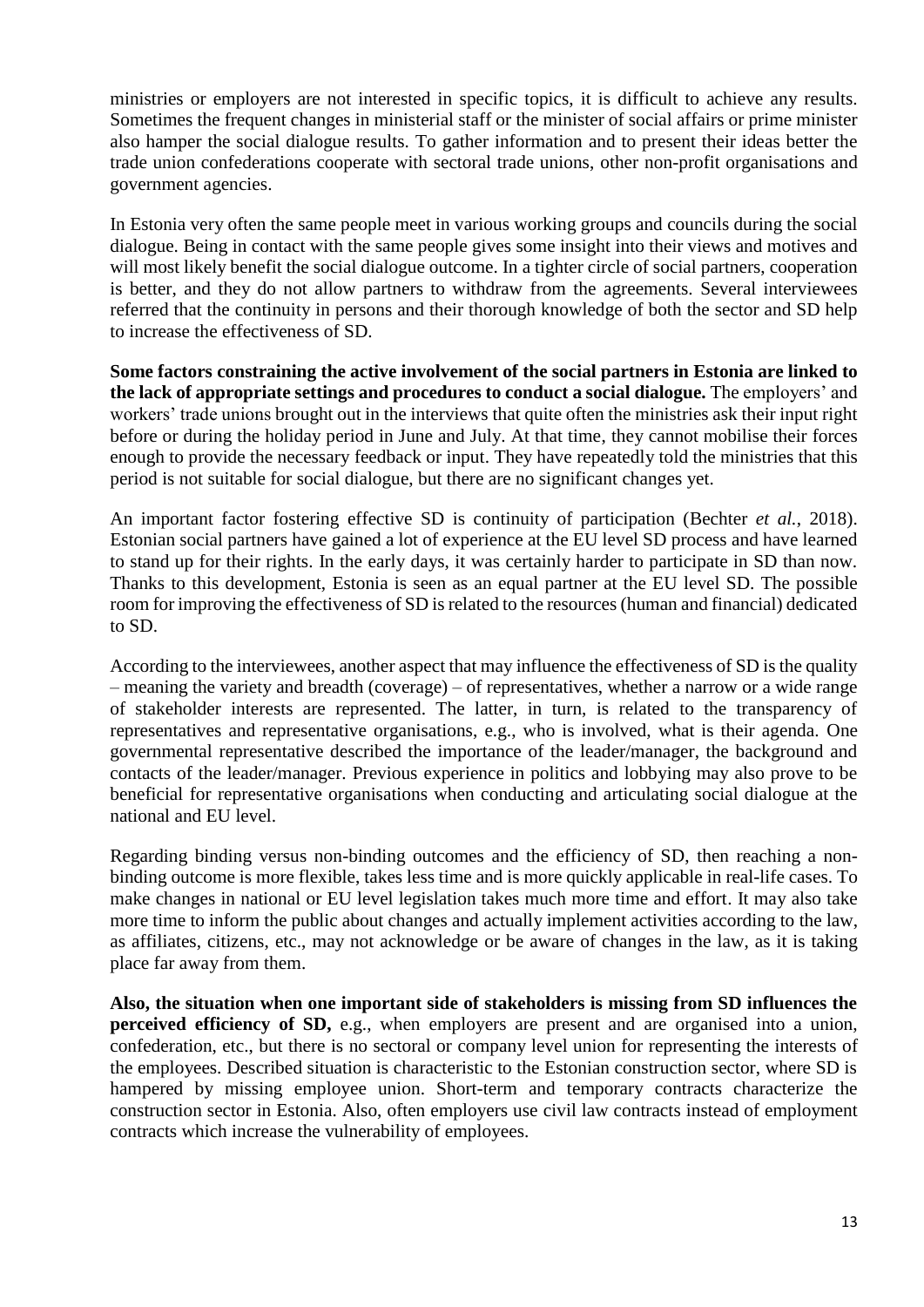## <span id="page-13-0"></span>**2.7 Suggestions for improvements towards a more effective SD**

The expectation among social partners is to increase social dialogue further, that more social partners could be involved in SD. The representatives were not specific about in what ways, for example, what kind of forms, formats, etc. should be used to increase their participation. The social partners should work together to raise citizen's awareness of social dialogue and its relevance, including stress the importance of social dialogue and collective bargaining in policy development and implementation.

The benefits of increased involvement are empowerment, common language and understanding and joint implementation. Only some interviewees agreed that the level and volume of social dialogue is sufficient. There is a contradiction here, although the expectation is to increase social dialogue and its structures etc. then in reality Estonian social partners do not have enough resources (human and financial) to participate fully in the EU social dialogue, thus they have to select and set priorities on the subjects that they are involved. Some strategic focus and selection would help to prioritize matters. It is not easy but sometimes possible to create working groups at the sectoral level to develop themes and collect inputs from other organizations.

It is essential to have active social partners to improve social dialogue effectiveness, but on the other hand, they become stronger through social dialogue. The government representatives mentioned that the continuous support to the social partners at the national level is important. Also, the trade union confederations themselves can enhance the capacity of their organisation. The EU offers several training opportunities to improve affiliates' capabilities. The members get actual benefits of training when using this knowledge in the SD process. For the effective social dialogue, it is necessary that employers' and employees' organisations talk and agree on the policy beforehand. The government representatives mentioned that the social partners should communicate with each other more often and achieve some results or agreements without involving the state. According to the state representatives, the SD between the partners is getting better; they have found common topics to address to the government. The effectiveness of social dialogue also depends on the interest of the government. If the government involves social partners in the development of plans, actions and laws, they will be more easily adapted and implemented.

Social partners admitted in the interviews that the consultation on EU level social dialogue takes place after the initial draft is ready. For a more efficient process, there could be a longer perspective of topics available, which could allow the social partners to be involved already in the preparation phase and discuss the principles of the draft. The same applies to the European Semester country reports. According to the trade unions, they have commented on the first version of the country report but never had a chance to participate in the preparatory process.

The rapidly changing nature of work due to the ICT and technological developments will have an impact on social policy systems, which need to be adjusted to meet future needs. Representatives from both employers and trade unions agree that the social system needs to be modernised and adjusted to meet the changing needs of working life to ensure efficient and financially sustainable support for people. The partners at the EU level have discussed that the social dialogue has a more relevant role to fill for the new working forms, but often the social partners have not even organised in those sectors, for example, the ICT sector at the national level.

The expectation among social partners for the future is to update the Estonian Labour Law as there is room for discussion about its updatedness and ambiguity. In the opinion of some interviewed trade union and employer organisation representatives, the current law is not concordant with the actual needs and expectations of the labour market, including new and emerging forms of work. Language skills could be seen as a barrier for some national affiliates and improving the language skills may result in more effective SD at EU level. History or the size of the country has not hampered the possibilities to initiate topics at EU level. Instead, it is related to the ability of the Estonian social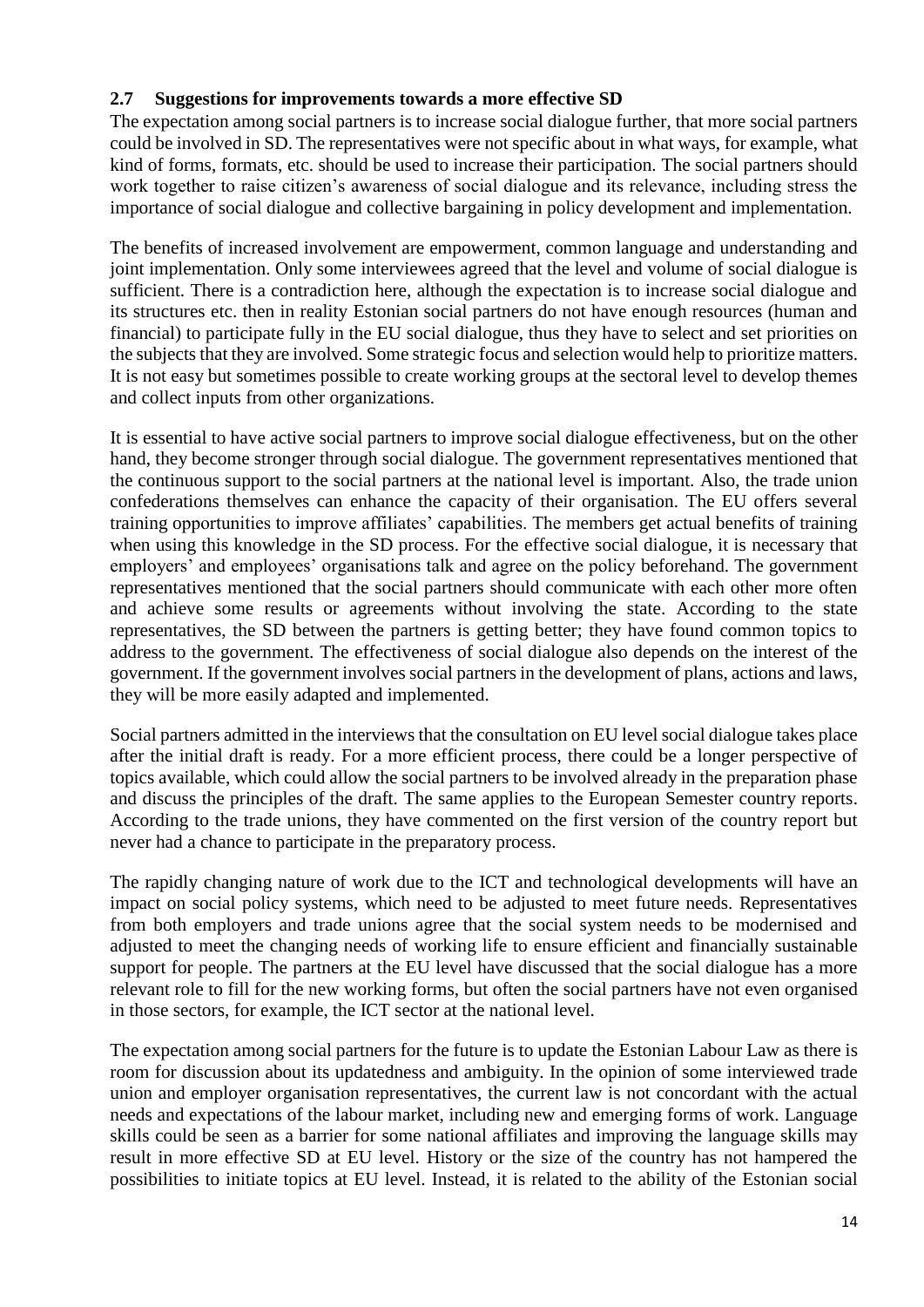partners to participate in the EU social dialogue and to contribute meaningfully to the development of the topics.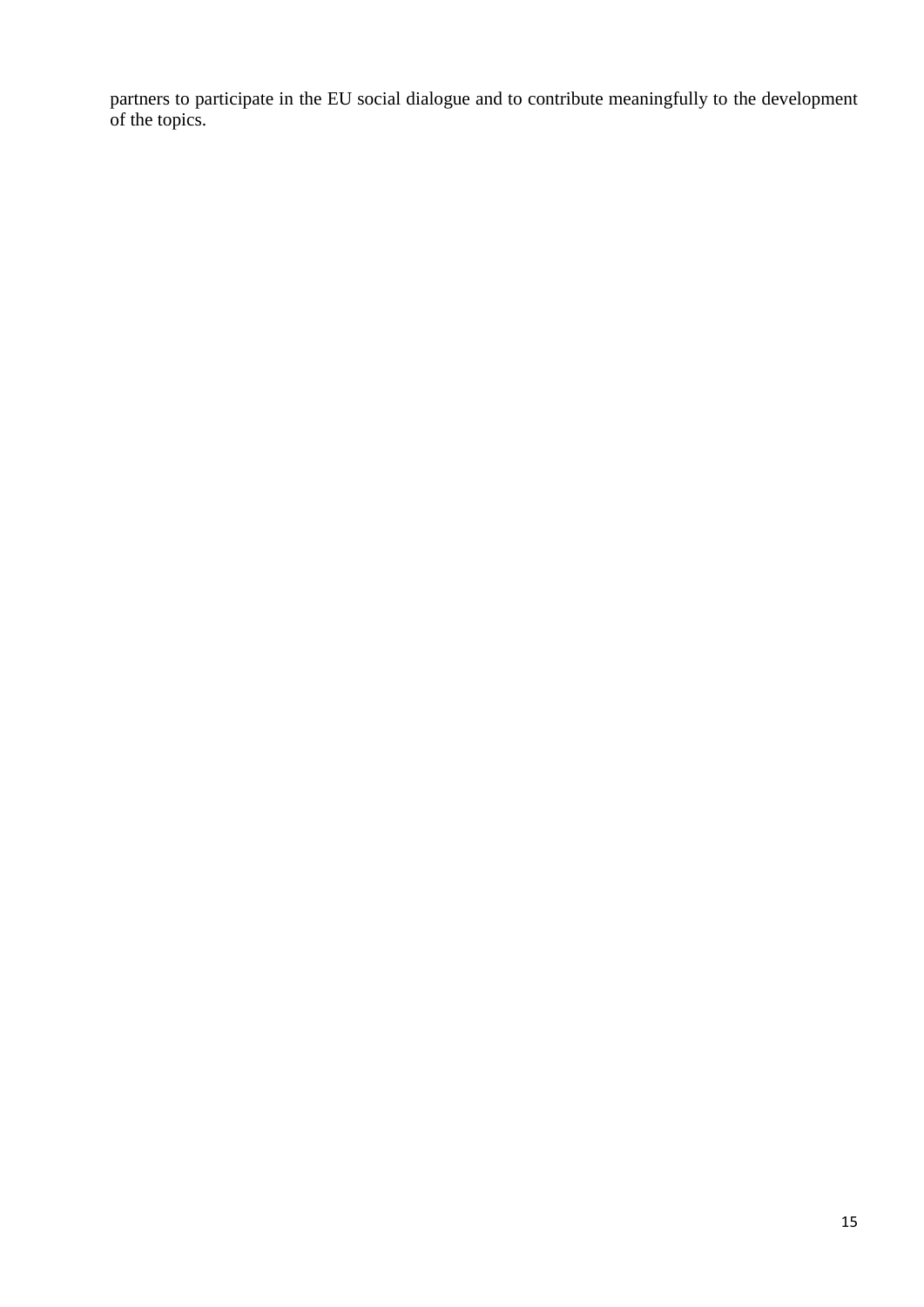# <span id="page-15-0"></span>**3 Case studies: understanding social dialogue articulation within four sectors**

## <span id="page-15-1"></span>**3.1 Construction sector**

The construction sector covers many different business activities such as residential housing building, construction of civil engineering projects (e.g., roads, railways, utility projects of various kinds), as well as plumbing, plastering, painting and other activities. These activities thus span both the public and the private sector (Eurofound, 2015). The construction sector provides jobs for almost nine per cent of the employed population in Estonia (Statistics Estonia Database<sup>3</sup>).

## <span id="page-15-2"></span>**3.1.1 Actors**

The construction sector is the EU's biggest industrial employer. **In Estonia, there is only one sectorrelated employers' organisation.** In addition, there is a lack of trade unions in the construction sector to have a meaningful social dialogue. Many of the social dialogue issues are not debated because **there is no SD partner on the part of the employees representing construction workers**. As a result, entrepreneurs do not feel the need to unite in a common union, and that weakens the SD even more.

In the construction sector, **the Ministry of Economic Affairs and Communications is representing the state** in the SD. In 2017, the post of Deputy Secretary-General for Construction was established in the ministry. The Construction and Housing Department is developing and implementing national development plans in the area of construction and housing; coordinates standardisation, conformity assessment and market surveillance in the construction sector and national supervision of construction; manages and develops the activity of the building register and prepares draft legislation on housing. The delegates of the ministry represent Estonia in European Commission working groups according to their field of expertise (e.g., EU BIM Group).

**The Estonian Association of Construction Entrepreneurs** (EACE) is a voluntary association of construction enterprises created to support and coordinate its member's actions in industry-related economic issues and relations with employee unions. EACE is not involved in the collective bargaining and therefore may regard itself as a trade association rather than as industrial relations actor (Eurofound, 2015).

The members of the EACE have a representation in the Estonian Qualifications Authority (EQA), in the Foundation for Construction Information, in labour dispute commissions and of the state provisions among arbiters. EACE is a member of the Estonian Chamber of Commerce and Industry and in the Estonian Confederation of the Employers and Industry. The EACE is a member of the European Construction Industry Federation (FIEC). EACE is receiving a lot of information from FIEC, but there is no active dialogue between them at the moment.

**The Estonian Association of Civil Engineers** (EEL) is a voluntary association. EEL is participating in the development of laws and regulations, norms and instructions in the constructions industry; is developing standards of professional competence for civil engineers and is issuing professional certificates in the field. EEL is the member of Estonian Association of Engineers (EIL) and the European Council of Civil Engineers (ECCE)<sup>4</sup>.

**The Estonian Association of Architects** (EAA) organises architects, landscape architects and architecture researchers. EEA is actively participating in drawing up legislative documents, is offering architecture expertise, is granting professional qualifications, is nominating candidates for

 $\overline{a}$ 

<sup>3</sup> Employed persons by economic activity (ML02001). Available in online database: [http://pub.stat.ee/px](http://pub.stat.ee/px-web.2001/I_Databas/Social_life/09Labour_market/04Employed_persons/02Annual_statistics/02Annual_statistics.asp)[web.2001/I\\_Databas/Social\\_life/09Labour\\_market/04Employed\\_persons/02Annual\\_statistics/02Annual\\_statistics.asp](http://pub.stat.ee/px-web.2001/I_Databas/Social_life/09Labour_market/04Employed_persons/02Annual_statistics/02Annual_statistics.asp) <sup>4</sup> There are no employees' trade union for construction workers in Estonia (aee also the first paragraph in section 3.1.2)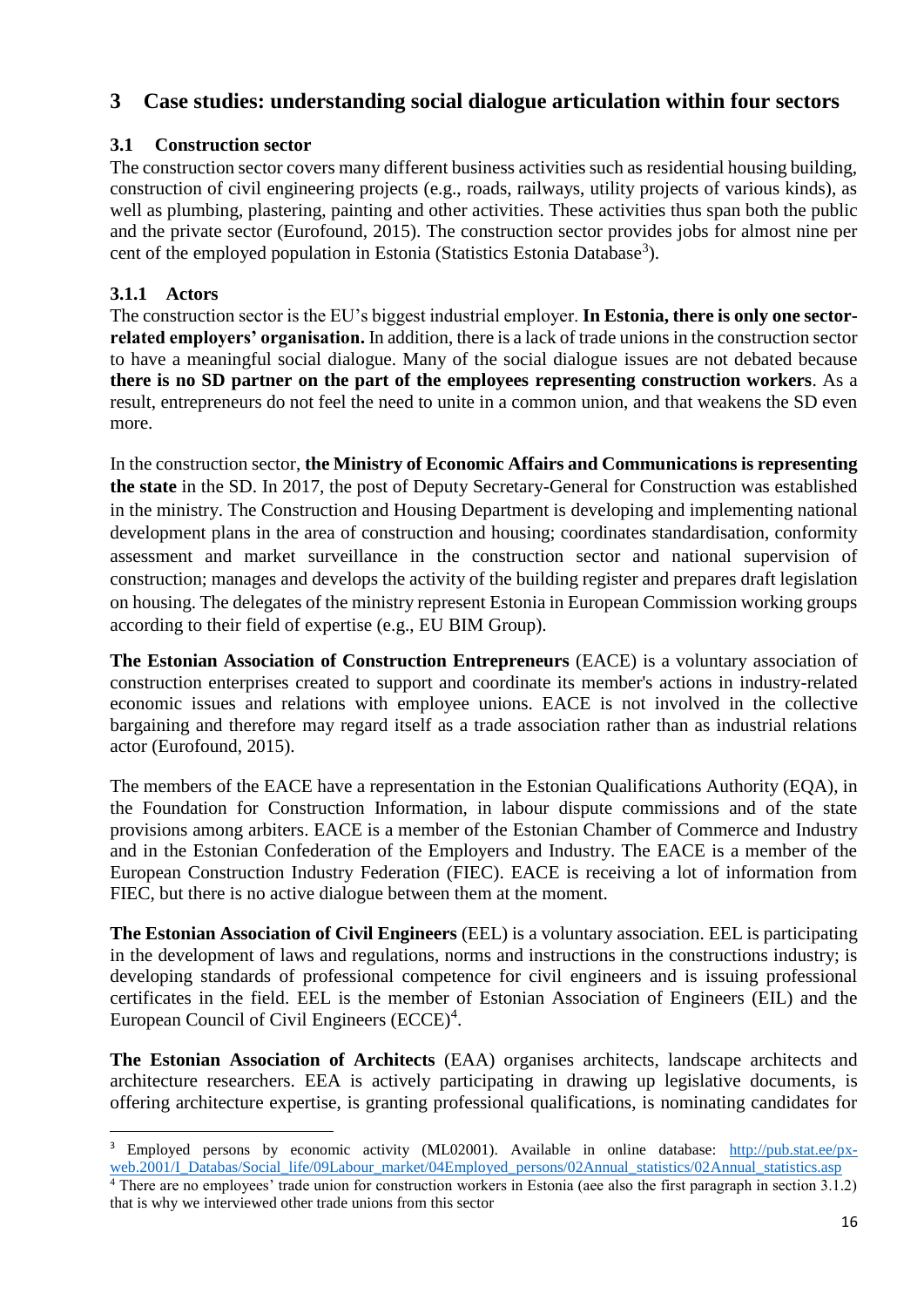annual architecture prizes, etc. EAA is a member of the Architects' Council of Europe (ACE) and the International Union of Architects (UIA). EAA is more active in ACE than in UIA.

## <span id="page-16-0"></span>**3.1.2 Legitimacy**

In Estonia, the membership of workers in unions is considerably lower than the EU average. **One reason why construction workers have not joined the union is that 90% of the enterprises are small** and have less than nine employees, **and the work in the sector is mainly project-based or outsourced**. That makes it difficult for the employees to form a union.

EACE unites approximately 100 active companies in Estonia whose overall turnover comprises more than 50% of the construction turnover of the entire country. Still, there are more than 7,000 small and medium-sized enterprises that do not belong to the EACE.

In 2017, EEL had four collective members (Estonian Heating and Ventilation Engineering Association, Estonian Geotechnical Society, Estonian Association of Water Supply and Wastewater Engineers, and Estonian Association of Water Engineers) and 517 individual members. Together with the collective members, EEL represents more than 1000 civil engineers.

The Estonian Association of Architects has approximately 400 individual members.

**Industrial relations in construction are fragmented to the lowest level.** It is hard for the employers to see the benefit of joint agreements above the level of the individual company; a high level of unemployment in the past provided opportunities to negotiate with every individual worker. If social dialogue does not take place in the shade of law, partners themselves must have sufficient reasons for conducting discussions (Cremers, 2005).

## <span id="page-16-1"></span>**3.1.3 Actors' interaction**

 $\overline{a}$ 

Industrial relations in construction can be characterised as mutually shared worries or concerns that may lead to cooperation as well as to potential conflict (Cremers, 2005). The construction sector is conservative, and countries have set different standards and requirements, which makes it difficult for companies to operate in the other countries. According to the interviewed state representative, the cooperation or discussing common issues at the EU level is difficult, as every country protects its market. **The social dialogue begins to emerge as the construction sector is taking the first steps in finding common ground and topics at the EU level**, for example, in the area of digital construction<sup>5</sup>, nearly zero-energy building technologies. Still, several working groups are informal.

The state representatives stated that the inclusion of the national level SD has increased. They form working groups and involve trade unions, companies, higher education institutions and other experts in them (e.g., the Digital Construction Cluster). They want to create a development plan for the construction sector to boost productivity growth in the sector. **The interaction with national level SD partners is improving**, although the parties that influence the development of the sector are fragmented (buildings, roads, planning) and divided between different ministries. Promoting the sector requires the cooperation of many parties, including different ministries. According to the social partners, the cooperation between the ministries, officials and social partners could be better. To improve cooperation, they need more common issues to discuss and a common goal to strive for.

**Several interviewed representatives had not noticed changes in the form or frequency of the EU level SD during recent years.** The EU organisations expect more frequent and detailed input from

<sup>5</sup> Digital construction is the use and application of digital tools to improve the process of delivering and operating the built environment.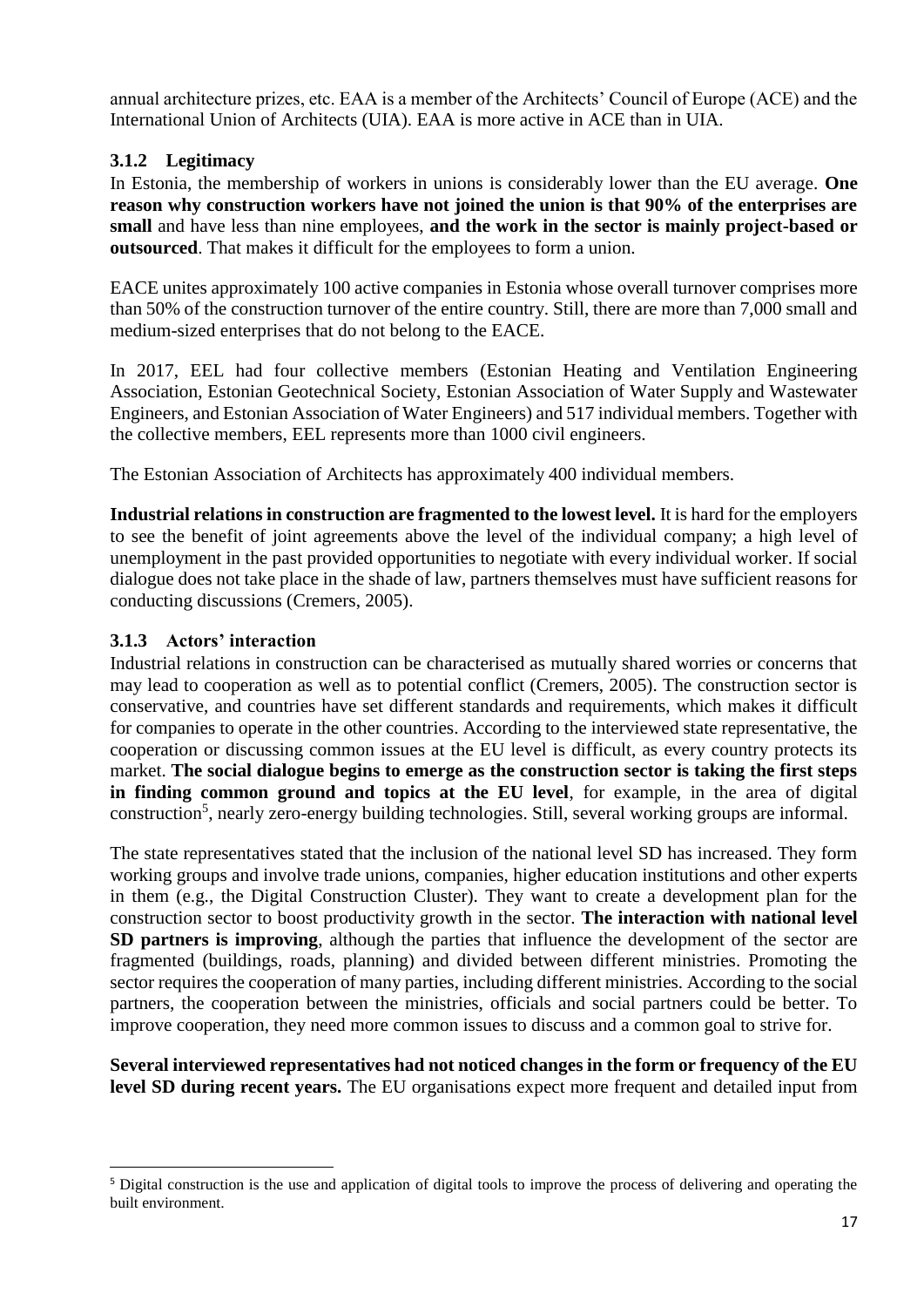the members, but the lack of resources at the national level limits the amount of input given and range of topics in which the trade unions are involved.

EACE has social dialogue meetings with other trade unions, and they cooperate with educational institutions, the Estonian Qualifications Authority (EQA), the Estonian Unemployment Insurance Fund (EUIF), Tax and Customs Board (TCB), Labour Inspectorate (LI). EACE is not involved in collective bargaining in Estonia. According to the Wage Dynamics Network Survey carried out by Bank of Estonia, 2.3% of the companies in the construction sector had the collective bargaining agreement at the firm level, and 2.7% of the companies had collective agreement on the higher (e.g., occupational, or sectoral) level. Overall, 2.7% of the construction sector workers were covered by collective bargaining agreements in 2014 (Malk, 2015).

#### <span id="page-17-0"></span>**3.1.4 Resources for SD involvement**

While other large umbrella organisations can contribute to the EU level SD, the small countries' union federations do not have the necessary resources to do so, and so their contribution remains modest. EACE is not actively participating in the FIEC meetings nor give regular feedback. The main reason for that is **the lack of time and human resources** at the national level. The amount of information coming from FIEC is massive, and working through it would require several full-time employees. It is rather time-consuming to read all the materials sent from the FIEC and select the important topics, as all the materials are in a foreign language. Instead of participating at the EU level SD, most of the human resources are spent at the national level SD and solving other issues at the sectoral level. The main activities of the EACE at the national level are related to the transposition and harmonisation of EU directives, but the input in the earlier phase when drafting the directives is missing. The latter implies that in conditions of limited resources, **national level SD is of higher priority for the social partners as compared to the EU level SD**.

It seems to the social partners that the state also does not have sufficient resources to participate in the EU level SD fully. In the construction sector, the partners have discovered on several occasions that there are new EU directives which transposition into the national level legal system has been delayed and the state has not informed the social partners about them in sufficient time. Sometimes even the state is not aware of the mandatory changes or new EU regulations, which makes the national level SD longer and more complex. Here we can see clearly room for state to improve its activities.

The state representatives brought out in the interviews that they are showing some initiative at the EU level SD; they meet with other parties quarterly and exchange information via e-mails monthly. They are starting some smaller cooperation initiatives also with the Nordic countries (e.g., creation of the common classification system for the construction) 6 . **The main obstacle preventing the EU level SD is the lack of common topics and protection of the local markets**.

## <span id="page-17-1"></span>**3.1.5 Topics**

 $\overline{a}$ 

In the construction sector, the central issues of the industrial relations are discontinuity, the loss of skilled labour and a poor image of the industry. Topics that are more peaceful are health and safety, vocational training, the image of the industry social provision and social funds. Items that are more controversial are job security, the organisation of work, working time, social liability, subcontracting practices, wages and other primary labour conditions. New topics in the field are the introduction and use of new technologies, lifelong learning, environmental issues and the globalisation of the market (Cremers, 2005). Based on interviews, the previous topics are still relevant today. In the low resource situation, the social partners select the topics and issues that they are involved in and give an estimate of how many members this topic concerns. Other topics get social partners' attention only when there

<sup>&</sup>lt;sup>6</sup> They are trying to establish a common classification system for construction, as they call it themselves the classification system for the life cycle of the building.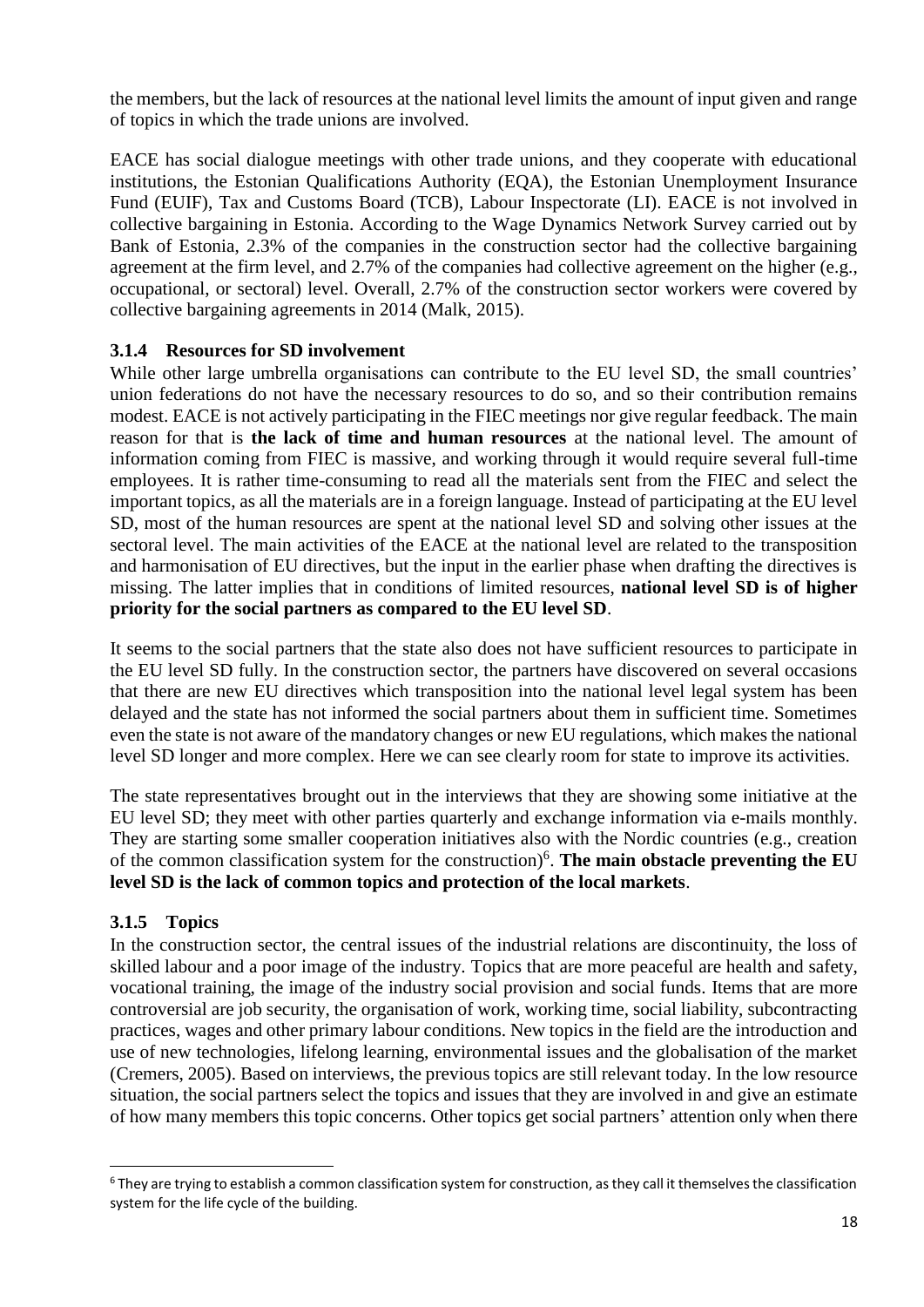is enough time. The relevant topics to discuss at the national level SD usually rise from the everyday practice or changes in the legislation.

The main concern of the trade unions in the construction sector at the national level are **education, the tax regulation for the enterprises, and the rapidly changing legislation**. Other topics that the trade unions' representatives mentioned in the interviews were:

- public procurement issues,
- EU directive on the energy performance of buildings,
- Building Code.
- Planning Act,
- Davos declaration,
- cooperation with Tax and Customs Board (i.e. how to reduce envelope salary in the sector, how to ensure fair competition, how to raise quality in construction).

#### <span id="page-18-0"></span>**3.1.6 SD outcomes**

Participating in the EU or national level SD enables social partners to be informed about the new initiatives or topics at the earliest possible stage and helps to implement the legislative changes at a national level later. The social partners mentioned in the interviews that keeping good and productive relationships with partners from other countries through SD is also important to them. However, **SD topics at the EU level are often too general for the construction sector trade unions**. They receive different data requests from the EU, but local issues are rarely discussed at the EU level. Starting new topics at the EU level requires support from other members of the EU organisation and more resources. Although few social partners have launched new initiatives at the EU level SD, in a market protection situation, it is difficult to achieve joint results. Smaller trade unions in the sector hope that the state will cover the relevant areas and topics at the EU level; that way trade unions can give their input at the national level.

The social partners reproached the states' involvement practices, as the EU legislation drafts and documents are sent to the partners in full format and without translation. This way, all the involved partners have to find the specific issues that are related to them and translate the materials themselves. However, **the state could translate the documents before asking the social partners for feedback.** It is one of the reasons that the national level associations are quite passive at the EU level SD. It is suggested for the state to consider that issue seriously.

The social partners in the construction sector were not aware of the activities of the European Semester, but they are involved in the SD with ministries and discuss different outcomes and CSRs in other working groups or through the EAKL or ETTK.

Due to the low participation of an EU-level organisation in EU social dialogue, the members no longer find it useful to participate in a central organisation. According to the EEL representative, ECCE is doing more lobbying at the EU level and is less involved in legislation. Therefore, some members have left the council, and no significant results in SD have been achieved. EEL also estimates that participation in ECCE is not beneficial.

**The main EU social dialogue results in the construction sector are binding** (e.g., directive, law, and act). However, maybe the non-binding outcomes have received less attention, as their implementation is not mandatory. One interviewee mentioned a recent non-binding outcome in the form of the handbook "Handbook for the Introduction of Building Information Modelling by the European Public Sector".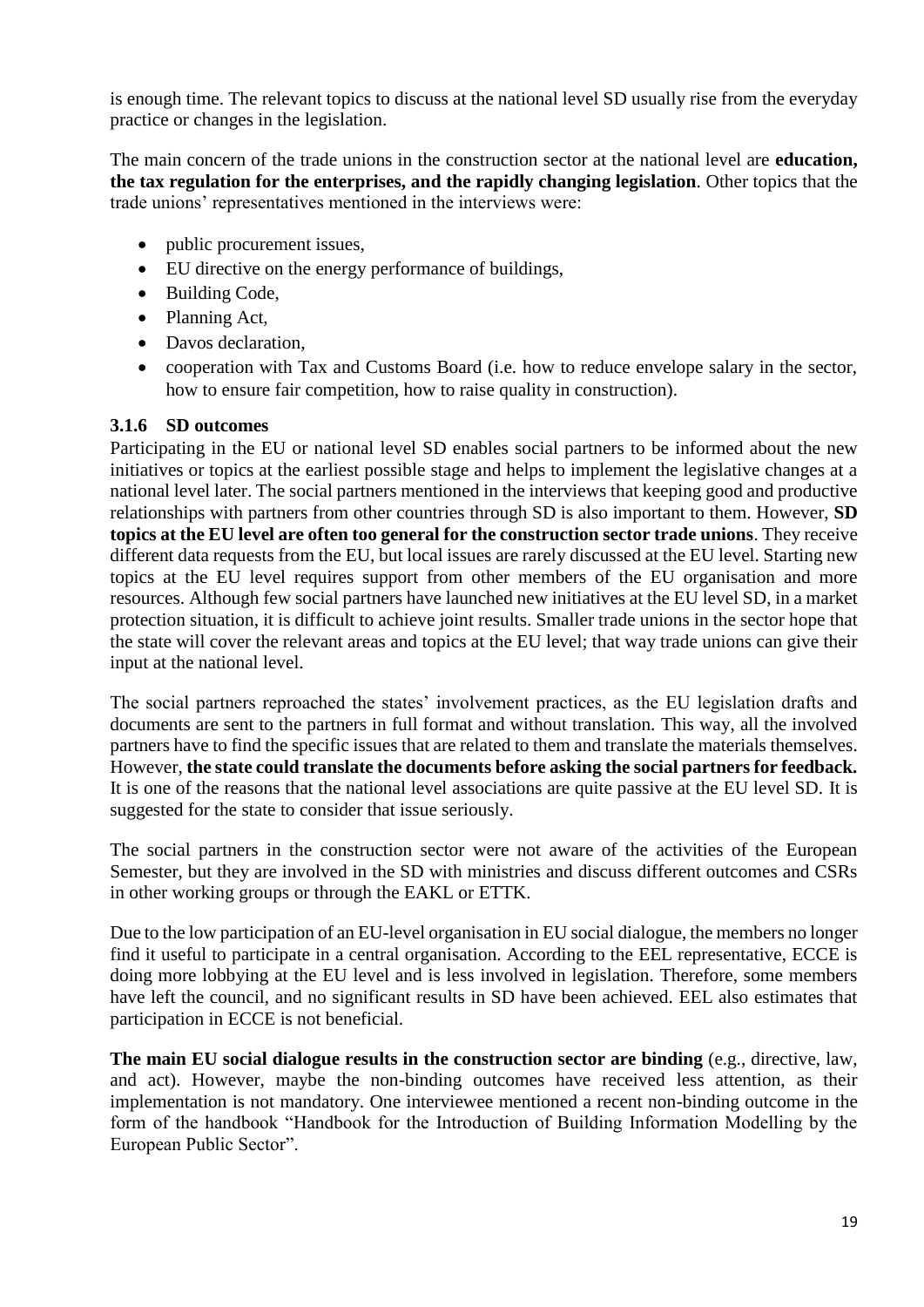The social partners mentioned in the interviews that due to their activeness, the national level SD seemed more frequent during recent years. They felt that the ministries involved trade unions and other parties more frequently while taking over the EU directives. Still, there was some confusion about how much the ministries considered their feedback. The input to the national level SD is collected on a thematic basis from smaller trade unions, as every small association focuses on its subjects and wants to represent its members independently. Smaller trade unions who are active in a very narrow area are often excluded from the SD, as they do not have enough time or resources to participate in the SD. There are also some examples where policy-makers and legislators have disregarded the partners' proposals and added unfavourable paragraphs to the law (e.g., paragraph 122 in the Public Procurement Act regulating sub-contracting  $\frac{7}{2}$ .

#### <span id="page-19-0"></span>**3.1.7 Perceived effectiveness**

Social partners felt that the **national level SD is rather thin**, as the same people meet in various working groups and councils during the SD. The social partners mentioned in the interviews that there is no coordination of SD at the level of ministries, as the same topics are often discussed in different working groups, which makes it difficult to achieve joint results. In addition, the political agreements affect the achievement of goals (i.e. whether the topic is relevant for the political parties). In some cases, the ministries try to collect trade unions' feedback and opinions in a short timeframe. The unions are not able to work through all the materials in short notice so they cannot provide any opinions. In addition, **it is not clear whether and to what extent the unions' feedback in the legislative process is taken into account**. Associations and trade unions do not have the resources to monitor whether their input is considered or not. Overall, it is confusing and burdensome for the social partners to be effectively involved in the SD.

The social partners perceived **eye-to-eye meetings as the most effective** when people are familiar with the materials. Personal sessions help to start discussions and clarify positions. In theory, the social partners may use a picket or strike to influence SD outcomes, but lately, they use articles or reviews in media as leverage. Overall, the process of SD is necessary to achieve the desired results. Still, the process can be long and may take several years.

## <span id="page-19-1"></span>**3.1.8 Suggestions for effective SD**

**There is a lack of trade unions in the construction sector to have a meaningful social dialogue.** Recently, one of the EAKL's affiliates, the Estonian Metalworkers Trade Union Federations, started to represent construction workers as well, but according to them, they have only few members from construction sector. There is also a little enthusiasm and support for starting new trade unions.

The state, in cooperation with social partners, should actively promote the need for effective social dialogue among citizens and entrepreneurs. Existing electronic environments (e.g., the Register of Economic activities<sup>8</sup>) can be used to share information about what is happening in the sector, or what are the main changes in the legislation, reaching as many companies as possible, also small companies that do not belong to the central union.

In conclusion, the **SD effectiveness in the construction sector is low due to the lack of human resources and short deadlines**. If the unions had more resources and broader membership, they could participate in the SD more actively, and contribute to important issues. Unfortunately, there is no such power and resources. The smaller trade unions and associations should join and share resources to participate in the national level SD more effectively, their actions would be consistent, and they would be able to monitor the use of input. By acting separately, their influence and possibilities in SD are limited.

 $\overline{a}$ 

<sup>7</sup> Public Procurement Act available in English at<https://www.riigiteataja.ee/en/eli/525032019011/consolide>

<sup>8</sup> The Register of the Economic acitivites [\(https://mtr.mkm.ee](https://mtr.mkm.ee/) )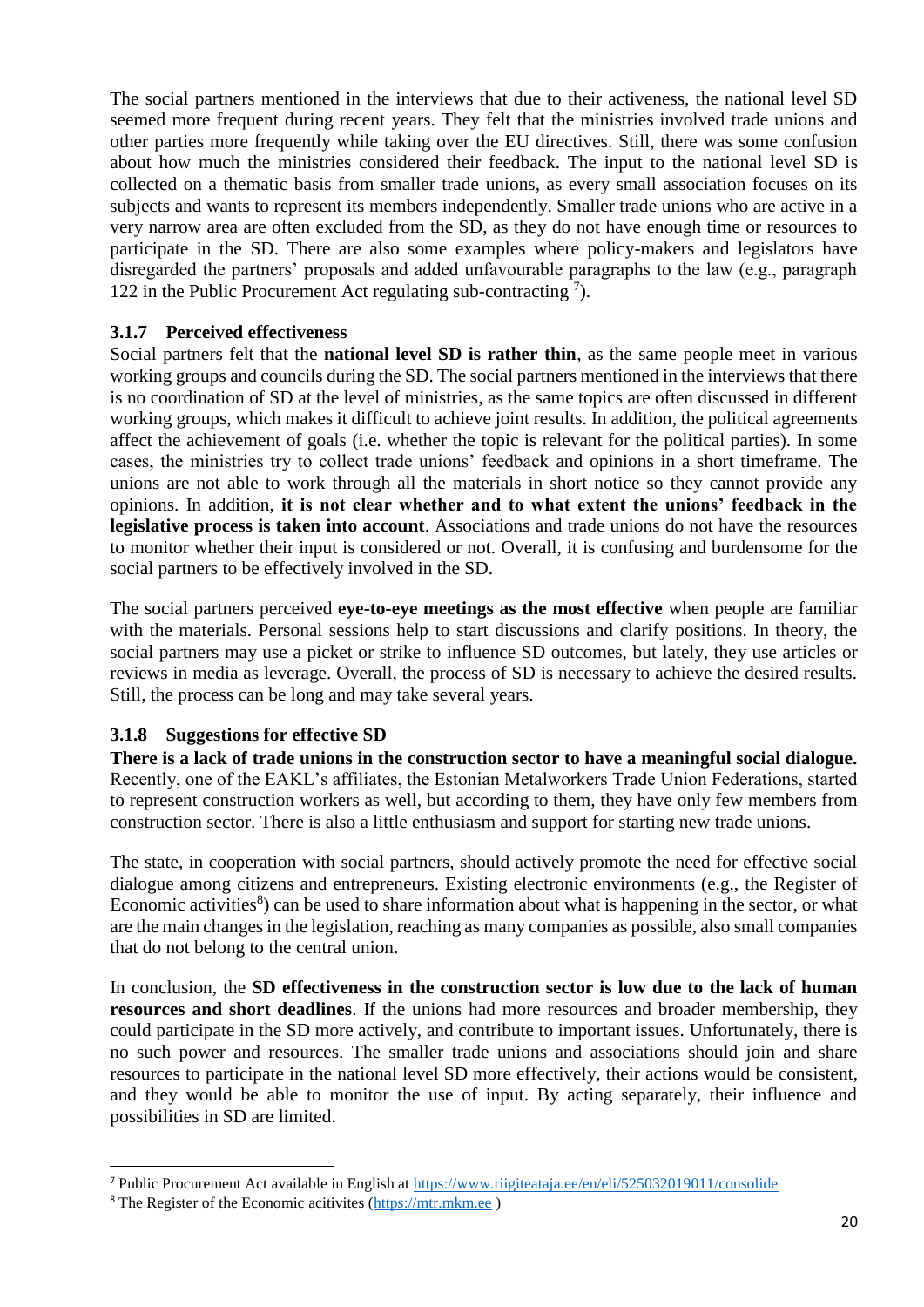## <span id="page-20-0"></span>**3.2 Healthcare sector**

Estonia's health care system is built on the principle of compulsory solidarity-based insurance and the general availability of services provided by private providers. The management and supervision of the health care system and development of health policy is under the scope of the Ministry of Social Affairs (MoSA) and its agencies.

MoSA representatives could not find a suitable time for an interview on SD topics.

## <span id="page-20-1"></span>**3.2.1 Actors and legitimacy**

**Estonian Hospital Association** (EHL) is a voluntary union established for representing the united interests in healthcare matters and arranging cooperation of hospitals. EHL has 25 member organisations, including hospitals, medical and rehabilitation centres. Almost all the biggest employers in the sector are members of EHL. EHL is a member of ETTK, HOPE (European Hospital and Healthcare Federation) and was a member of HOSPEEM (the European Hospital and Healthcare Employers' Association) until the end of 2018.

**Estonian Nurses Union** (EÕL) has two important roles. As a professional organisation, the EÕL is developing nursing as a profession at all levels. As a trade union, the EÕL is standing for the working conditions of nurses and the sustainability of the healthcare system. EÕL is a member of the International Council of Nurses (ICN) and the European Federation of Nurses Associations (EFN). EÕL is not a member of trade union confederation EAKL.

**Estonian Medical Association** (EAL) is not a member of trade union confederation (EAKL) and acts autonomously. EAL is a member of the Standing Committee of European Doctors (CPME) and the European Union of Medical Specialists (UEMS). With approximately 3,000 members, EAL covers 62% of all the doctors in Estonia.

**Estonian Health Insurance Fund** (EHIF) is an institution responsible for funding decisions in the healthcare sector. EHIF has a representative in the EC Audit Board, and Electronic Exchange of Social Security Information (EESSI) working group, and is a Member of the Expert Group on Health System Performance Assessment.

The total number of persons working in Estonian health care in 2018, according to data from the National Institute for Health Development, reached 24,026 persons. The Union of Estonian Healthcare Professionals has approximately 3,500 members, the Estonian Nurses Union has ca 4,000 members and the Estonian Medical Association has approximately 3,000 members. Current collective agreement of health care professionals applies to all establishments and companies providing health care services under the Health Board activity license and whose activities are financed according to the treatment financing agreement concluded with the EHIF or from the state budget, and to employees working in the aforementioned establishments and companies.

## <span id="page-20-2"></span>**3.2.2 Actors' interaction**

In Estonia, **the social partners in the healthcare sector have competitive inter-union relationships**. Many trade unions have specialised on certain groups or specific professions (doctors, nurses, family doctors, etc.). The trade unions and associations may partake in public policy in three ways: authorities consult with them in matters affecting their members, they are represented in committees or boards of policy concertation, or the top-level association, which has participatory rights, represents them.

There are many smaller trade unions in the Estonian healthcare sector. Some of them are stronger and represent their members in social dialogue themselves; others seek representation in SD through the confederation (EAKL). The strength of the trade unions depends on their historical background, legitimacy, or other factors.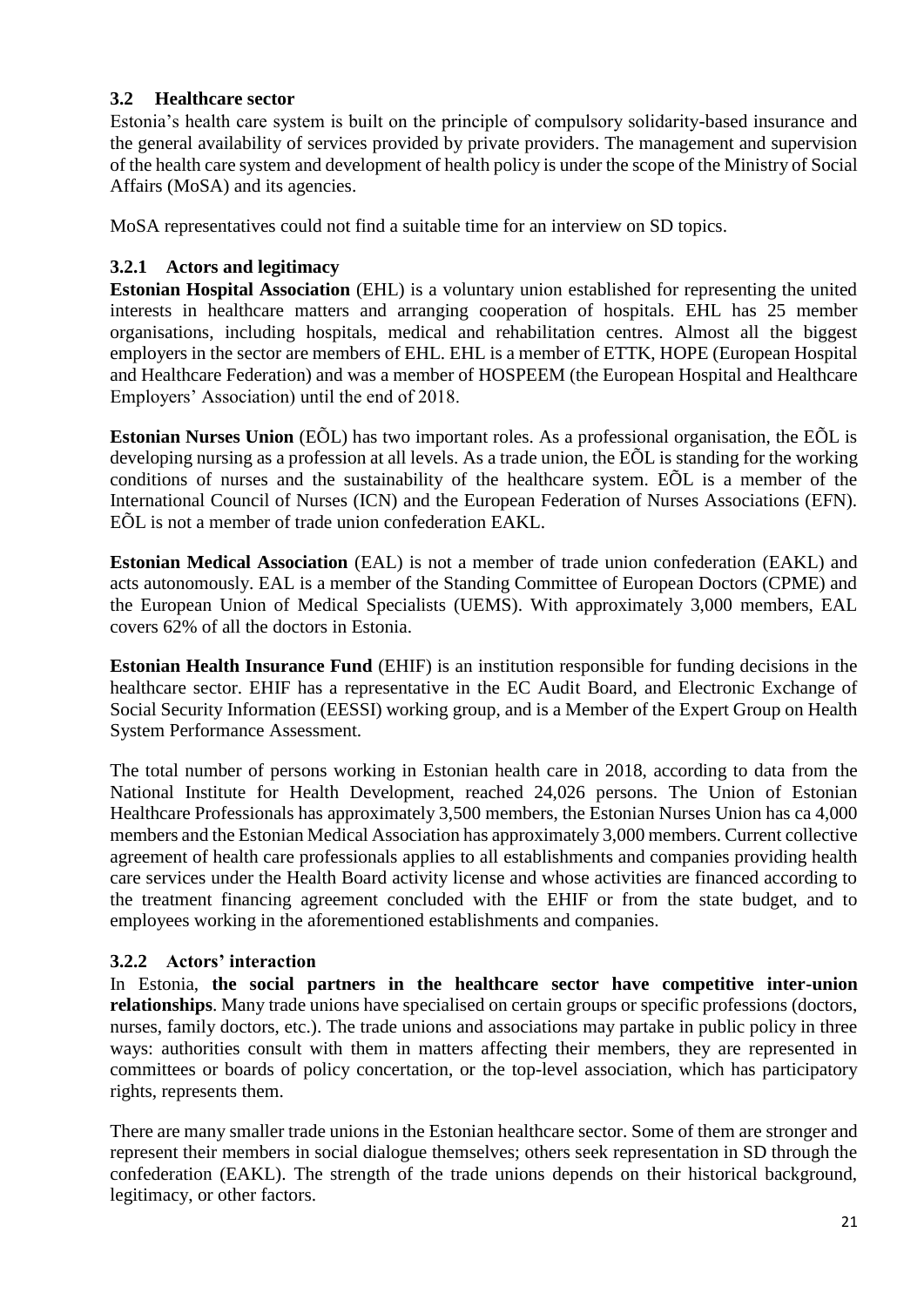**Most of the interviewed social partners had not seen any significant change in the EU level SD in recent years**. Participating in EU organisation meetings will give national trade unions updated information about the new issues and activities launched in Europe. The active members also have an opportunity to express their opinions and views on many relevant topics. The social partners marked in the interviews that EU organisations treat their representatives as equal partners. Even though there are many electronic options for communications, the best way to discuss topics is personal meetings.

Traditionally education and healthcare sectors are more active in negotiating wages at the national level. EHL and trade unions have collective agreement negotiations after every two years. The last sectoral collective agreement was signed in 2018 by EHL, the Union of Estonian Medical Emergency, the Estonian Medical Association, the Union of Estonian Healthcare Professionals, the Estonian Nurses Union, and the Estonian Society of Family Doctors. In addition, sometimes the representatives of EHIF and MoSA participate in the negotiations as the possibilities of raising the salaries of healthcare workers depend on the EHIF budget, which in turn is intertwined with the state budget. EHIF and MoSA do not sign the collective agreement, as they are not formally recognised as the parties to collective bargaining. The collective agreement conditions are compulsory to all the sectoral enterprises (incl. hospitals, healthcare institutions) who have a service contract with the EHIF. In addition to the collective agreement, an additional protocol is signed with MoSA and EHIF representatives to guarantee to fund the expenses of the collective agreement.

The MoSA is initiating the national level SD on an ongoing basis. There are few regular working groups where the main social partners are involved, e.g., the Advisory Committee of the EHIF Council (a sector-specific tripartite body) and other thematic working groups. Still, some interviewed social partners pointed out in the interview that during the last few years, there were less personal contacts with MoSA, and more information was asked by phone or e-mail. According to some social partners that did not influence the SD, but sometimes it is necessary to meet and discuss matters in person. EHIF has also convened several working groups and is consulting with several trade unions from the healthcare sector.

#### <span id="page-21-0"></span>**3.2.3 Resources**

The interviewed **social partners considered participation in the EU level organisations necessary and useful**. It is important for the social partners to exchange ideas at the EU level, as it will make it easier to find arguments later at the national level SD. They get a lot of updated information and can influence the legislative process. One interviewee mentioned that within the EU organisations, they had affected the legislative changes; for example, together with other countries, they managed to prevent the approval of an unfit directive. They made several proposals on how to change the directive and make it more suitable for hospital workers.

Participating in the SD, especially at the EU level, requires **human resources** that are scarce for Estonian trade unions. Usually, there are only one or two paid representatives in every union; other leaders of the organisation are engaged in professional work. Usually, the trade unions cover the participation costs themselves, and some EU organisations have annual fees for members. So far, the membership costs have not hindered the trade unions from participating in EU level SD.

Collaboration with partners depends on how strong or competent they are on the topic. There has been less rivalry between the social partners in Estonia, as they are now working towards the common goal – fiscal sustainability and improvement of healthcare funding. Even though there are often the same people around the table for SD or during collective bargaining, the **long-term relationships and informal contacts contribute positively to achieving SD results**.

## <span id="page-21-1"></span>**3.2.4 Topics**

The main topics the social partners discussed at the EU level SD were: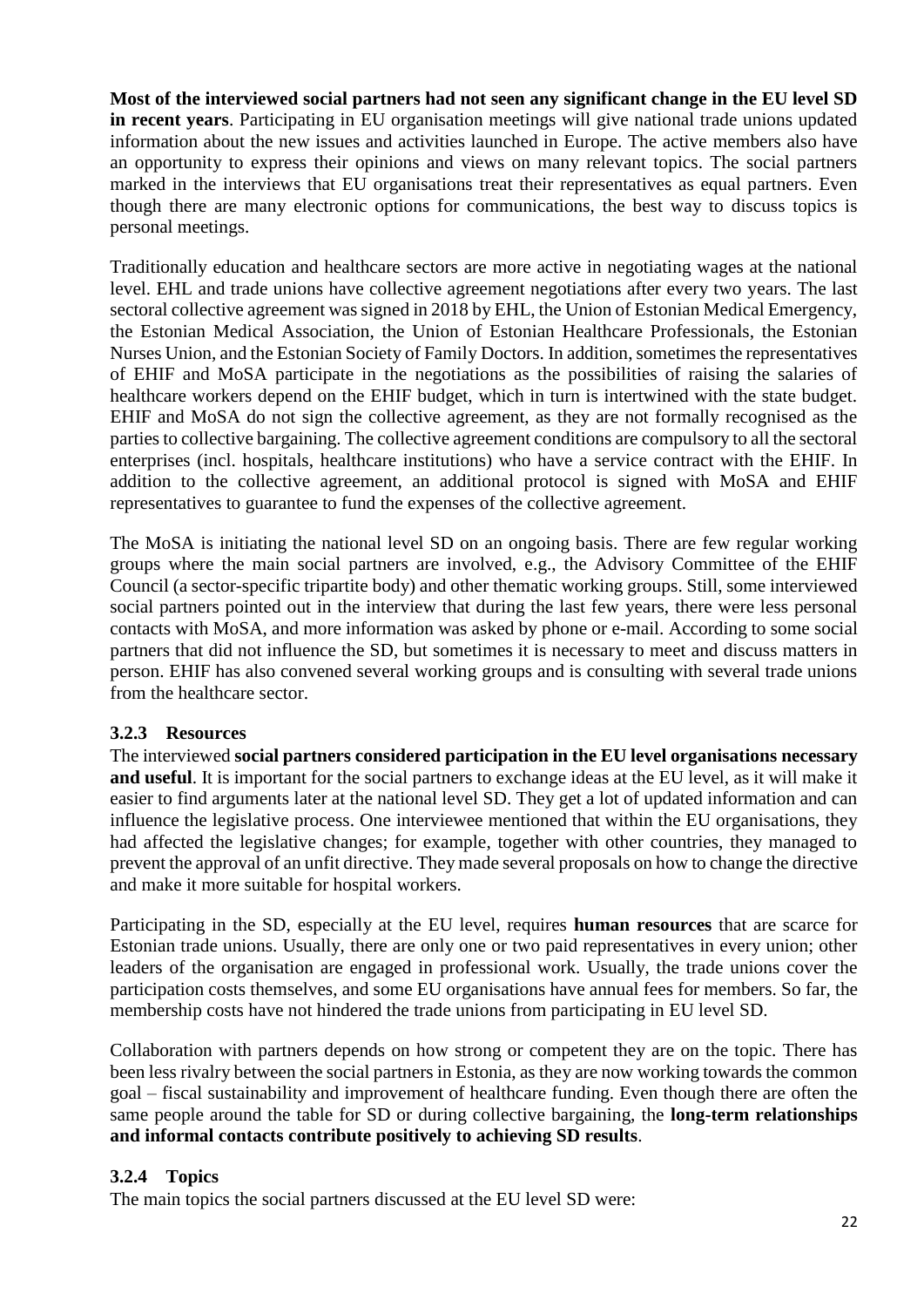- Patient safety
- Health and safety at the workplace (e.g., needle stick injuries)
- Ageing population and workforce
- Labour mobility and labour shortages (nurses and doctors)
- General Data Protection Rules (GDPR)
- Provision of emergency assistance and medical treatment to nationals of other Member States
- Healthcare fiscal sustainability and patient insurance at the national level

Interviewed social partners mentioned that the MoSA has representatives in different working groups at the EU level, and they have better opportunities to initiate new topics and forward the state opinion. Interviewees believe that bringing up new topics is possible for all the members of EU organisations. For example, the EÕL started data collection from all the countries to compare the nurses' hourly wages in EU member states. Some social partners do not have enough time and resources to raise new topics at the EU level themselves. Since there are many countries represented at the EU level, starting a new issue is not always easy, as the larger countries are more aware and bolder in implementing their ideas. Still, participating in the EU level organisations enables Estonian trade unions to be informed and make proposals. In sum, the opinions on whether the small size of the country affects the ability of the partners to participate in EU level SD differed; while some respondents did not consider the size of the country relevant, then some others indicated that due to its small size Estonia is not able to initiate or manage topics as large countries.

The social partners discuss relevant topics from EU level at the national level SD. Some issues are adopted more easily at the national level than others. That depends on the priorities of the state. In most cases, reaching the results in SD is a long process. The social partners mentioned in the interviews that in SD, they want to achieve binding outcomes, as one party may easily withdraw the agreement (e.g., when a minister is changing) if it is not confirmed by law or regulation.

## <span id="page-22-0"></span>**3.2.5 SD outcomes**

 $\overline{a}$ 

**The outcomes from the EU and national level SD in healthcare sector are mostly binding**. Sometimes there is already legislation in place in the country with stricter restrictions before it is agreed at EU level. Still, there are some examples of non-binding SD outcomes from the EU and national level SD. In 2016, HOSPEEM and EPSU conducted a joint declaration<sup>9</sup> about health workers professional development and life-long learning for the European Commission. Discussions on those subjects are still on the agenda of HOSPEEM meetings. Thus, the process of EU level SD can be long before the commonly agreed results are reached. At the national level, the employer and employee organisations have SD with MoSA and EHIF. In 2016, the social partners with healthcare colleges, MoSA, the Ministry of Education and Research, EHA, EÕL, and the Estonian Association of Midwives signed a consensus agreement on training nurses and midwives<sup>10</sup>. In 2017, the main social partners and other smaller trade unions with the state signed a protocol of common intentions<sup>11</sup> in the healthcare sector. An example of a cross-sector SD is the Emergency Act, which combines several sectors and law enforcement issues, where the main partner is the Ministry of the Interior.

The social partners in the healthcare sector were not aware of the activities of the European Semester, but they are involved in the SD with ministries and discuss different outcomes and CSRs in other

```
content/uploads/2017/01/%C3%9Chiste-kavatsuste-protokoll_23.01.pdf
```
<sup>9</sup> HOSPEEM-EPSU Joint Declaration on Continuing Professional Development (CDP) and Life-Long Learning (LLL) for All Health Workers in the EU, available *[https://www.epsu.org/sites/default/files/article/files/Final-Joint-Declaration-](https://www.epsu.org/sites/default/files/article/files/Final-Joint-Declaration-CPD&LLL-08.11.2016-EN.pdf)[CPD&LLL-08.11.2016-EN.pdf](https://www.epsu.org/sites/default/files/article/files/Final-Joint-Declaration-CPD&LLL-08.11.2016-EN.pdf)* 

<sup>&</sup>lt;sup>10</sup> Consensus Agreement for Nurses and Midwives in 2017–2020, available in Estonian:

[https://www.sm.ee/sites/default/files/content-editors/Tervishoid/konsensuslepe\\_allkirjastatud\\_11.2016.pdf](https://www.sm.ee/sites/default/files/content-editors/Tervishoid/konsensuslepe_allkirjastatud_11.2016.pdf) <sup>11</sup> Protocol of Common Intensions (2017), available in Estonian [https://arstideliit.ee/wp-](https://arstideliit.ee/wp-content/uploads/2017/01/%C3%9Chiste-kavatsuste-protokoll_23.01.pdf)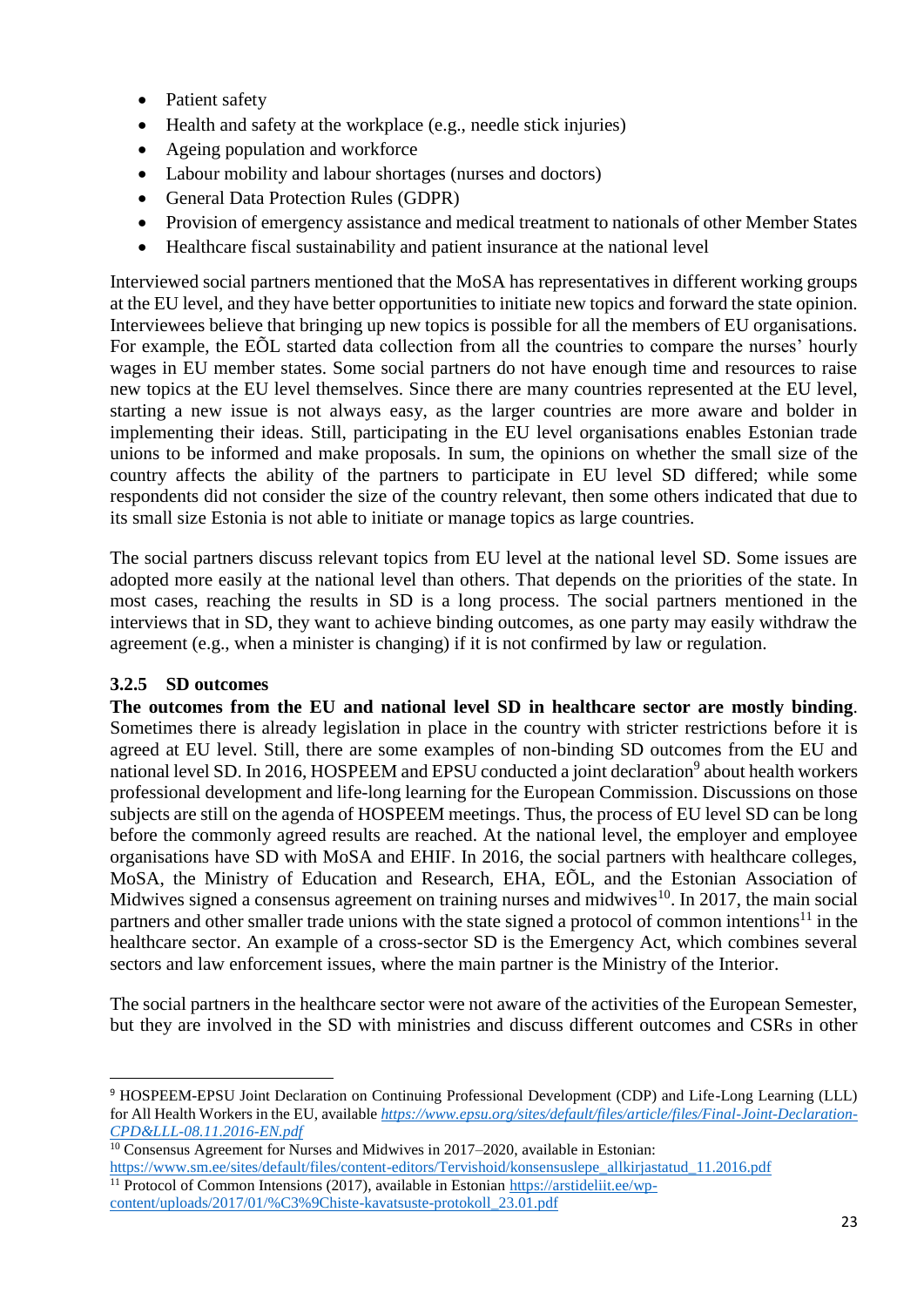working groups or through the EAKL or ETTK. Other independent trade unions (e.g. EAL and EÕL) mentioned in the interviews that they are often left out of the European Semester discussions.

## <span id="page-23-0"></span>**3.2.6 Perceived effectiveness**

One social partner emphasised in the interview that the national level SD has improved during recent years. Others felt that on the national level, only the trade union confederations are involved in SD and independent trade unions are often left out or consulted only on specific subjects, even though they represent the majority of professional workers. **During the period 2015–2017, most of the social partners in healthcare sector did not observe remarkable changes in the form or recurrence of the national level SD**.

Some social partners have noticed that the Ministry of Social Affairs sometimes does not follow good engagement practices (GEP), meaning that they ask the trade union's input with short notice (e.g., few days before Midsummer Holiday or Christmas Holiday), which makes it impossible to give meaningful feedback. The organisation's feedback is not the opinion of one person, but it also requires the organisation to involve its members and discuss topics. Thus, to improve the situation, the ministry should give the parties at least two weeks to provide feedback. One respondent mentioned that the state involves third-sector organisations rather when it is mandatory not on voluntary bases. Several interviewees noted that the state involves other parties at the last moment and that there is no action plan for legislative changes. One obstacle in national SD that trade union representatives mentioned in interviews are the frequent changes in key persons in MoSA (e.g., minister, adviser). Thus, the social dialogue engagement process in MoSA could be better.

Some social partners believe that the state should have a different attitude towards SD. When something is wrong, then everyone should try to make it better, not to hide behind the inadequate laws or expect someone else to do it. Meaning that other state agencies can make proposals to initiate and amend laws besides ministries as well. Trade union members mostly do their daily work and do not have the resources to initiate legislative changes at the national level. Therefore, the main trade union representatives must participate in many working groups, seminars, and workshops that may become a burden when discussing the same topics at different meetings. Social partners believe that ministries along with social partners should coordinate the SD process and topics to make better use of existing resources. Compared to the situation ten years ago, social dialogue at the national level has improved significantly.

Overall, the social partners considered the process of SD necessary to achieve joint results. Still, the process can be long and may take several years, and the outcome is not always predictable. Discussing some topics sometimes fade or the state loses interest in them. For example, the social partners disagree on the matter of cross-border recruiting, which is why the parties have not reached a common solution.

#### <span id="page-23-1"></span>**3.2.7 Suggestions**

The social partners brought out in the interviews that for more effective SD, the local unions and confederations must be stronger and more active. Then they would be a force to consider. As there are only a few paid workers in the unions, their actions are limited. Sometimes it takes only one strong speaker or partner to get the result. For example, the social partners debated the social tax on pensions for more than ten years, and when there was a change in the government and minister, the parties finally concluded. That demonstrates that sometimes achieving the result is just the matter of the political will.

The national level SD would be more effective and consistent if the state's representatives were stable and did not change so often. According to the interviewed social partners, for a more effective SD, the parties (e.g., trade unions, state representatives) need to develop better listening and communication skills and be able to make compromises. All the interviewed parties wish that their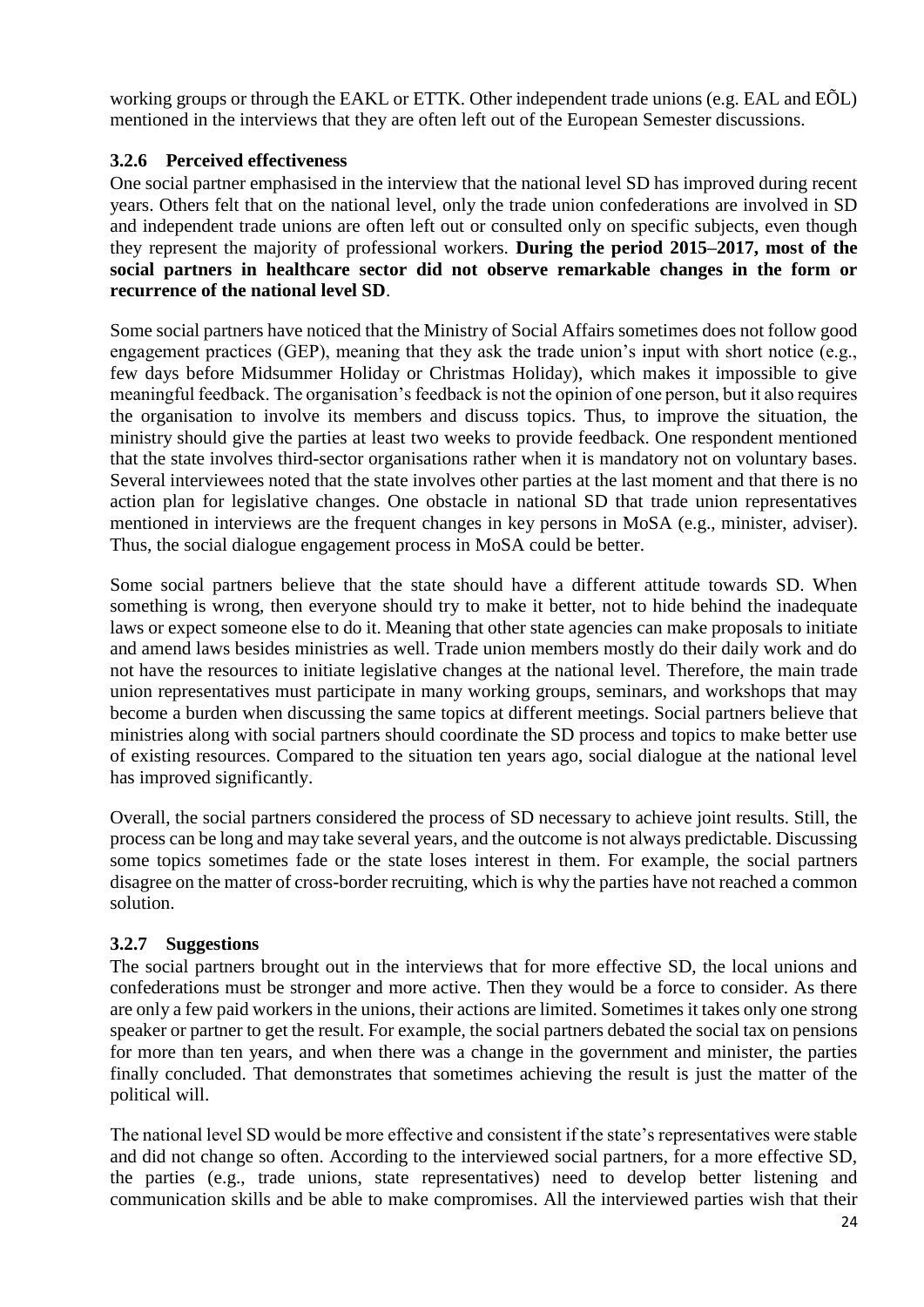partners had a long plan and the ability to see a bigger picture in SD. Ministries should inform and involve their partners more efficiently to have more continuous, effective, and faster SD. The same applies to the EU level SD. If the national representatives could be more active, then Estonia could be a stronger partner in the SD.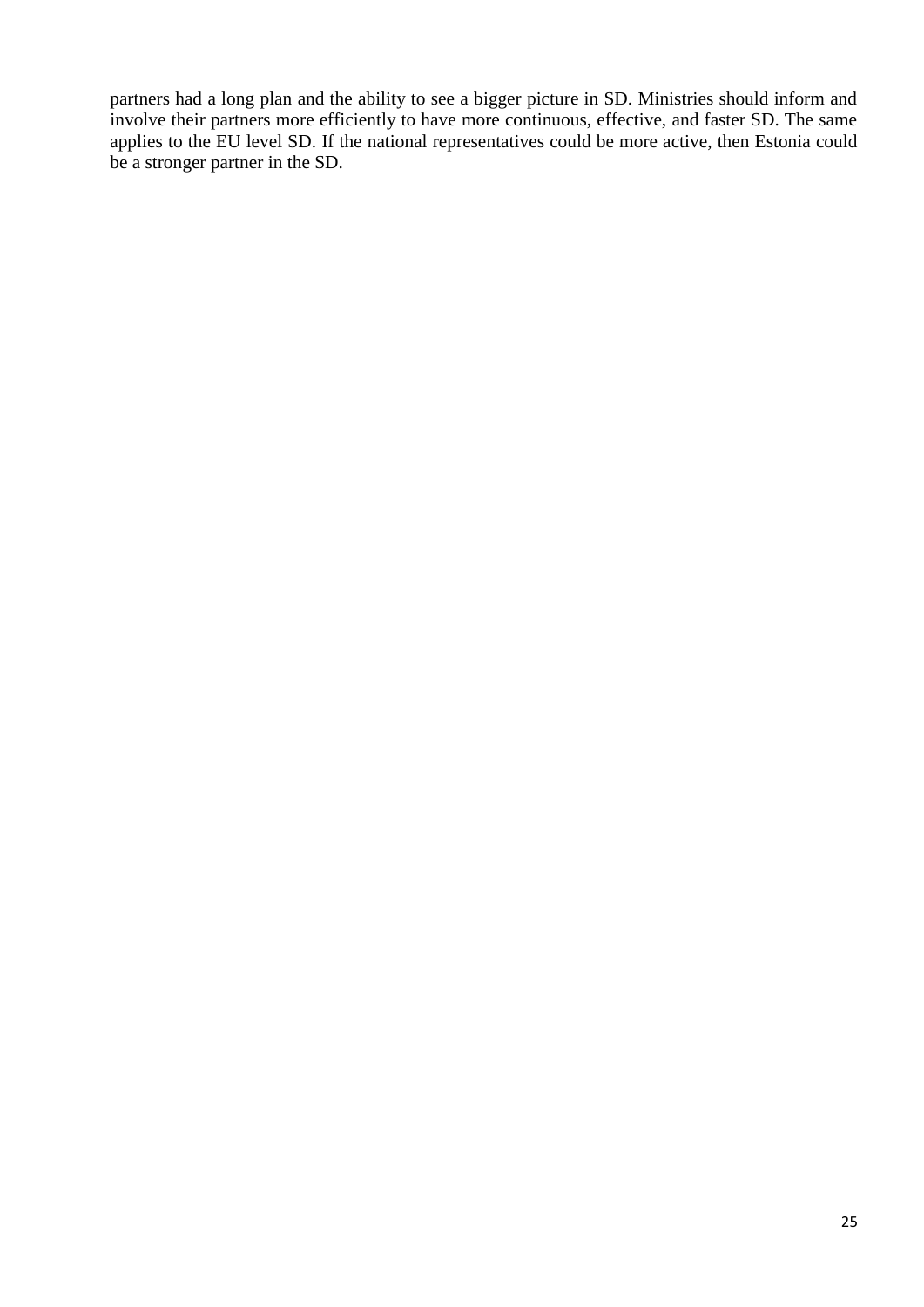## <span id="page-25-0"></span>**3.3 Education sector**

The national research team was not able to reach out to all social partners (e.g., some of them declined to participate due to lack of time and interest in the topic). Thus, the sectoral reports` analysis relies mainly on those people who agreed to talk to the national research team. The educational personnel are often, the subject and target group for research and studies. Because of the latter, they have to decide in which studies, surveys, interviews, etc. to participate and which ones to discard. In addition, it is relevant to highlight that most of the interviewees admitted that their experience is limited with their participation and does not include the personal experience of other representatives, participants.

## <span id="page-25-1"></span>**3.3.1 Actors**

The **Estonian Educational Personnel Union – EEPU -** (*Eesti Haridustöötajate Liit*, EHL) unites all educational personnel associations and unions working in the educational sector. EEPU was founded on 3rd April 1990 by Estonian educational personnel unions in towns and regions to organise cooperation between the unions. The EEPU participates in concluding contracts between schools and local authorities in terms of salary, working, and living conditions. The EEPU participates in the negotiations with the Estonian Government and the tripartite negotiations over social guarantees etc. between the Government, trade unions and employers. One of the main tasks of the EEPU is to promote, through collective bargaining, the working and salary conditions of members, instruct, and direct the local trade union organisations.

Internationally, the EEPU is a member of Education International (EI) and the European Trade Union Committee for Education  $(ETUCE)^{12}$  and is involved in the following projects:

- European Sectoral Social Dialogue in Education (ESSDE)
- European Semester

 $\overline{a}$ 

- Central and East European Network (CEENET)
- Social Partners Promoting Decent Workplaces in the Education Sector

In Estonia, only two trade unions belong into ETUCE – the EEPU and the Federation of the Estonian Universities, Institutions of Science, Research and Development (UNIVERSITAS).

Also, the EEPU works very closely with the Trade Union of Education in Finland (OAJ), with the Swedish organisation *Lärarförbundet*, with the trade unions of educators in Latvia and Lithuania and other teachers' trade union organisations.

The corresponding social partner from the teachers` side for the EEPU and the government is **the Estonian Teachers' Association** (Eesti Õpetajate Liit,  $E\tilde{O}L$ )<sup>13</sup>. The Teachers' Association<sup>14</sup> is an independent and voluntary trade union organisation. Its historic origin reaches back to the period 1917-1940 during which its predecessor already operated. The main tasks of the association are to value the role of teachers in the society, to enhance national education and culture, to represent the professional vocation of teachers, to train and upskill teachers, to participate in the legislation process and to give feedback to relevant strategy and policy documents. Among its tasks are also to cooperate

<sup>&</sup>lt;sup>12</sup> The European Trade Union Committee for Education (ETUCE) is the teachers' social partner at European level and a defender of teachers' interests to the European Commission. ETUCE was established in 1977. ETUCE is composed of national trade unions of teachers and other staff in general education - early childhood education, primary education, secondary education, vocational education and training as well as higher education and research. ETUCE is also a European Trade Union Federation of the European Trade Union Confederation (ETUC): [https://csee-etuce.org/en/about](https://csee-etuce.org/en/about-us/about-etuce)[us/about-etuce](https://csee-etuce.org/en/about-us/about-etuce)

<sup>&</sup>lt;sup>13</sup> The Estonian Teachers` Association did not participate in the interview. Relevant information is obtained through desk research and national interviews.

<sup>&</sup>lt;sup>14</sup> Eesti Õpetajate Liit (Estonian Teachers' Union): [http://www.opetajateliit.ee/?page\\_id=2](http://www.opetajateliit.ee/?page_id=2)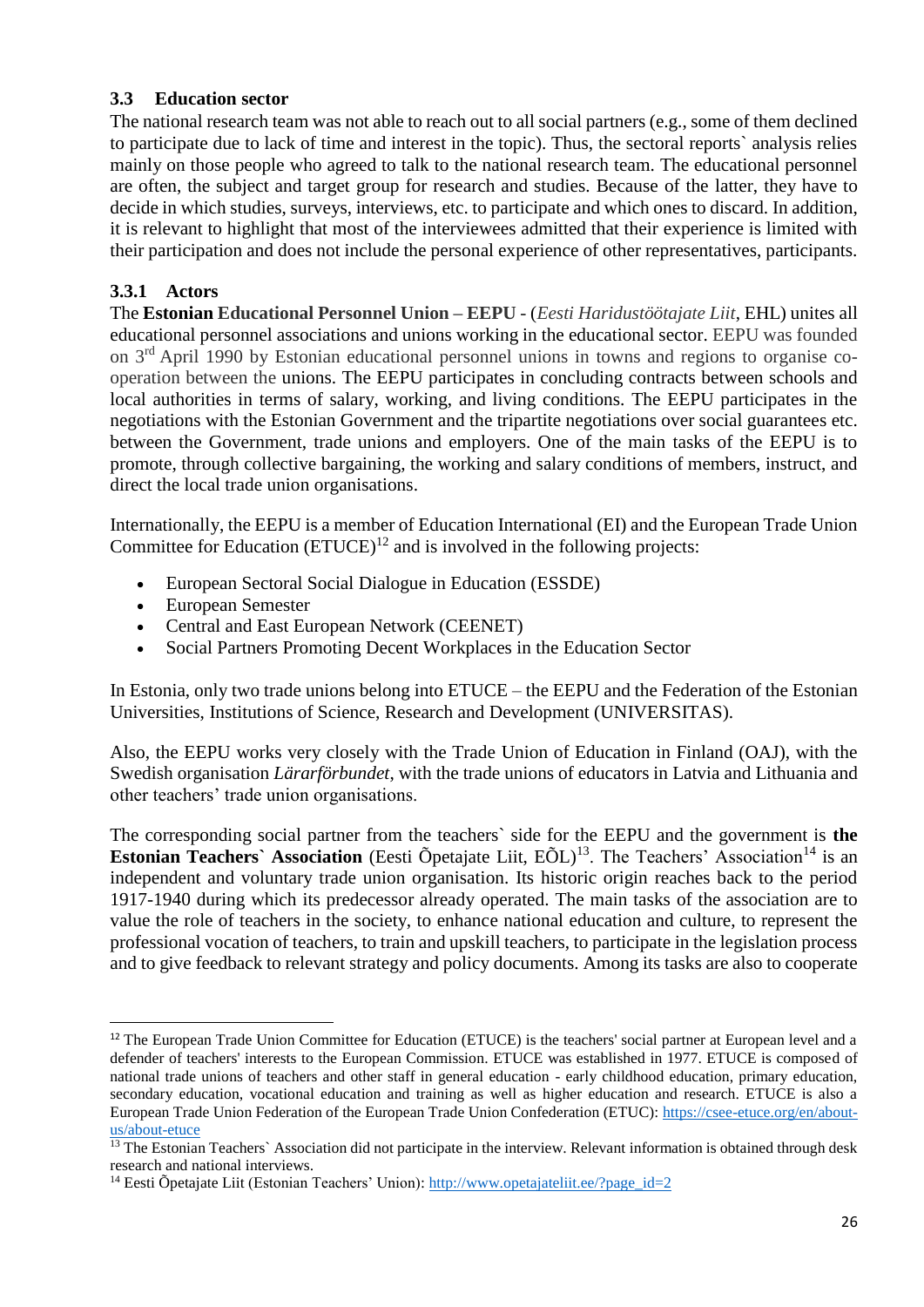with similar and other related associations and unions at the national but also at the EU level and in neighbouring countries.

The corresponding social partner from the school leaders` side for the EEPU and the government is **the Association of School Principals** (Eesti Koolijuhtide Ühendus, EKJÜ)<sup>1516</sup>. The objective of the EKJÜ is to unite Estonian school leaders (principals, managers), assist members in their professional development, protect their professional rights, and represent Estonian school leaders in international organizations.

**The Ministry of Education and Research** (*Haridus- ja Teadusministeerium,* HTM) is the government representative of the industrial, educational relations in Estonia. The HTM deals with the educational policy in general by preparing draft legislation for the implementation and development of the educational, research, youth, language, etc., policies and cooperating with social partners. The delegates of the ministry represent Estonia in the European Commission and the EU Council working groups. The main topics are related to education, science, youth, and language.

The corresponding employer and regional side representative for the EEPU and the ministry are **the Association of Estonian Cities and Municipalities** (*Eesti Linnade ja Valdade Liit*, ELVL). The ELVL at the national level does not act in the role of an employer organisation as its members have not accepted it due to lack of financial support from the central government. In addition, at the EUlevel, the ELVL has not joined the European Federation of Education Employers (EFEE)<sup>17</sup>. Nevertheless, in recent years there have been SD meetings where the ELVL has took part in as an observer. The ELVL<sup>18</sup> is a voluntary union established for representing the common interests and arranging co-operation between cities and rural municipalities. Ensuring the development of local governments through joint activities is the main goal of the ELVL. The ELVL was established on 19 September 1920 as the Association of Estonian Cities. On February 27, 2018, the Association Status changed, and it became the Association of Estonian Cities and Municipalities. At present, 74 municipalities out of 79 are the members of the association. The local governments belonging to the association cover 99% of the population of Estonia and all Estonian regions are represented. The ELVL is funded from the membership fees, the amount of which depends on the revenues of a member.

Among the previously mentioned organisations only the EEPU and the ministry actively participate in SD at the EU level. The ELVL today has the observer status and is preparing to be more engaged at the EU level. All described organisations are active at the national and sectoral level through participating in relevant working groups, committees, etc. Although, again, the ELVL at the national level does not act in the role of an employer organisation as its members have not accepted it due to lack of financial support from the central government.

Varblane et al. (2016)<sup>19</sup> describe the development of **industrial relations in the education sector** as rather **smooth**. The wages of teachers have gradually increased, and the tensions, which resulted in

 $\overline{a}$ 

<sup>15</sup> Eesti Koolijuhtide Ühendus:<http://ekjy.ee/>

<sup>&</sup>lt;sup>16</sup> The Estonian Association of School Principals did not participate in the interview. Relevant information is obtained through desk research and national interviews.

<sup>&</sup>lt;sup>17</sup> The European Federation of Education Employers (EFEE) is a dynamic organisation established in 2009 to represent the interests of employers in the strategic and highly diverse European education sector. They represent 31 education employer organisations from 16 European countries in all levels of education, from pre-school to higher education and research. This includes different national organisations, such as education councils and ministries of education, associations of VET colleges and universities and local and regional authority employers' organisations: <https://educationemployers.eu/contact-us/>

<sup>18</sup> Eesti Linnade ja Valdade Liit:<https://www.elvl.ee/tutvustus>

<sup>19</sup> Varblane, U., Espenberg, K., Nedozhogina, O., Pruks, P**.** Industrial Relations in Central and Eastern Europe: Challenges Ahead of Economic Recovery (2016-2017):

[https://skytte.ut.ee/sites/default/files/skytte/industrial\\_relations\\_in\\_estonia\\_0.pdf](https://skytte.ut.ee/sites/default/files/skytte/industrial_relations_in_estonia_0.pdf)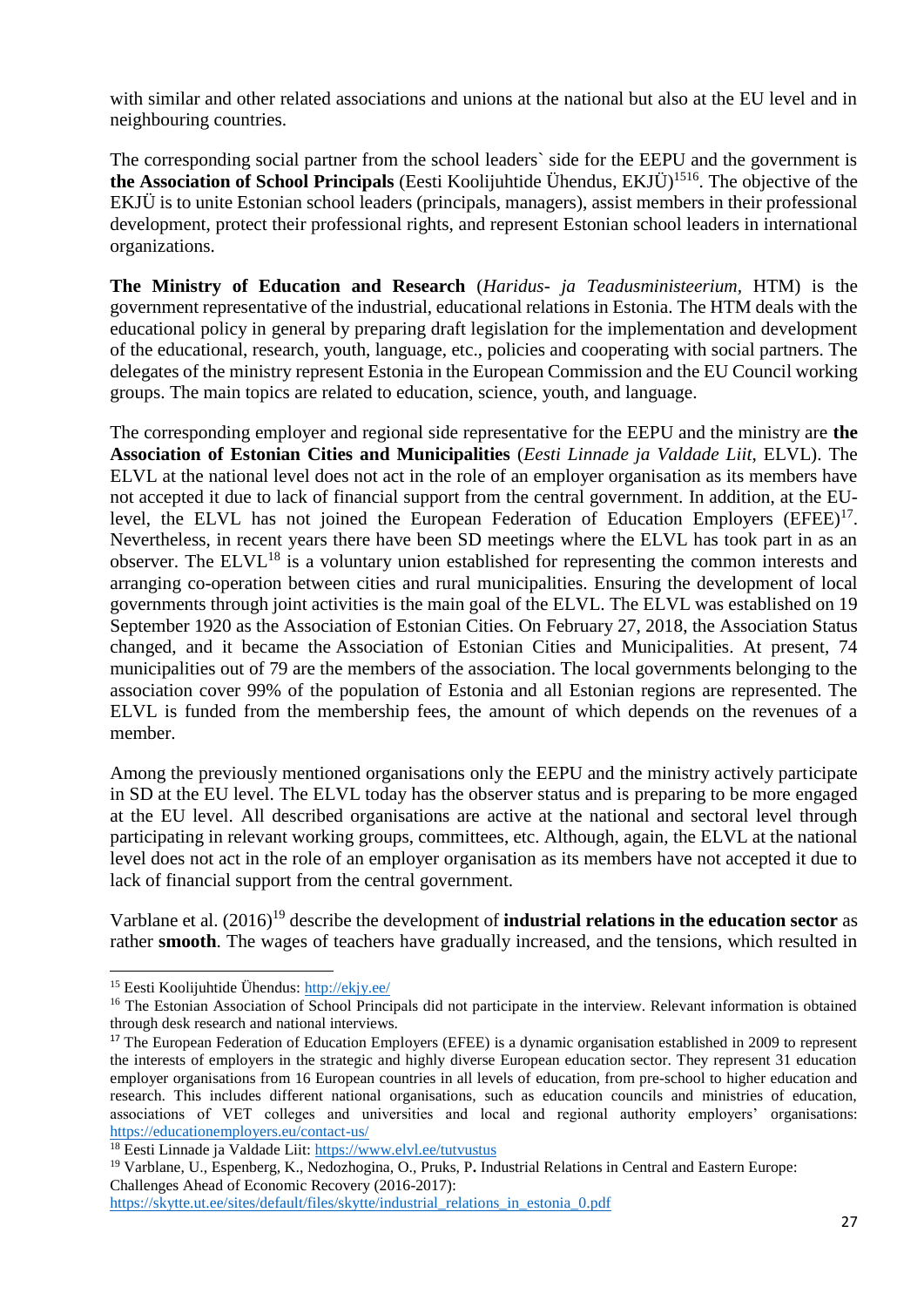the teachers' strike in 2012, have decreased. The nature of relations today can be characterised as regular, business-like, and intense.

With recent years, collective agreements have become more comprehensive, according to some sectoral trade union representatives. Furthermore, social partners have flexibly resolved some issues (e.g., well-intentions agreement).

In the education sector, the central industrial relations` issues (topics) are

- aging teacher population,
- working time and hours,
- working conditions and environment (reducing psychosocial risks),
- low wages,
- a poor and unattractive image of the industry and the profession of a teacher
- difficulties in keeping young skilled labour in the industry (labour turnover), in the education sector
- the availability of student support specialists,
- supporting the needs of children with special needs.

**New topics** in the field are the introduction and use of new technologies in teaching and learning, development of digital skills (digital literacy), smart youth work, environmental and sustainability issues, changes in the philosophy of teaching and changed approach to learning (learner-centred approach).

#### <span id="page-27-0"></span>**3.3.2 Legitimacy**

General trade union membership and collective bargaining coverage have continuously decreased in Estonia. These trends – **decreasing trade union membership** (except some sectors like medicine and maritime transportation), **low collective bargaining coverage and the small number of collective agreements** – is perhaps the most important characteristics of industrial relations in Estonia<sup>20</sup>.

The factual trade union membership in Estonia is small, around 7 percent and approximately 38 000 employees in  $2015^{21}$ . There is no exact data about the number of educational employees in the education sector and their coverage with collective agreements and membership into educational trade unions.

#### <span id="page-27-1"></span>**3.3.3 Actors' interaction**

 $\overline{a}$ 

The main benefit of participating in SD comes from **information sharing, also learning by sharing and becoming more aware of what is going on** in the other sectors, at the national level, and in other countries. The most substantial and visible recent change (also highlighted in national and other sectoral interviews) is that the Estonian government and social partners restored **the tripartite talks** during 2018, with the government seeking to involve workers' and employers' representatives in discussions on a more regular basis. The government and social partners agreed to discuss topics related to labour and social policy. There were no tripartite bodies or agreements during the 2015– 2017. This change is regarded as a positive development in SD by the interviewed stakeholders. As a result, the interviewed stakeholders, in general, feel that they are more engaged, more involved in SD with the state.

<sup>20</sup> Varblane, U., Espenberg, K., Nedozhogina, O., Pruks, P. Industrial Relations in Central and Eastern Europe: Challenges Ahead of Economic Recovery (2016-2017):

[https://skytte.ut.ee/sites/default/files/skytte/industrial\\_relations\\_in\\_estonia\\_0.pdf](https://skytte.ut.ee/sites/default/files/skytte/industrial_relations_in_estonia_0.pdf)

<sup>21</sup> Statistics Estonia:<http://andmebaas.stat.ee/Index.aspx?lang=et&DataSetCode=TKU96>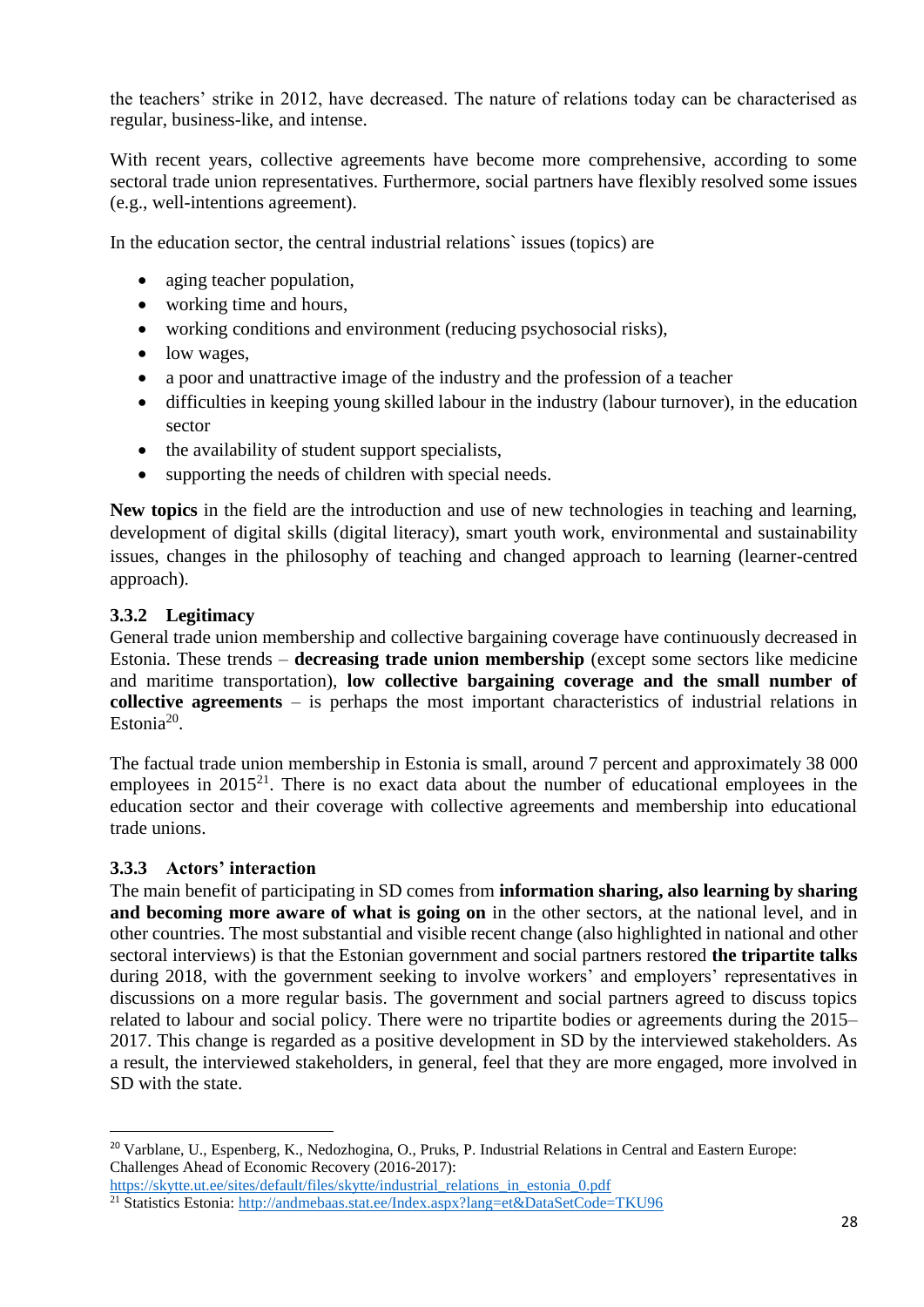Numerous legislative and regulative changes to which the state asks feedback (and this is quite frequent in the education sector, as changes are daily), amplify the feeling of being more engaged and involved in SD and its structures. **In the education sector, SD is perhaps most visible and intense as compared to all other sectors**. All bigger stakeholders have their representation and interests expressed through unions (e.g., teachers, principals, educational personnel, and local governments). When in the past professional associations, unions and federations themselves had to show interest and give their feedback to the state, then today the state actively seeks and asks for their feedback and opinion.

The Association of Estonian Cities and Municipalities – ELVL – represents local governments and local authorities. All matters of local life are organised and resolved by local authorities, which operate independently based on the law<sup>22</sup>. Local governments have independent budgets. The law<sup>23</sup> regulates and determines the procedures for local budgets. Local authorities comprise a significant part of general government finance. Their consolidated share in total general government expenditure is 25%. The Ministry of Finance develops the financing (incl. equalisation and support fund division) and financial management principles of local authorities. The main form of cooperation between local authorities and the central government is the annual budget negotiation workgroups of the government committee established by the government and the delegation of the Local Government Associations Cooperation Assembly. The financial and tax policy workgroup formed by the Ministry of Finance discusses the support allocated to local authorities, their cost base, and matters concerning tax policy. To conclude, most of the work at the national level takes place in workgroups established by the government. The ELVL engages with various sectors-topics at the same time; education is only one of them.

One interviewed representative of a professional association mentioned as a weakness that at the EU level, the ELVL does not formally belong to the EFEE. Due to financial issues, the ELVL is not able to carry its expected obligations in the educational sector as an employer organization. The members of the ELVL have not approved and accepted their role and tasks as an employer organisation (they have not agreed on the mandate as an employer organisation). In sum, the participation in the EU level social dialogue of the employers` representatives is hereby negatively affected by their somewhat **unclear role and mandate at the national level**.

Another interviewed representative of a professional association admitted as a positive trend that nowadays there are different and **numerous ways to give feedback** and share their opinion (e.g., by participating in a meeting, providing written feedback by email, providing feedback through the national Draft Information System -  $EIS<sup>24</sup>$ ). Firstly, professional associations hold discussions inside their organisation, then a joint opinion forms, and the representative gives feedback to the state through the relevant channel.

At the national level and according to the law of the Basic Schools and Upper Secondary Schools Act  $(PGS)^{25}$  the government, the representative of local governments (traditionally the ELVL) and the authorized representatives of teachers` professional associations set the minimum wage level for

 $\overline{a}$ 

<sup>&</sup>lt;sup>22</sup> Rahandusministeerium. Local Governments: [https://www.rahandusministeerium.ee/en/local-governments-and](https://www.rahandusministeerium.ee/en/local-governments-and-administrative-territorial-reform)[administrative-territorial-reform](https://www.rahandusministeerium.ee/en/local-governments-and-administrative-territorial-reform)

<sup>&</sup>lt;sup>23</sup> Local Government Financial Management Act:<https://www.riigiteataja.ee/en/eli/505072016001/consolide>

<sup>&</sup>lt;sup>24</sup> The national Draft Information System (Eelnõude infosüsteem, EIS) is a virtual working environment where documents, draft legislation are shared and coordinated between various public and professional institutions. Through the system documents are submitted to the Government and Riigikogu (Parliament) and also to public consultation. In addition to national documents, the system has access to draft European Union legislation and other documents related to the European Union`s decision making process. Through the EIS, everyone can follow the processing of drafts, find documents in the information system, participate in public consultations etc.<http://eelnoud.valitsus.ee/main#x0KkkewT> <sup>25</sup> Basic Schools and Upper Secondary Schools Act: https://www.riigiteataja.ee/en/eli/ee/Riigikogu/act/503062019007/consolide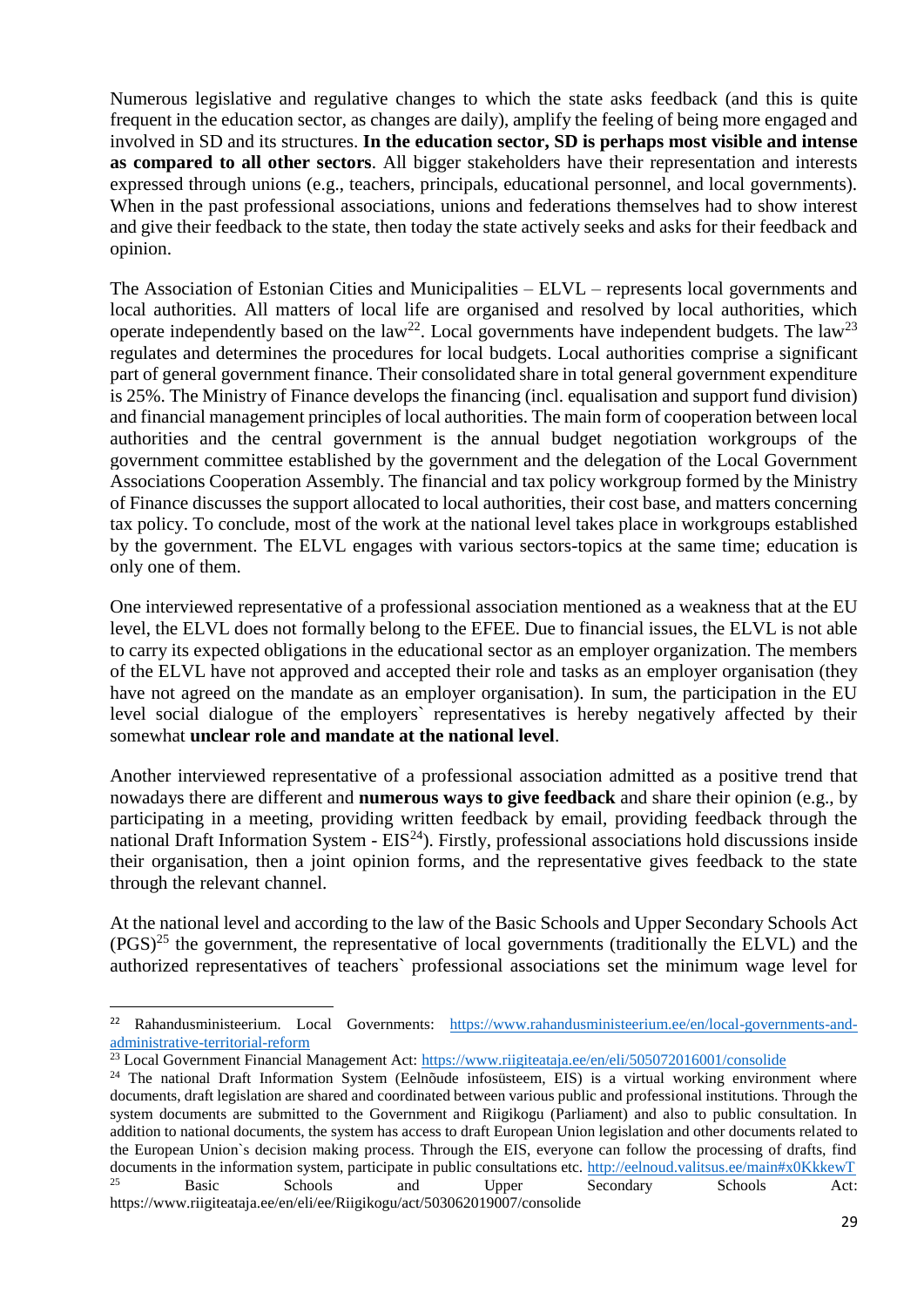teachers. When participating stakeholders cannot reach an agreement, then the government finally decides the minimum wage level. After discussions, the government formally enforces the minimum rates for teachers. As the government has the final word in the process, the stakeholders may feel powerless. Feeling powerless may reduce their satisfaction with SD at the national level.

The cooperation and SD between the Estonian **Educational Personnel Union (EEPU)**, the Estonian Teachers` Union and the local governments have not progressed as well as expected by the EEPU. There is only one collective agreement signed with a local government (with the city of Tartu). Before the Estonian administrative reform, there were more than 200 local governments; today, there are 79 local governments. According to one interviewed representative of a professional association, the administrative reform may enhance social dialogue at the national and regional level in the future, as after the reform, one local government has to manage the interests of several educational institutions. Previously, as local governments were smaller, often one local government had to manage only one educational institution. For the local government to take into account the needs and expectations of all educational personnel in the region, building communication on social dialogue may be the solution. The need to engage more institutions may give impetus to SD and its structures.

Potential hindrances to increased cooperation between local governments may be **personal reluctance** and **lack of interest to cooperate** and build social dialogue, also when stakeholders are not accustomed to SD and when they do not know how to build social dialogue (they lack the experience).

The interviewed stakeholders admitted that overall, they are **satisfied with the volume of SD and the work of their representative associations in the education sector**. One interviewed stakeholder (professional association) admitted feeling that in recent years, the volume of SD and participation in various committees, networks, and working groups has increased. Obviously, in SD meetings, professional associations feel the size and power of the state apparatus – the size of the office is much bigger, and the number of workers is much higher. One representative described it as a challenge to be a worthy social partner for the state. Therefore, professional associations have to **choose and prioritise the topics** they wish to tackle, as their apparatus is limited and voluntary. One interviewed stakeholder found that the negotiation workgroups of the government committee established by the government together with the national Draft Information System (EIS) function quite well. The working culture is very active and mutually respectful.

The EEPU also actively consults with the Estonian Trade Union Confederation (EAKL), specifically in matters, regarding, for example changing the Estonian Labour Law. Today, at the national level, there are still ongoing discussions about new and changing forms of employment, such as platformbased working and rental workers, which raise questions of how to include social rights, social insurance, and protection in them, also regarding generational differences and changes in expectations towards work. Younger generations prefer flexibility, temporary arrangements, and diversity to traditional, long-term, stable, and monotone work relationships. Nowadays, it is quite common to have several jobs and several work relationships under multiple employers.

The interviewed stakeholders admitted that **in general, state-level relations and negotiation culture between social partners have improved and there is perhaps less confrontation and more discussion and cooperation**. One interviewed stakeholder found that the negotiations` culture has become looser. One interviewed ministry representative described it as constructive and oriented towards resolving problems and finding solutions. One interviewed representative of a professional association admitted that SD must be practised – more personal experience with SD brings more and better results. One ministry representative raised the question about how well professional associations represent the variety of interests in their field, especially what interests they represent well, and what kind of people, organisations and opinions are left out because they do not belong to the union.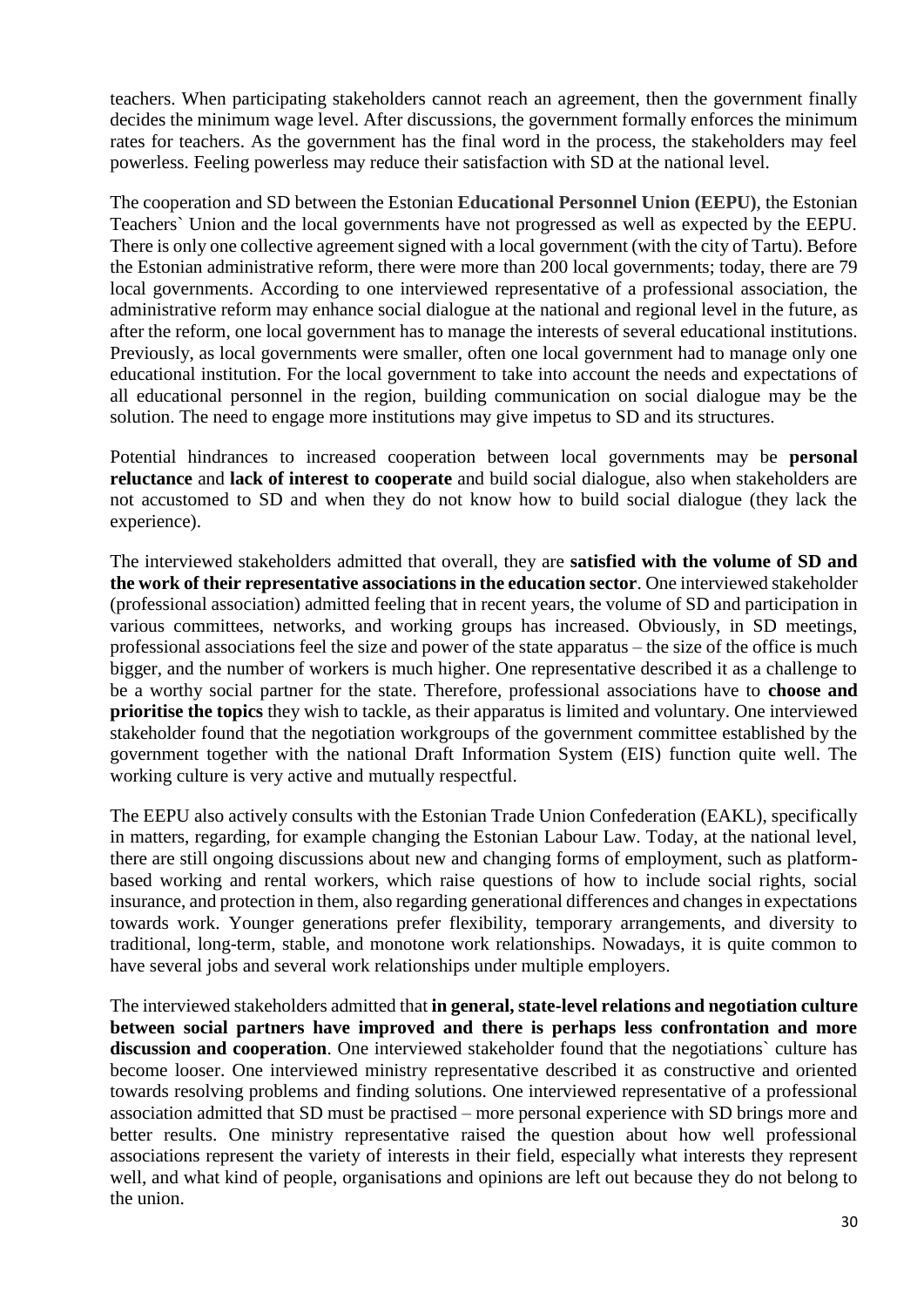#### <span id="page-30-0"></span>**3.3.4 Resources for SD involvement**

While other countries` large umbrella organisations can contribute to the EU level SD, the small countries' union federations and associations do not have the necessary resources – people and money – to do so, and so their contribution as leaders or initiators remains modest. They can express their support to other countries in matters where they have common interest and needs.

Interviewed stakeholders admitted **a lack of time and short notices as important hindrances to participation both at the EU and national level, also lack funding**. When the state gives too little time for providing feedback, then stakeholders choose not to participate. They also choose not to participate when they see no value from it or when involvement is not coherent with the organization` values and current or long-term priorities. One representative of a professional association highlighted that the state has to provide resources and funding with the obligations, tasks, etc. it gives to its social partners.

## <span id="page-30-1"></span>**3.3.5 Topics**

 $\overline{a}$ 

Some interviewed stakeholders in the education sector remembered initiating topics in the EU social dialogue. For the ministry representative, the **issue of digital skills and developing digital youth work** was among initiated topics. The interviewed representatives of professional associations have not themselves initiated topics at the EU level during the researched period 2015–2017.

The interviewed ministry representative explained that the relevant topics that can be discussed at the EU level SD are rather restricted. Therefore, the point of SD at the EU level should be sharing best practises. There are other means and forms of leverage for changing and amending the EU legislation (for example, lobbying).

One relevant topic at the EU and national level have been **new developments in the philosophy of teaching and changed approach to learning**. Both aim to support the comprehensive development of the learner. That, in turn, has led the change in viewing the role and tasks of a teacher. At the national level, the Basic Schools and Upper Secondary Schools Act (PGS)<sup>26</sup> has been amended, and these amendments were discussed in SD.

As a member of the ETUCE, during 2015–2017, the EEPU has tackled topics such as **healthy and safe working environment**, reducing and preventing psychosocial risks at work, including for example reducing the stress load **of teachers**. Also, among its topics has been strengthening the involvement (participation) and engagement of teacher unions, associations in the European Semester in the field of education and training, how to enhance the capacity of educational and teacher unions to better represent the professional needs and interests of teachers in SD and its structures. As one representative of a professional association described the topics in ETUCE are not a classical wagehours dilemma anymore but take on a much broader view of the sector. At the EU level, the working hours of a teacher have also been under discussion to share experiences and views from different member states. As the financial situation of member states in the field of education is very different, then it is difficult to jointly discuss wage matters, as it is a topic that is of no importance in some EU member states but of extreme importance in others. Another example of divergent interests at the EU level is related to teaching and integrating refugees to local cultures, languages, and societies. As some countries do not have large numbers of refugees to tackle, but other countries do, then this topic is not interesting to all EU member states.

According to the ministry representative, one large topic that the EU tackled in 2015, 2016, and 2017 was to do with **youth**. During this period, ministry representatives and youth specialists, workers met

<sup>&</sup>lt;sup>26</sup> Põhikooli- ja gümnaasiumiseadus:<https://www.riigiteataja.ee/akt/13332410>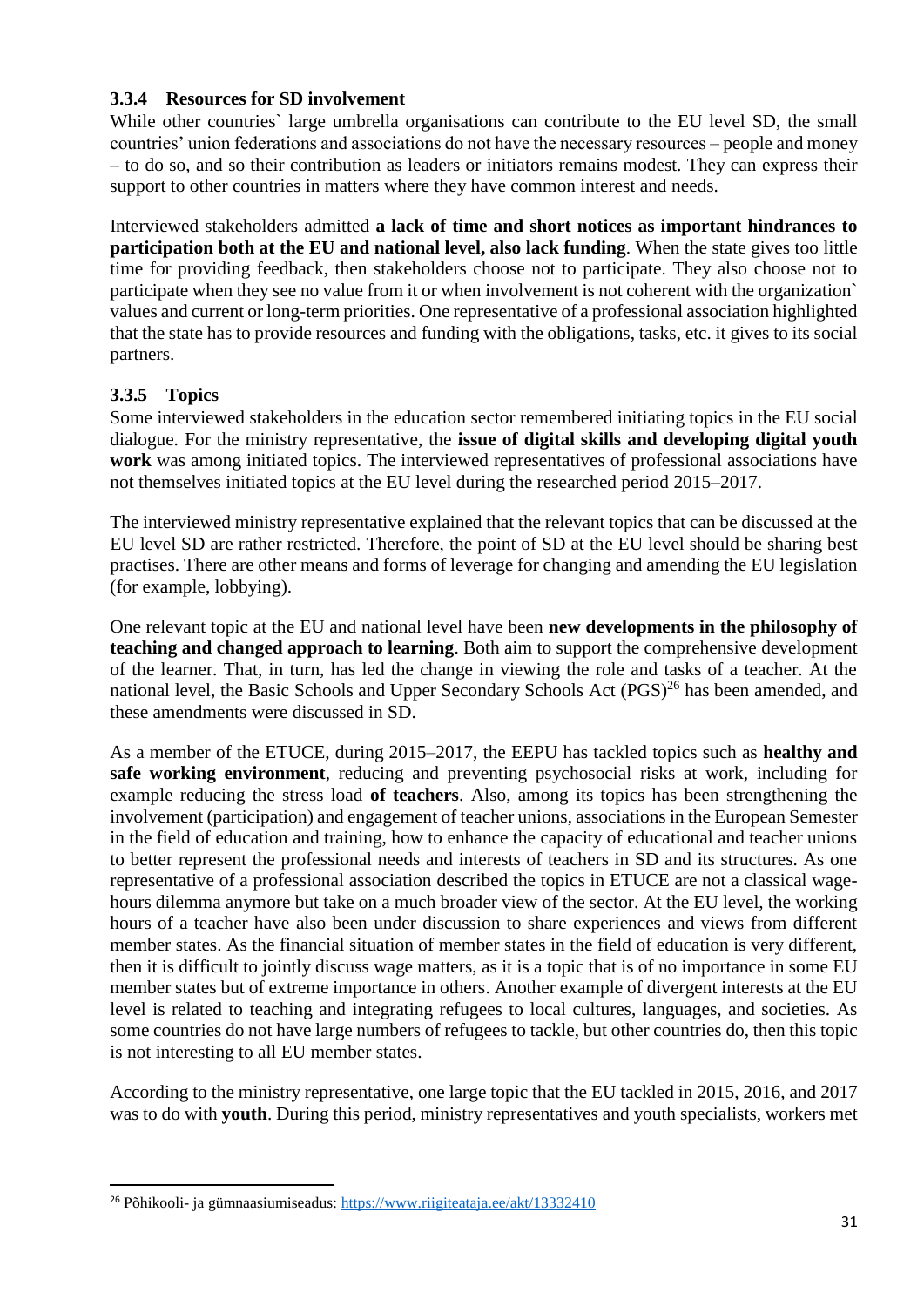regularly to openly discuss matters concerning youth (e.g., education and employment, dropouts, etc.).

Two interviewed representatives of professional associations mentioned the topic of increasing the number of **student support specialists** in educational institutions and supporting **children with special needs**. These were also relevant at the EU level.

The relevant topics to be discussed at the national level SD rise from the **everyday practice or changes in the legislation**. The unions select topics by their relevance. The support and interest of other unions, ministries, and governmental agencies, previous positive cooperation also affect the selection of topics. In the low resource situation, the social partners select the topics and issues where they have been most active and involved or topics and issues that they prioritise. Other topics get social partners attention only when there is enough time.

One interviewed stakeholder described as a positive example of recent cooperation with the Ministry of Culture and sporting related professional associations to support more and following an upgraded methodology and uniform approach the primary school swimming lessons. In 2018, the Ministry of Culture allocated additional funding to the counties and the city of Tallinn that will reach local governments through the Ministry of Finance and its Support and Equalization Fund<sup>27</sup>.

Another positive development relates to supporting children`s school lunches. As one interviewed stakeholder described, "an increase in the sum of school lunch was achieved, although equality in funding was wanted". Today, the monetary support differs between state and municipal schools; the latter receive less funding.

In recent years, SD has been intense in debating over the amount of funding science. There is joint recognition that science needs extra resources, but what activities specifically should be preferred at the expense of others is debatable.

On the other hand, there are also **some sectoral specific issues**, such as **the unequal share of female and male labour, with female labour exceeding male labour, low, unattractive wages, the aging teacher population**, the still (although it has improved in time) **unattractive image about teacher profession**, etc.

The employer and regional side representative highlighted the importance to change how central government finances local and regional governments to support educational activities. Today, the ELVL is not able to carry out its expected obligations in the educational sector as an employer organization as local and regional governments do not receive finance directly from the central government to their income base but through the support fund and its educational provision. The bigger social partners in the educational sector have not settled it yet. Today, the role and tasks of the ELVL as an employer concerning educational activities and obligations are undefined and vague. As long as the financial scheme does not change, the members of the ELVL are not interested in taking up the full role of an employer. The financial wellbeing, size, and needs of local governments vary strongly from one local government to another. In 2019, the state comprises of 79 heterogeneous local governments that comprise of 15 cities and 64 parishes<sup>28</sup>.

Another **sectoral specific issue** that all the interviewed social partners mentioned is about the **unattractive image of the teaching profession** and the perceived low value for the role of teachers

 $\overline{a}$ 

<sup>27</sup> Kultuuriministeerium toetab ujumise algõpet koolides. 14. mai 2019: [https://www.kul.ee/et/eesmargid](https://www.kul.ee/et/eesmargid-tegevused/sport/kultuuriministeerium-toetab-ujumise-algopet-koolides)[tegevused/sport/kultuuriministeerium-toetab-ujumise-algopet-koolides](https://www.kul.ee/et/eesmargid-tegevused/sport/kultuuriministeerium-toetab-ujumise-algopet-koolides)

<sup>28</sup> Rahandusministeerium: [https://www.rahandusministeerium.ee/et/eesmargidtegevused/kohalikud-omavalitsused-ja](https://www.rahandusministeerium.ee/et/eesmargidtegevused/kohalikud-omavalitsused-ja-haldusreform/eesti-kohalike-omavalitsuste-loetelu)[haldusreform/eesti-kohalike-omavalitsuste-loetelu](https://www.rahandusministeerium.ee/et/eesmargidtegevused/kohalikud-omavalitsused-ja-haldusreform/eesti-kohalike-omavalitsuste-loetelu)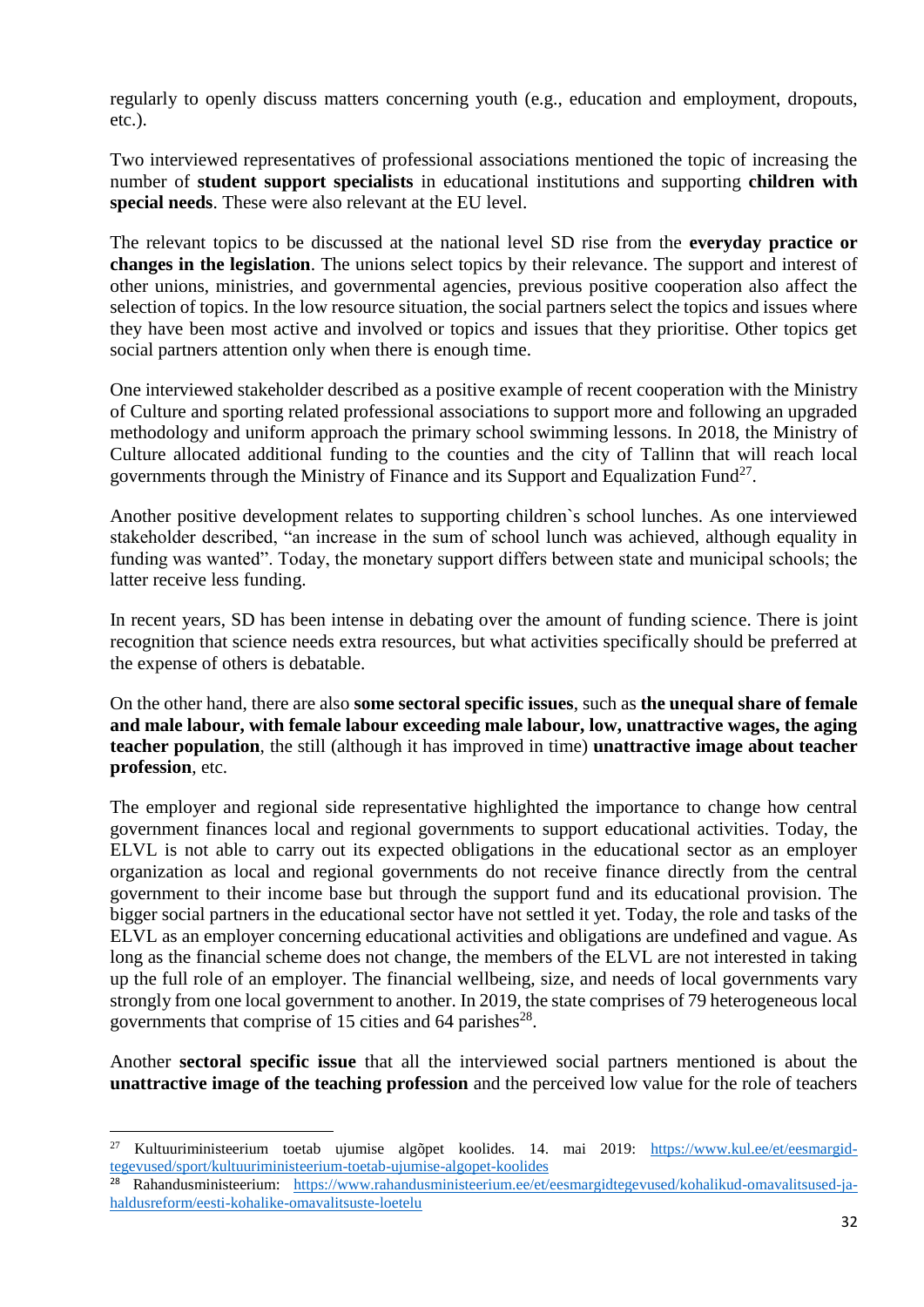in the society. The perceived high workload and limited rights in the working environment towards principals and learners together with a low wage undermine the value of working as a teacher.

## <span id="page-32-0"></span>**3.3.6 SD outcomes**

The social partners had **different opinions on social dialogue outcomes**. Some were in favour of binding results (e.g., a new or amended law or regulation, collective agreement at the national, regional or sectoral level) while others thought that employers and employees should agree on some issues and nuances without formal regulation. Non-binding outcomes are equally important to binding outcomes enabling flexibility and diversity. These characteristics are relevant in taking into account the context of each case.

One interviewed ministry representative mentioned as a successful outcome the creation of the European Solidarity Corps, which is the European Union initiative that creates opportunities for young people to volunteer or work in projects in their own country, or abroad that benefits communities and people around Europe<sup>29</sup>. Regarding youth and smart youth work, the Council of the EU included these issues in its conclusions<sup>30</sup>, although the conclusions of the Council of the EU are not legally binding, but they do express a political standpoint on a topic.

Several interviewees highlighted the positive example about signing **the good intentions agreement in 2015** in the education sector between the Ministry of Education and Research, the Estonian Education Personnel Union, the Estonian Teachers' Union, and the Association of School Principals. Among other and more general matters, the agreement stipulated that a full-time working teacher with a workload of 35 hours a week should teach a maximum of 24 one-hour-long classes a week in case he/she receives the statutory minimum wage set for teachers. Only the ELVL did not participate in the SD process to the end and did not sign the agreement because of differences in opinions regarding fixing the exact number of working hours. As a result, the agreement received only four signatures and approvals.

One interviewed stakeholder described as a positive outcome additional funding and attention to primary school swimming lessons. Cooperation with the Ministry of Culture and sporting related professional associations resulted in an upgraded methodology and uniform approach to primary school swimming lessons. As a result, in 2018, the Ministry of Culture allocated additional funding to the counties and the city of Tallinn, which will reach local governments through the Ministry of Finance and its Support and Equalization Fund $31$ .

**In addition, the routine and procedures, amount, and outcome of SD depend on the priorities and interests of the coalition government and ruling parties**. Political changes affect SD and its structures. The importance of politics was mentioned both in sectoral and national interviews. During 2015–2017, Estonia held the Presidency of the Council of the European Union from 1 July to 31 December 2017, this also made a positive effect on the volume and quality of SD, new contacts and relationships were formed between various governmental institutions and professional associations at both the national and the EU level.

One important outcome mentioned in the interviews by the trade union and other interviewed stakeholders (also confirmed by desk research) was **a rise in the teachers` minimum wages**. The average wage level in the education sector is, in general, considered as unattractive compared to for example, private-sector wages and to the national average wage. Thus, changes at the national level wages have a strong impact on the sectoral level (in the case of the educational sector). Another

 $\overline{\phantom{a}}$ 

<sup>&</sup>lt;sup>29</sup> European Solidarity Corps: [https://europa.eu/youth/solidarity\\_en](https://europa.eu/youth/solidarity_en)

<sup>&</sup>lt;sup>30</sup> The preliminary results of the Estonian Presidency of the Council of the European Union as of 21 December 2017 : [https://www.riigikantselei.ee/sites/default/files/content-editors/Failid/EL/preliminary\\_results.pdf](https://www.riigikantselei.ee/sites/default/files/content-editors/Failid/EL/preliminary_results.pdf)

<sup>31</sup> Kultuuriministeerium. Kultuuriministeerium toetab ujumise algõpet koolides. 14. mai 2019: <https://www.kul.ee/et/eesmargid-tegevused/sport/kultuuriministeerium-toetab-ujumise-algopet-koolides>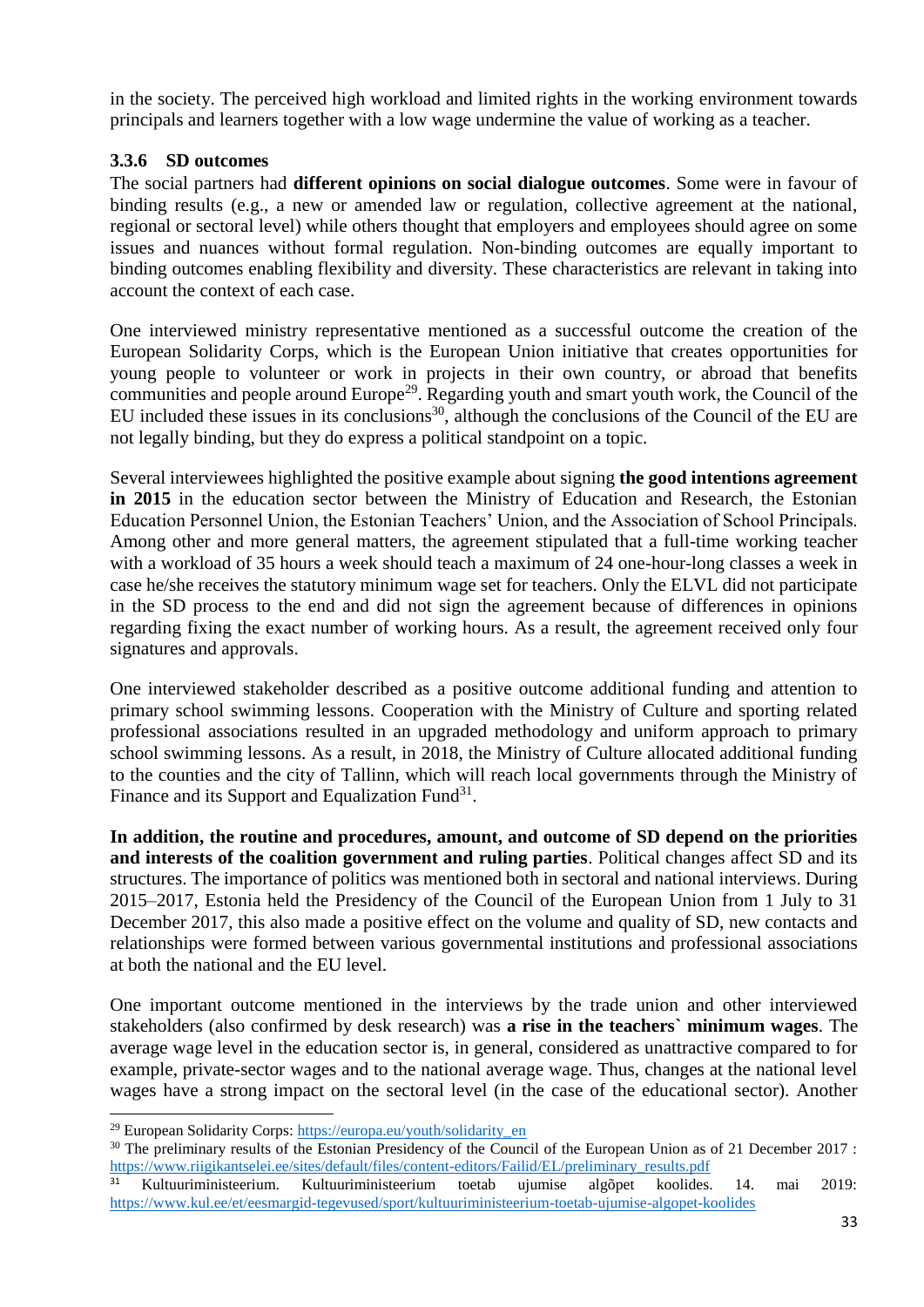positive example of impact is **improvements in the working conditions**, security, and social guarantees for the teacher. For example, draft legislation has been prepared to give teachers the right to search through students, also the right to isolate a violent student and how to do it.

On the negative side, draft legislation was prepared to increase the number of student support specialists in educational institutions, specifically for children with special needs. Although the requested number of support specialists increased, and amendments were made in the Basic Schools and Upper Secondary Schools Act  $(PGS)^{32}$ , the state did not provide the necessary funding for local governments. As a result, the system did not work as expected. Today, a new challenge has emerged – although now the state (central government) has extracted necessary resources then the labour market has changed, and there is lack of support specialists on the labour market and in training.

Some interviewed stakeholders admitted that although there have been attempts, also serious and several discussions about how to rectify the unattractive image of the teaching profession and improve the perceived low value for the role of teachers in the society, there is no visible outcome. Various surveys still highlight it as a problem. However, on the positive side, policymakers and politicians have realised the importance of it.

The speed of pushing changes and getting results (binding or non-binding) depends on the topic, its sensitivity and relevance in time and the width (coverage) of engaged social partners and their power. **Social partners describe a good outcome as an agreement that (at least partially) satisfies all parties**. One interviewed stakeholder described as a good outcome when the state creates a balanced legal act, and the required obligations and extracted resources are in accordance. Another interviewed stakeholder found that a good outcome is also the whole process of SD when all relevant social partners are engaged from start to finish, regardless of varying opinions. One stakeholder emphasized the positive result of SD as the whole process of learning by participating in SD, meaning that at the end of SD there does not always have to be a tangible outcome (ministry representative). Learning by discussing and sharing may sometimes be the most valuable, although intangible outcome. To conclude, for some interviewed stakeholders (based on their experience) a good SD outcome comes with resources, for others, the intangible benefits of SD prevail over palpable resources.

**The surveyed social partners in the educational sector were not well aware of the activities of the European Semester**. Only, the ministry representative was familiar with it. The Ministry of Education and Research is involved with the bureaucratic procedures of the European Semester (e.g., filling out some reports). One interviewed stakeholder (representative of a professional association) shared the opinion that it seems that the European Semester has not yet reached unions and professional associations but is present at the level of ministries and governmental agencies. Regarding the implementation of the recommendations of the European Semester, the ministry representative explained that if recommendations require changing national legal acts, regulations, etc. then these are discussed through with social partners. One representative of a professional association did not remember providing feedback or input regarding the European Semester during the researched period 2015–2017.

#### <span id="page-33-0"></span>**3.3.7 Perceived effectiveness**

 $\overline{a}$ 

**Both sectoral and national level interviews` findings highlight the dependence of SD on coalition government and ruling parties, and whether they value social dialogue or not**. Shortly, taking into account the opinion and engagement of trade unions in social dialogue depends on election cycles, day-to-day politics, and parties.

<sup>32</sup> Põhikooli- ja gümnaasiumiseadus:<https://www.riigiteataja.ee/akt/13332410>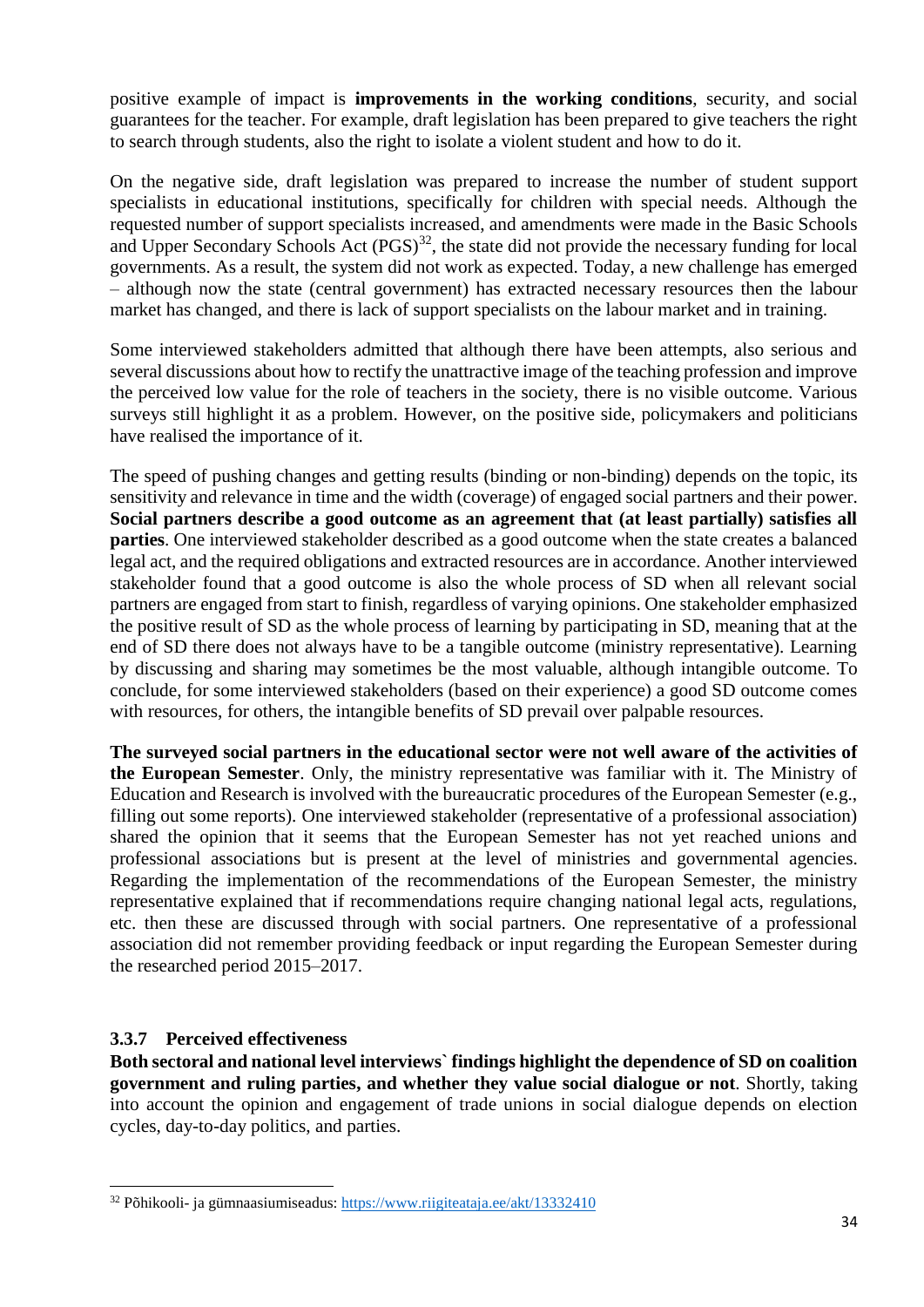Estonian social partners noted in interviews that **social dialogue at the sectoral and national level has slightly improved in recent years**. Expectedly, the perceived effectiveness of SD among interviewed stakeholders is greater, faster, and more convenient at the national level; SD takes more time and is more bureaucratic at the EU level.

The interviewed respondents were rather hesitant and uncertain in answering **how informal ties, friendship, informal discussions, etc. influence SD and its outcome**. The general feeling is that they do influence SD and their outcome, but **these linkages are not linear or direct**. It is not possible to guarantee a specific outcome. The importance of informal ties and friendship is more evident in raising issues, in being heard and in lobbying, also in communicating through social media. One interviewed ministry representative found that informal ties and friendship influence long-term activities and development plans. Informal ties and friendship play a role in SD and its structures, but it is not clear how strong and where exactly they influence the process and outcome. One interviewed stakeholder believed that life and work experience, specialty, and other characteristics all influence the process of SD. When participants have similar life and work experience or specialty, then it is easier to share one`s views and find like-minded colleagues and form a coalition. **Informal ties and friendship have a stronger impact on the process (in initiating matters, topics) than on the outcome of SD (which may be unpredictable)**. In the case of Estonia, as a small country, you might say that everybody knows everybody, and usually, very often the same people meet in various working groups, panels and councils during the social dialogue. In a tighter circle of social partners, cooperation is better in the sense that this does not allow partners to withdraw from the agreements easily. In addition, it is difficult to replace people in the case of Estonia as a small country.

The interviewed stakeholders use social media to market outcomes and to notify the public, social media followers about new developments, problems, news, etc. Social media is not a good means to develop and draft legislation – the Draft Information System (EIS) was created to satisfy this need. One interviewed stakeholder raised the issue of conflict of interests and how to distinguish between personal and public interests. For the interviewed representative of a professional association, it seemed that the ministry officials today are quite well informed about conflict of interests and take measures to avoid it.

In general, since 2015, interviewed stakeholders did not notice any significant changes in the role of informal ties and friendships. Expectedly, they believe that in the case of Estonia, slight dependence on it will also remain in the future.

The findings of both sectoral and national interviews showed that sometimes **the frequent changes in ministerial staff** were seen as one factor that influences the efficiency of SD. The interviewed stakeholders highlighted several times that the outcomes and their efficiency depending on the specific people engaged in the process (and their background, experience, interest, etc.).

It is common practise that the state asks trade unions, local governments, and employer organisations or bigger employers to give feedback and comment changes in legislation (acts, decrees), regulation, policy documents, etc. Complex or outdated legal terms and ambiguous legal language hamper the efficiency of the feedback process. However, the interviewed stakeholders in the education sector found that the legal language in the case of the education sector is clear. In addition, the efficiency of SD suffers, when state and governmental officials give professional associations, unions etc. a **very short time to provide feedback**, which is something that influences the activity and initiative of their organisations.

**The characteristics of negotiations** also influence the perceived effectiveness of the SD. If there is too much focus on diverging issues and not enough on common ground, then negotiation becomes more confrontational and limited with no potential positive outcomes. In addition to the general culture of negotiations, **individual traits** have an impact. Stereotypes and prejudice towards some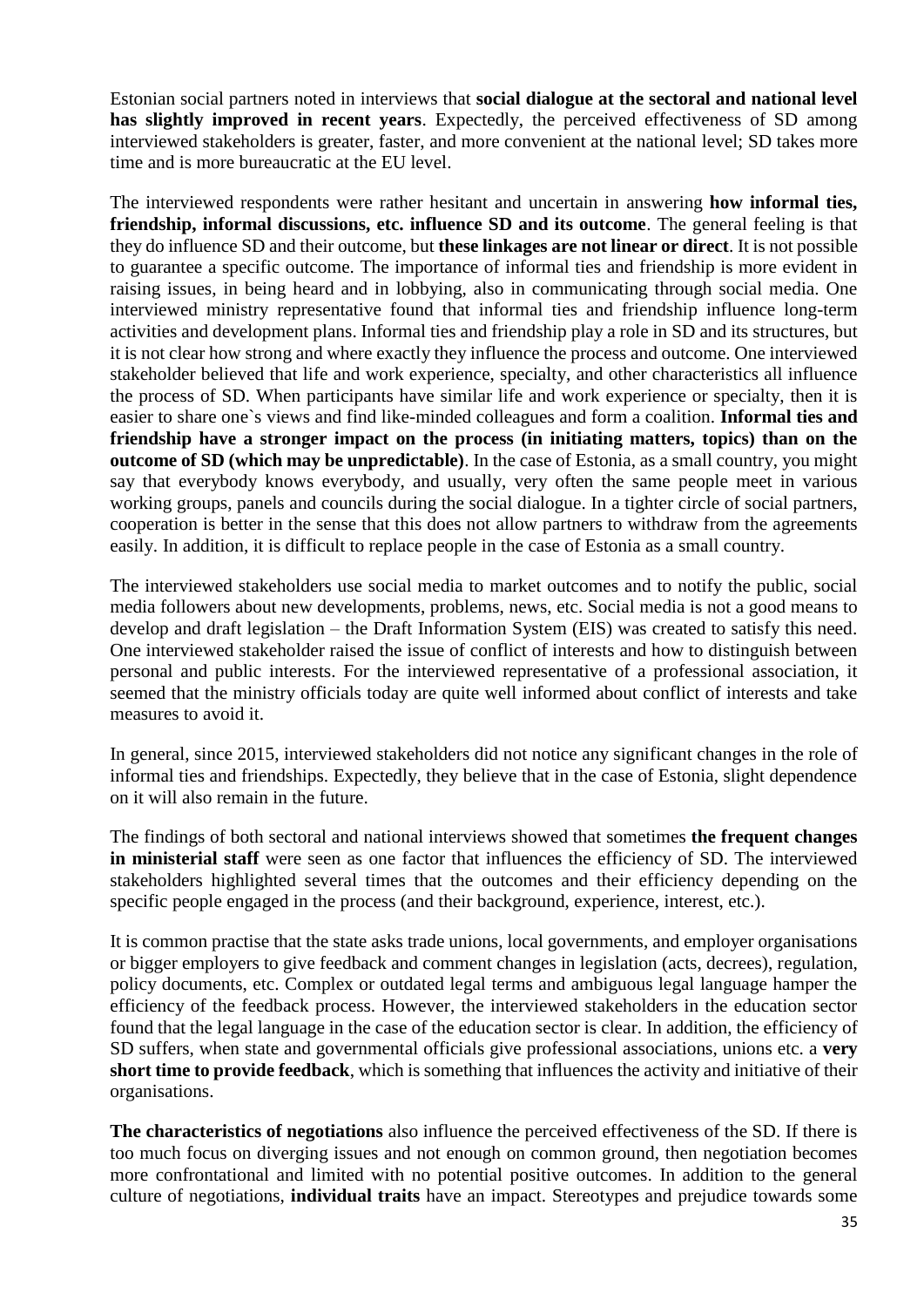stakeholders, confronting and stigmatizing stakeholder groups (school principals vs. teachers, central government vs. local and regional governments, and state vs. municipal schools) or some outcome restrict discussion and hamper SD.

Usually, **the sectoral and national level social dialogue topics arise from practical needs and everyday challenges or changes in the legislation**. Topics arise inside the EEPU when members propose them. Some topics are constantly on the table, e.g., work conditions, wages; other issues may emerge from the environment and legislation, practical needs, etc.

**The effectiveness of a selected strategy depends on the topic and is case-specific**. SD is appropriate with some topics. When negotiation does not work, then other strategies become relevant, e.g., media and opinion articles, social media, cooperation with other trade unions, strikes, etc. Variety of channels and communication formats help to build and share messages quickly and conveniently. There is less face-to-face communication and more online, virtual communication**. The social dialogue as a form of cooperation takes more time and effort**. One interviewed representative of a professional association found that the most important strategy is to participate in drafting legislation; this is followed by participating in social dialogue and its structures; other means are less important. Social dialogue is an essential means to influence and give feedback into the creation and development process of legislation. On the contrary, a ministry representative saw that the point of SD at the EU level should be sharing best practises and there are other means and forms of leverage for changing and amending the EU legislation (for example lobbying). The ministry representative found SD to be a softer way, means to do things together and to learn from each other.

The ministry representative emphasised that social dialogue at the national level does not always have to end with the binding results, but agreements with non-binding results (more of a soft approach with "softer" consequences) are also appropriate. For the interviewed social partners, a good example of it was the signing of the good intentions agreement in 2015 in the education sector between the Ministry of Education and Research, the Estonian Education Personnel Union, the Estonian Teachers' Union, and the Association of School Principals regarding the working hours of the teacher. The good intentions agreements give the general framework without limiting the individuality and flexible behaviour of involved stakeholders. In tougher times, e.g., during an economic recession or societal or political turmoil, social partners tend to prefer strict outcomes, e.g., changes in legislation, acts, or regulations. In economically, politically, and socially stable conditions, social partners trust social dialogue and can settle matters through social dialogue and its softer outcomes, e.g., good intentions agreements, joint recommendations, declarations, etc.

On the positive, SD as a soft and flexible way to settle matters enhances commitment, and after reaching some agreement, it is clear who participated in the process and who reached an understanding or signed an agreement. After, there is a joint commitment to implement debated matters accordingly. With preparing and collecting feedback to draft legislation, as it may be a longterm process, lasting, for example, several years, it is not always clear who participated in the process from start to finish (ministry representative). Often, the names of all those participants who at some point took part in the process and gave their feedback are added to the outcome, although many of them may have backed out of the process at some point for whatever reasons. Consequently, they may find their names under final official documents to which they have a weak correlation.

On the other hand, several other interviewed stakeholders (also in national interviews) praised the national Draft Information System (SEI), which gives a clear overview of who contributed to the process of drafting legislation and a clear overview about legal outcome. One interviewed representative of a professional association strongly preferred an agreement with a binding result, a signed collective agreement or a change in legislation, as this sends a clear message to all and has consequences. For him, local governments are most afraid to make and sign collective agreements in the education field in Estonia.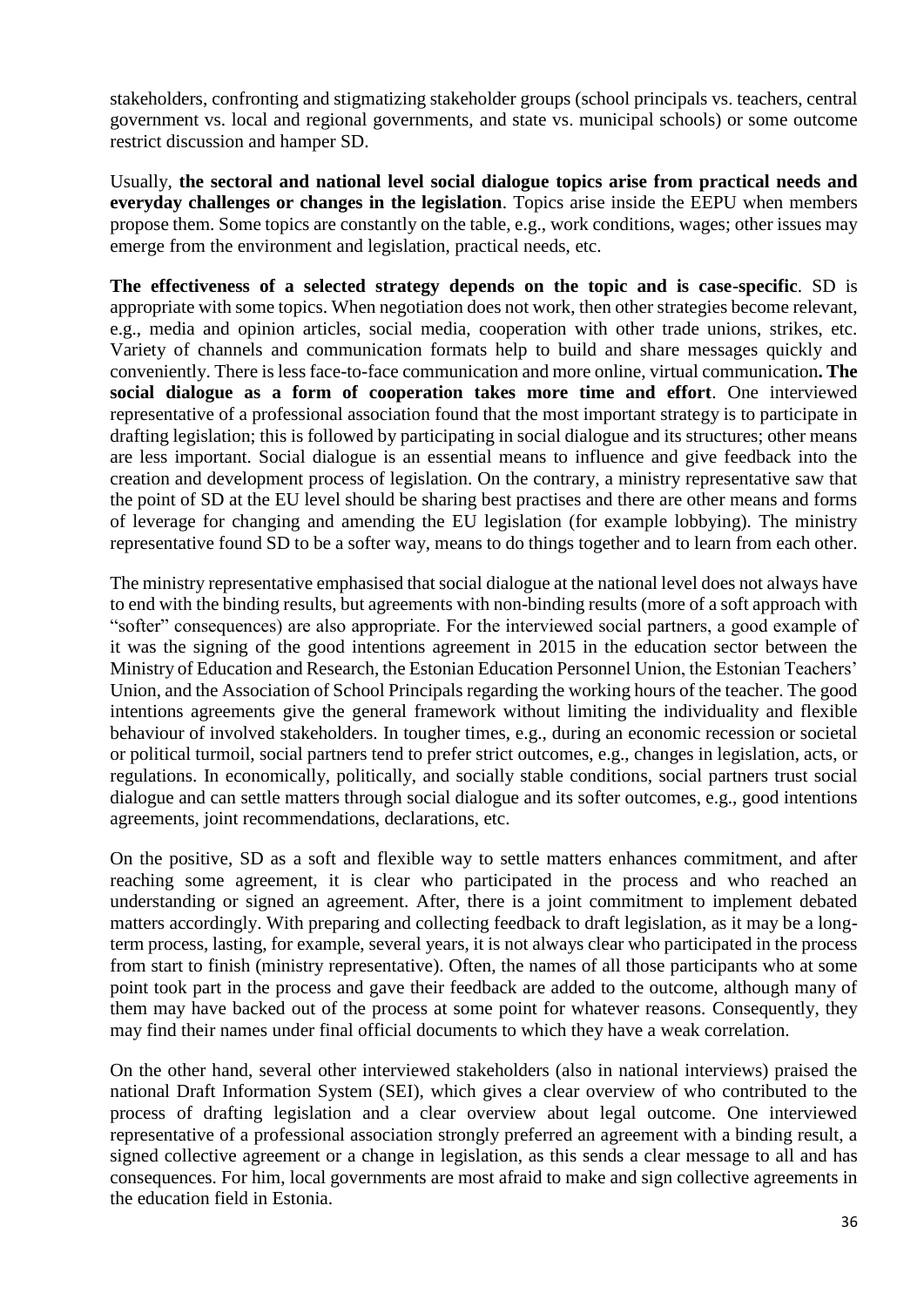The **marketing of SD outcome** has an impact on the perceived effectiveness of the SD. If the results and outcome of SD are spread among all relevant stakeholders, then the impact of SD is strengthened. Positive experience with SD and its structures creates more opportunities for the future. Another aspect that influences the perceived effectiveness of the SD is the **activity and visibility of the management**, board of a professional association, union, federation, etc.

#### <span id="page-36-0"></span>**3.3.8 Suggestions for effective SD**

One issue to be resolved in the future is about changing **the role of the ELVL** and broadening its tasks together with extracting relevant financial resources to embrace the role of an employer organisation in the field of education. There are expectations for the ELVL to expand its role as an employer organisation, but the actual tasks and financial support are currently inconsistent. Ideally, the ELVL, together with the ministry and other sectoral associations, should discuss and agree on teachers` minimum wages each year. Today discussion takes place, but the Ministry of Education and Research determines teachers` minimum wages.

As the outcome of SD depends on **the priorities and interests of the coalition government and ruling parties**, then the trade unions and professional associations should continue to be visible and continue lobbying together.

Another aspect is to improve **the marketing of SD outcomes**, whether binding or non-binding results. All target groups and involved stakeholder groups should be aware of relevant developments to support their implementation and to propose new developments for the future. Besides, it may be fruitful to share best practices in one sector with the employers and employees in other sectors, so that mutual learning occurs.

There is no easy solution to the question about **how well professional associations represent the variety of interests in their field**, including those interests that differ from the mainstream or the interests of people, organisations that do not belong to the union. As an internal matter, this may give something to think about to professional associations how to improve the efficiency of communication and work tasks to include in a better way (transparently, comprehensively) all the opinions of their members.

Some interviewed stakeholders **admitted a lack of time and short notices as important hindrances to participation** at both the EU and national level. When the state, governmental agencies and ministries give too little time for providing feedback, then professional associations choose not to participate. Thus, the government and governmental agencies should plan and avoid short notices; SD time schedules, both face-to-face meetings and when written feedback is collected should be known in advance (for example at the start of the year).

#### <span id="page-36-1"></span>**3.4 The commercial sector**

The national research team was not able to reach out to all social partners (e.g., some of them declined to participate due to lack of time and interest in the topic). Thus, the sectoral reports` analysis relies mainly on those people who agreed to talk to the national research team. In addition, some important trade unions declined, and the authors replaced them with some larger employers who have experience from sectoral or company level social dialogue. However, it is relevant to keep in mind that the views of larger employers (who participated in interviews) may not coincide with the views of trade union representatives (who did not participate in interviews). In addition, the interviewed stakeholders did not specifically distinguish (or highlight the differences) between retail and wholesale trade issues although all the employer side interviewees were more retail trade oriented.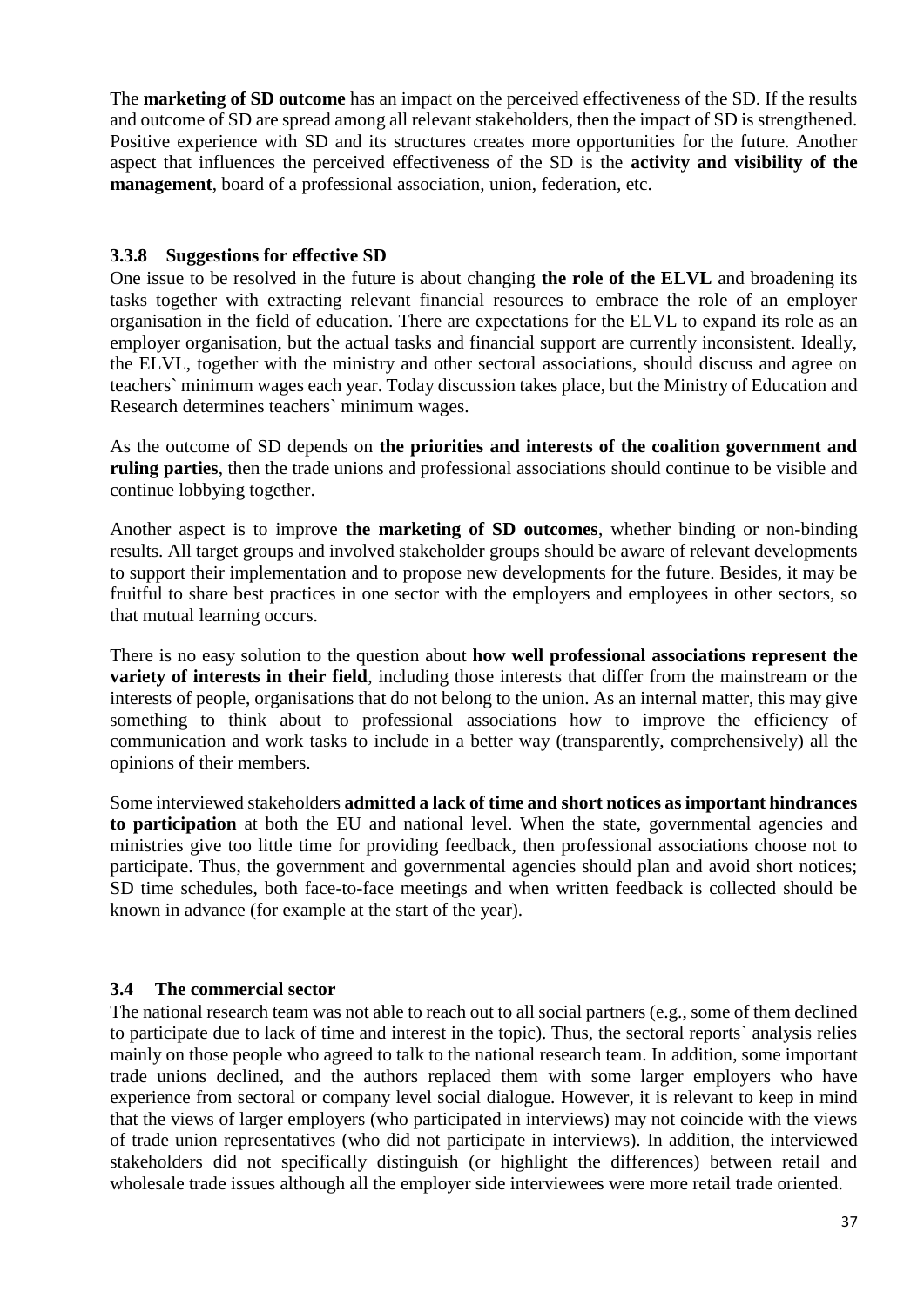#### <span id="page-37-0"></span>**3.4.1 Actors**

**The Estonian Trade Union of Commercial and Servicing Employees** (*Eesti Teenindus- ja Kaubandustöötajate Ametiühing*, ETKA) unites all people working in the commercial sector and their associations, unions and learners obtaining their qualification in the commercial sector. The ETKA takes part in the activities of the Estonian Trade Union Confederation (EAKL), which is the largest Estonian organisation representing workers with approximately 21 000 members in 2016 (Kadarik and Masso, 2018). The ETKA is involved in the EU-level SD and the European Semester mostly through the central body EAKL. Not all topics discussed at the EU reach back to the ETKA – the ETKA is primarily interested in topics relevant to its sector and the working life in general.

The corresponding employer side social partner for the ETKA is the **Estonian Traders` Association** (Eesti Kaupmeeste Liit,  $EKL$ )<sup>33</sup>. The Traders' Association<sup>34</sup> was established in April 1996 to bring together retailers with common interests, to solve different problems and represent members in various institutions in Estonia and abroad. The association has 58 [members](https://kaupmeesteliit.ee/liikmed/meie-liikmed/) – retail and wholesale enterprises. The main tasks of the association are to represent the common interests of the members and sector via government institutions, promoting fair and balanced trade traditions, and establishing contacts with other associations in Estonia and abroad. The Estonian Traders' Association is a member of the Estonian Confederation of Employers [\(Eesti Tööandjate Keskliit](http://www.employers.ee/en/)*, ETK*) and the Estonian Chamber of Commerce [\(Eesti Kaubandus-Tööstuskoda\)](http://www.koda.ee/en). The Estonian Traders` Association is a member of EuroCommerce<sup>35</sup>.

Selected **larger employers** in the Estonian commercial sector do not participate in SD at the EU level. They are most active at the sectoral level SD and also present at the national level through participating in selected working groups or through participation and representation in the ETK and also in the Estonian Traders` Association. Whether an employer participates in SD at the EU level depends partly on the strategic decisions and preferences of the management. When social dialogue works well inside the company, between the employers and workers, then there is no need to reach out to the EU level and settling matters at the national or regional level is good enough. The interviewed employers mentioned the most important cooperation partners as the Estonian Traders` Association (*Eesti Kaupmeeste Liit*), also the Estonian Confederation of Employers [\(Eesti Tööandjate](http://www.employers.ee/en/)  [Keskliit](http://www.employers.ee/en/)*, ETK*) and the Estonian Labour Inspectorate (*Tööinspektsioon*). Some interviewed employers also mentioned various ministries and their officials as important cooperation partners.

The members of the ETKA and the Estonian Traders` Association have representation in the Estonian Qualifications Authority (EQA) and the boards of educational institutions. Larger employers are also present in the boards of educational institutions.

**Industrial relations in commerce can be characterised as mutually shared concerns that may lead to discussion and cooperation as well as to potential disagreement**. **Most widespread are company-level collective bargaining and agreements**. In addition, sectoral level collective bargaining takes place, and there are sectoral level collective agreements. In the commercial sector, the central industrial relations` issues are general changes in the working life, working time and night work, low wages, poor and unattractive image of the industry and jobs, difficulties in keeping skilled labour and high labour flows, low value for obtained education (short and practical on the job training is often considered more valuable). New topics in the field are the introduction and use of new

 $\overline{a}$ 

<sup>&</sup>lt;sup>33</sup> The Estonian Traders` Association did not participate in the interview. Relevant information is obtained through desk research and national interviews.

<sup>34</sup> Eesti Kaupmeeste Liit:<https://kaupmeesteliit.ee/liidust/english-summary/>

<sup>35</sup> <https://www.eurocommerce.eu/>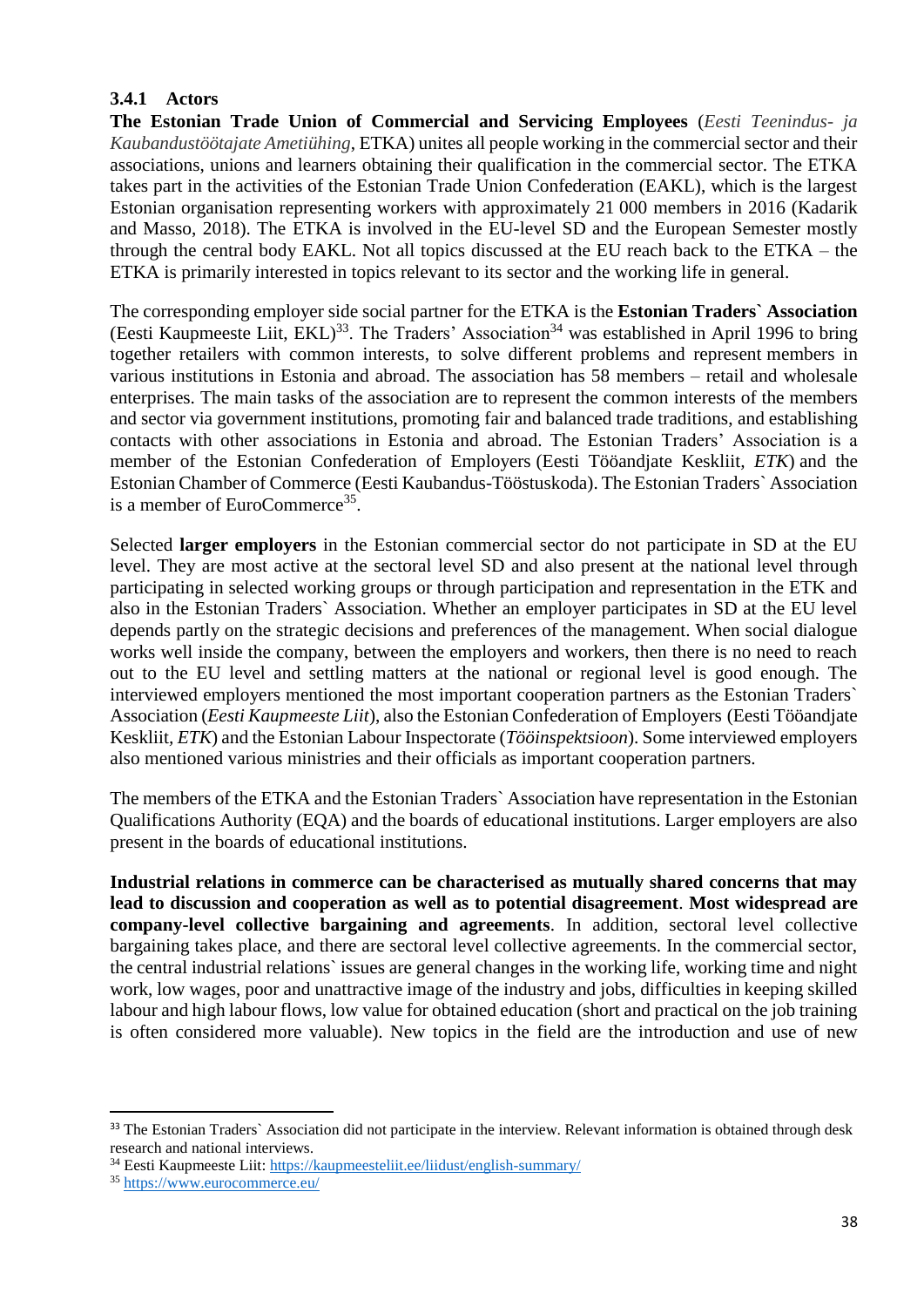technologies (e.g., self-service, online sale), changes in required skills, automation and digitalisation, the potential and developments in e-commerce, environmental and sustainability issues.

## <span id="page-38-0"></span>**3.4.2 Legitimacy**

The Statistics Estonia data<sup>36</sup> shows that the number of employees by economic activity in the wholesale and retail trade together with the repair of motor vehicles and motorcycles have changed from about 72 200 in 2015 to 76 800 in 2017, and fallen slightly to 76 300 in 2018. That is accounting for 12% from all the employees in 2015 and for roughly 13% in 2017. The factual trade union membership in Estonia is small, around 7 percent and approximately 38 000 employees in 2015<sup>37</sup>. Within these numbers, in 2015, about 3900 service and sales workers belonged to a union, and 54 400 did not belong to a union<sup>38</sup>. Also, in 2015, about 10 400 service and sales workers admitted being covered with a collective agreement and 30 600 did not<sup>39</sup>.

From the employers` side, the Estonian Traders` Association has 58 [members,](https://kaupmeesteliit.ee/liikmed/meie-liikmed/) both retail and wholesale enterprises and as of 2018, members of the association employ about one third of all people in the trading sector. Today, for example, retailers who belong to the association hold about 80% of the Estonian food and grocery market share. <sup>40</sup>

The Statistics Estonia data<sup>41</sup> shows that unions are generally absent in small and medium-sized enterprises (SME) and present in 39 percent of all organisations employing 250 employees or more, which means that significant parts of the economy and most small and medium-sized companies remain union-free.

## <span id="page-38-1"></span>**3.4.3 Actors' interaction**

The most substantial and visible recent change (also highlighted in national interviews) is that the Estonian government and social partners restored the tripartite talks during 2018, with the government seeking to involve workers' and employers' representatives in discussions on a more regular basis. The government and social partners agreed to discuss topics related to labour and social policy. There were no tripartite bodies or agreements during the 2015–2017. This change is regarded as a positive development in SD by the interviewed stakeholders. As a result, the interviewed stakeholders, in general, feel that they are more engaged, more involved in SD with the state.

Numerous legislative and regulative changes to which the state asks feedback, **amplify the feeling of being more engaged and involved in SD and its structures**. One interviewed employer even described it as overregulation that gives too much work to employers and employer organisations. Another interviewed employer admitted as a positive tendency that nowadays there are different and numerous ways to give feedback and share their opinion (e.g., by participating in a meeting, providing written feedback by email).

Regarding larger representative organizations, the ETKA has social dialogue meetings with the national trade union confederation – the Estonian Trade Union Confederation (EAKL), also other relevant and interested trade unions, and they cooperate with educational institutions, the Estonian Qualifications Authority (EQA), Labour Inspectorate (LI) and the Estonian Employees' Unions' Confederation (TALO).

 $36$ <sup>36</sup> [http://andmebaas.stat.ee/Index.aspx?lang=en&SubSessionId=34e134a6-c8c6-45db-a5d5-](http://andmebaas.stat.ee/Index.aspx?lang=en&SubSessionId=34e134a6-c8c6-45db-a5d5-37e2f778ae68&themetreeid=6) [37e2f778ae68&themetreeid=6#](http://andmebaas.stat.ee/Index.aspx?lang=en&SubSessionId=34e134a6-c8c6-45db-a5d5-37e2f778ae68&themetreeid=6)

<sup>37</sup> <http://andmebaas.stat.ee/Index.aspx?lang=et&DataSetCode=TKU96>

<sup>38</sup> <http://andmebaas.stat.ee/Index.aspx?lang=et&DataSetCode=TKU96>

<sup>39</sup> [http://andmebaas.stat.ee/Index.aspx?lang=et&DataSetCode=TKU96#](http://andmebaas.stat.ee/Index.aspx?lang=et&DataSetCode=TKU96)

<sup>40</sup> Eesti Kaupmeeste Liit:<https://kaupmeesteliit.ee/liikmed/>

<sup>41</sup> <http://andmebaas.stat.ee/Index.aspx?lang=et&DataSetCode=TKU96>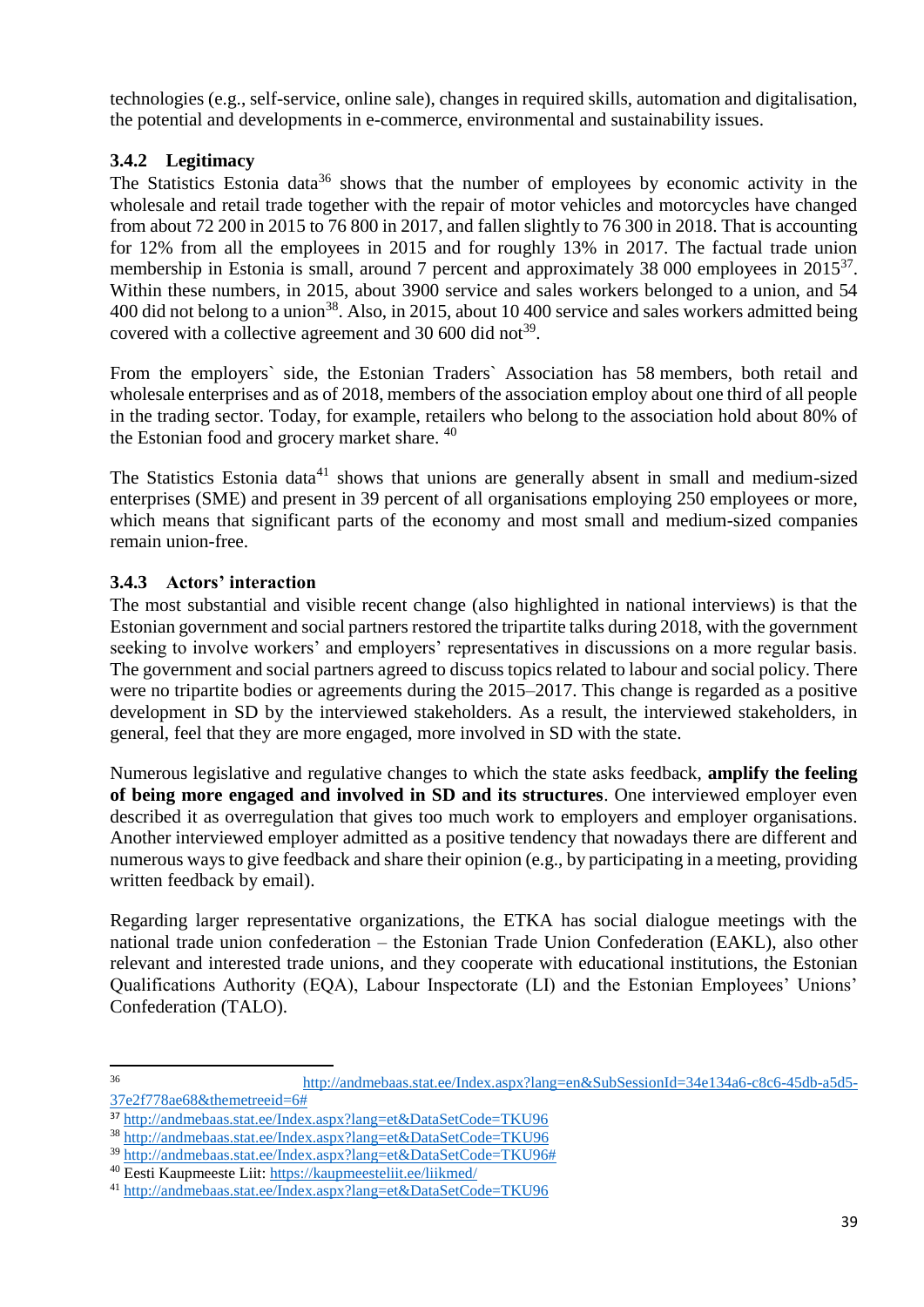The **main benefit of participating in SD comes from information sharing, also learning by sharing and becoming more aware of what is going on** in other sectors, at the national level, and in other countries. The experience from recent years' shows for some interviewed trade union representatives that changes are slow to come and take time. In addition, one interviewee pointed out that stakeholders should not take issues, topics, decisions, legislation, etc., over automatically, but the Estonian context should be more taken into account thereby.

The cooperation and SD between the ETKA and the Estonian Traders` Association have not progressed as well as expected by the ETKA. No agreements have made regarding, for example, working time or health and security at work. Reasons for it are lack of interest and willingness from the employers` side, including low representation in the Estonian Traders` Association and low representation among employees. The interviewed employers admitted that overall, they are satisfied with the work of their representative associations, the Estonian Traders` Association and the Estonian Employers' Confederation (ETTK).

The interviewed stakeholders admitted that in general, **state-level relations and negotiation culture between social partners have improved** and there is perhaps less confrontation and more discussion and cooperation. One interviewed employer sensed that there is more confrontation at the level of public servants, and there are more cooperation and less confrontation at the management and governmental level. In addition, in some enterprises, enterprise-level relations and negotiation culture have gone for the better. One interviewed employer admitted that after appointing the worker's trustee, more discussion and cooperation is taking place inside the enterprise regarding the future (and future changes) and current state of affairs. As a result, there seems to be less confrontation. It is less clear how SD has evolved at the sectoral level between specifically the ETKA and the Estonian Traders` Association (there were mixed feelings about the goodness of their cooperation).

One interviewed trade union representative admitted that it is still difficult to push through changes and that often people look at the trade union as an obstacle and menace than an equal discussion partner. Regarding, for example changing the Estonian Labour Law one interviewed trade union representative expressed the opinion that he still sees that some governmental agencies and ministries try to exploit their power and push through wanted changes more quickly without engaging social partners. Sometimes, the state prefers a quick and favourable result at the expense of engaged and satisfied social partners.

In the commercial sector, there are some examples where an employer (enterprise) has refused to cooperate and to engage in discussion with the sectoral trade union for a collective agreement. The employer has refused because it finds that the trade union cannot provide any extra value for their workers. Also, the employer may interpret signing a collective agreement as meddling with the employer`s internal affairs (management and culture).

One interviewed employer described that **the culture of social dialogue** and the need to belong to a trade union and jointly fight for common issues **might change due to generational differences**, e.g., millennials (also generation Y) and the new generation Z, where expectations to work and life are different from older generations. As a result, it is difficult to forecast whether the volume of SD will increase but the topics and formats or forms of SD may change because of generational differences.

The culture of social dialogue between the sectoral trade union and the company improves in times when regular meetings between the employer and workers` representatives and employee trustee are held, and matters are jointly discussed. The preliminary confronting culture changes into a cooperative culture. There are examples, where sectoral trade union representatives, together with employer and employee representatives, have jointly discussed the companies` financial reports and stakeholders` vision for the future.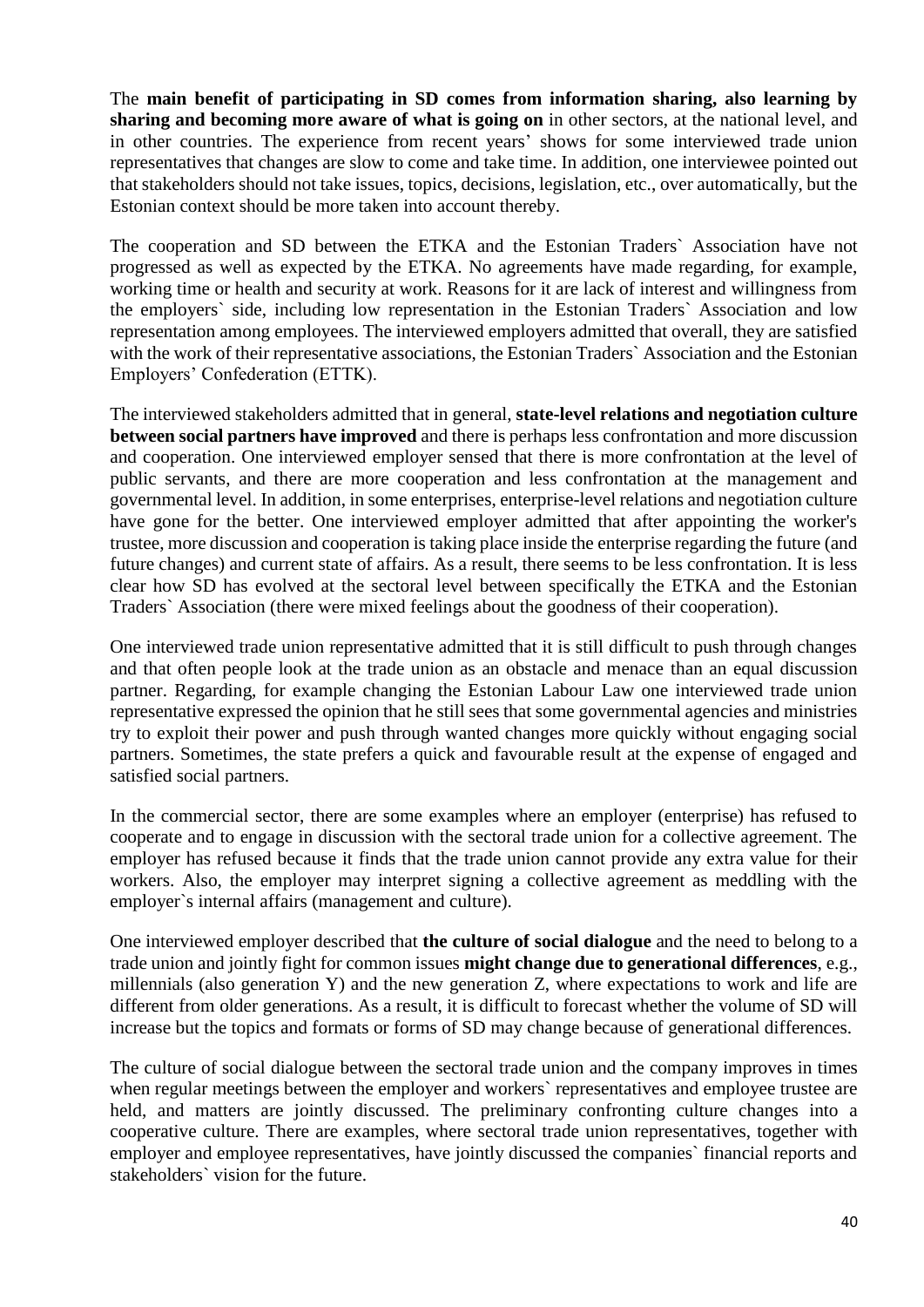#### <span id="page-40-0"></span>**3.4.4 Resources for SD involvement**

While other large umbrella organisations can contribute to the EU level SD, the small countries' union federations do not have the necessary resources to do so, and so their contribution remains modest. The ETKA is not actively participating in the SD meetings at the EU level nor give regular feedback. The main reason for that is first that the national trade union confederation EAKL is performing this task, secondly, the **lack of time and human resources** to engage in various SD meetings and networks at the EU and national level. Instead of participating at the EU level SD, trade union federation spends most of the human resources at the sectoral and national level SD, thus **prioritising SD more at the national level**.

Larger employers admitted **lack of time and short notices** as important hindrances to participation at both the EU and national level. When too little time is given for providing feedback, then employers choose not to participate. They also choose not to participate when they see no value from it or when involvement is not coherent with the organization` values and current or long-term priorities.

## <span id="page-40-1"></span>**3.4.5 Topics**

The interviewed stakeholders in the commercial sector **have not themselves initiated topics in the EU social dialogue**. The interviewed trade union representatives proposed that the relevant topics to discuss at the EU level SD should be **working time**, as in some countries workers in the commerce sector work during the weekends or national holidays or even during nights; thus actual practices are rather different from country to country. Another acute and universal topic in the commerce sector is **work flexibility** (including, for example, teleworking and related framework agreements on teleworking) and security. **Health and safety at work** are as important in the commercial sector as in the other sectors. The last report by the Labour Inspectorate highlighted problems with health and safety at work (including rise in work accidents) in the commercial sector<sup> $42$ </sup>. Perhaps a more united and shared approach should be preferred by the EU in the commercial sector to protect sectoral employees. One interviewee (trade union representative) suggested looking more deeply into the commercial sector as it has worrying characteristics from the viewpoint of the state. For example, the **share of female labour exceeds male workers in the commercial sector**; also, expectedly the share of single parents is greater among female workers. As a result, long working hours, working during national holidays and weekends and evenings but also 24/7 influences these families (disproportionately) more than others. Another issue to consider is that often employers use **civil law contracts** instead of employment contracts that increases the vulnerability of employees working in the commercial sector.

Similarly, to other sectors, **retraining, skills**, and the workers` ability to compete for current and future jobs are among the topics of discussion. An ongoing discussion is about how to match education and labour market needs better, what skills and jobs should be taught on the workplace, and what in schools, the importance of workplace-based studies, etc.

The **relevant topics to discuss at the national level SD rise from the everyday practice or changes in the legislation**. The trade unions select topics by their relevance. In the limited resource situation, the social partners are selective as to the topics and issues where they are involved. Other topics get social partners attention only when there is enough time. In general, **topics at the national level overlap with matters at the sectoral level** (e.g., flexibility regarding work, security, and health at work, good working conditions, working hours and flexibility in working time, working and rest time, education, retraining, and skills). On the other hand, there are also **some sectoral specific issues**, such as the unequal share of female and male labour and low, unattractive wages, the vulnerability of

 $42$ <sup>42</sup> Tööinspektsioon. Töökeskkond 2018: [https://www.ti.ee/fileadmin/user\\_upload/dokumendid/Meedia\\_ja\\_statistika/Toeoekeskkonna\\_uelevaated/2013/Tookesk](https://www.ti.ee/fileadmin/user_upload/dokumendid/Meedia_ja_statistika/Toeoekeskkonna_uelevaated/2013/Tookeskkonna_ulevaade_2019_V6_web.pdf) [konna\\_ulevaade\\_2019\\_V6\\_web.pdf](https://www.ti.ee/fileadmin/user_upload/dokumendid/Meedia_ja_statistika/Toeoekeskkonna_uelevaated/2013/Tookeskkonna_ulevaade_2019_V6_web.pdf)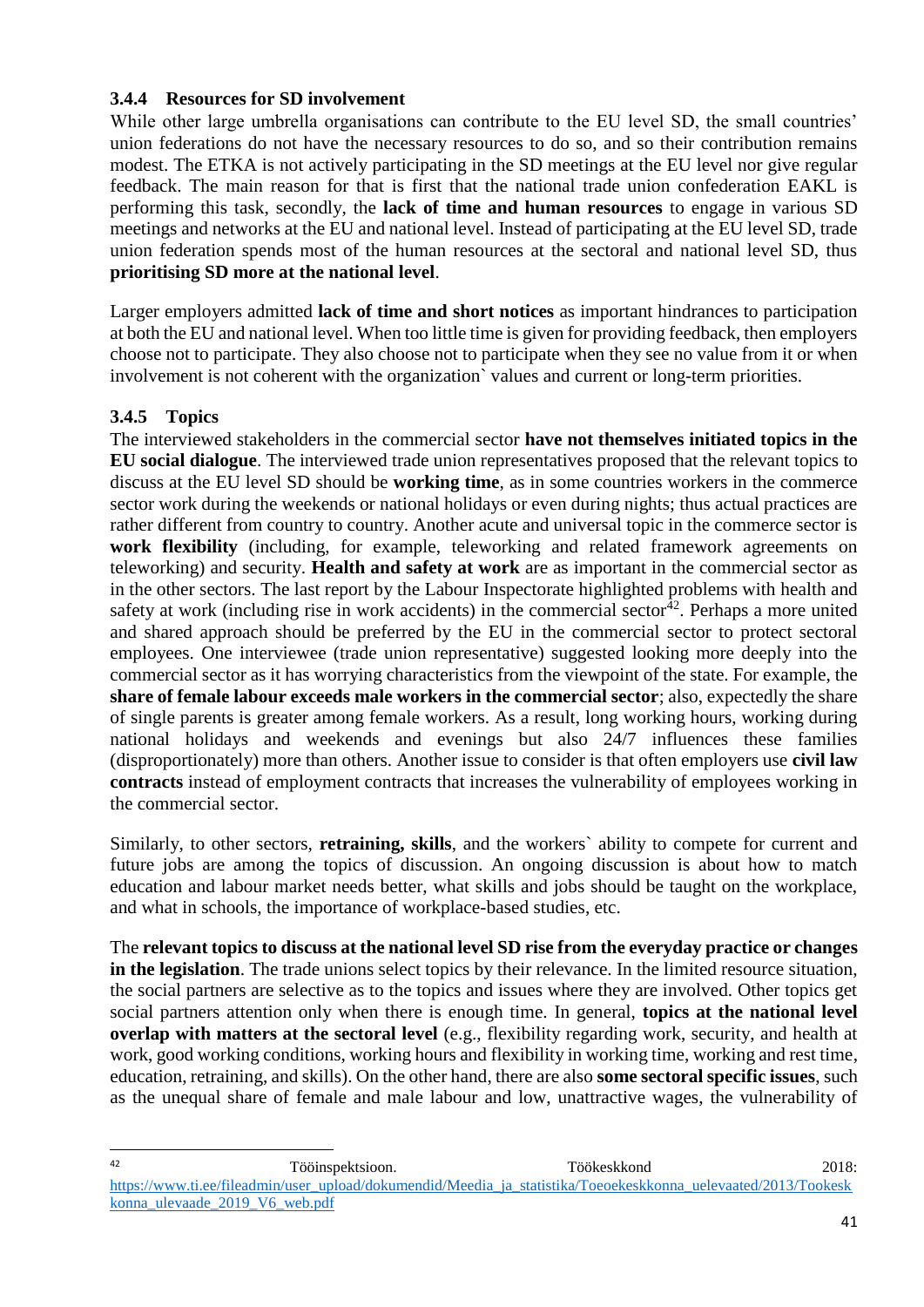single-parent families in these circumstances, the specifics of working hours concerning national holidays and some stores being open 24/7, also long shifts and hours in general.

The ETKA tackles these topics in the commercial sector, mostly through collective agreements. With **new and changing forms of employment**, such as platform-based working and rental workers, raise questions of how to include social rights, social insurance, and protection in them.

Regarding the amendment of the Estonian Labour Law, public discussions have been held, but as politically this is not a pressing ("hot") issue (other issues are more important), then no updates have been decided yet. The **nature of work is changing due to ICT and technological developments**, also due to **perceptional differences in work across different generations**. Younger generations prefer flexibility, temporary arrangements, and diversity to traditional, stable, and monotone work relationships. Nowadays, it is quite common to have several jobs and several work relationships under multiple employers. There are people on the labour market who do not know how many hours they want to work and for how long (especially characteristic to younger generations), some people prefer to work only on calls (when a job comes) or with a very low workload. The question is how emerging risks in these changing, tricky, and complex circumstances are settled. The Estonian Labour Law does not cover these aspects flexibly. The taxing environment today (taxing capital, labour, and/or benefits) is also unfavorable in these circumstances (relatively high social taxes with the low and/or partial workload). Labor-related legislation should be updated to support and meet the changing needs of working life and to favor solutions that enable flexible individual decision-making (e.g., to prefer being active and working to being inactive and not working). These topics are significant to both trade unions and employer associations.

Based on desktop research the Estonian Traders` Association has visibly contributed into education, curricula building, current and future skills development and training but also into designing and sharing good practices, building responsible entrepreneurship in the commercial sector during the researched period.

One interviewed employer remembered participating in a working group tackling collective agreements and broadening their scope through sharing best practices; in addition, raising issues such as what is and should be the role of collective agreements and trade unions today and in the future. Another employer described participation in a working group that tackles **diversity in the commercial sector**. As the labour force in the commercial sector is becoming more diverse with different racial and cultural (including minority) origin, also more disabled people have entered the labour market and the commercial sector, then equally noticing and valuing their participation has evolved into an important discussion topic.

Some interviewed employers pointed out that instead of regulating everything to detail, more attention should receive the effects of regulation and its impact on labour and sectoral workers. When the state heavily regulates the business environment and the employer`s activities, then some of the burden and negative consequences are also worn by workers.

Another sectoral specific issue that the employers and their confederation together with the Estonian Traders` Association have tackled is about the **unattractive image of the industry and jobs**, which results in high labour flows. During the researched period, there were some joint projects involving both employer and employee representatives to improve the reputation and image of the commercial sector and its jobs.

#### <span id="page-41-0"></span>**3.4.6 SD outcomes**

The social partners had **different opinions on social dialogue outcomes**. Some were in favour of binding results (e.g., law or regulation, collective agreement) while others thought that employers and employees should agree on some issues and nuances without law. One interviewed trade union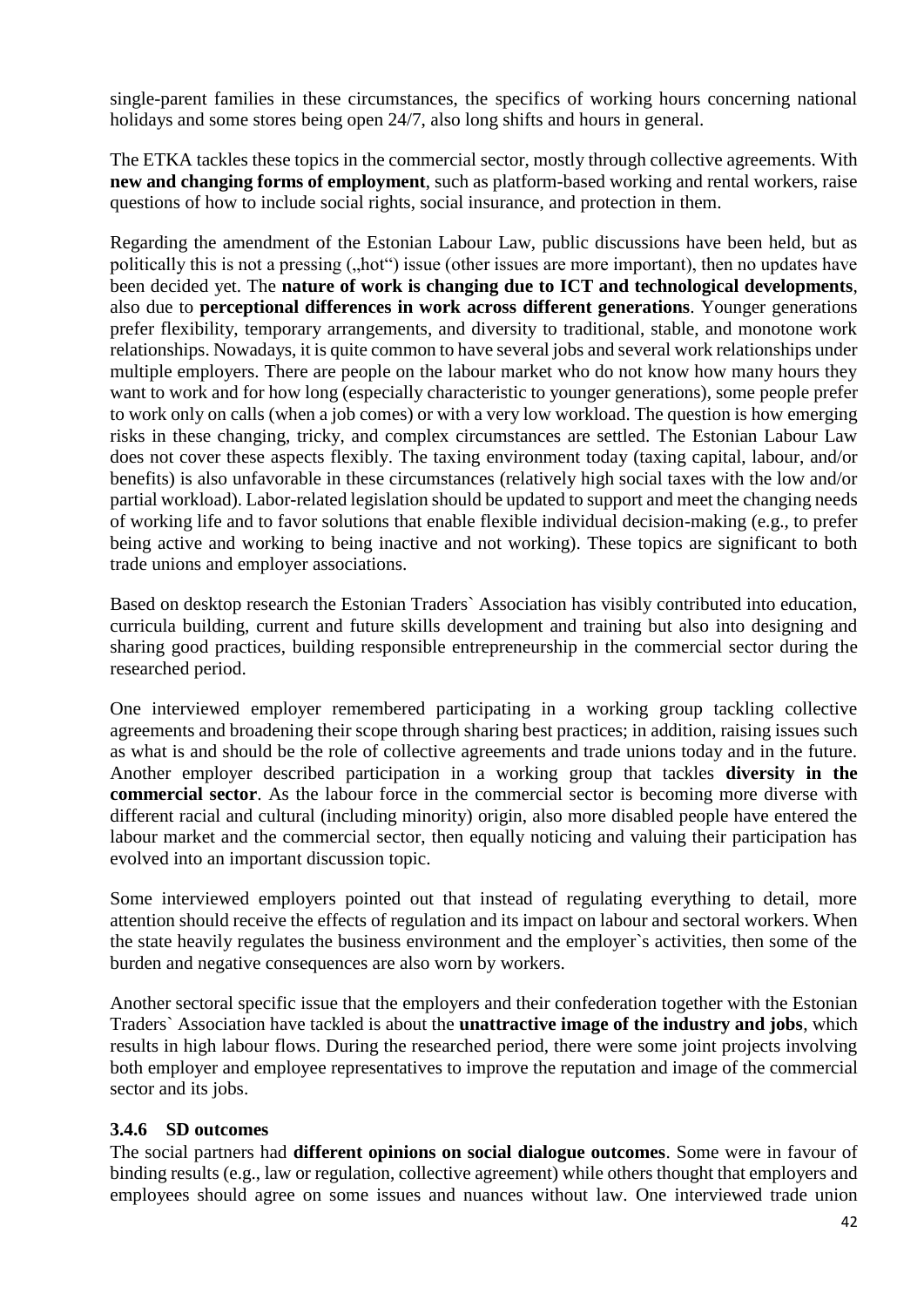representative emphasised that in aiming for an outcome through SD the general context of the society, the economy and potential improvements in them should be taken into account. The SD outcomes should be flexible and be applicable in both economic recession and growth. During an economic recession, the employee needs stability and security, but everything that is not written in collective agreements the employer can one-sidedly change. In these circumstances, matters should be discussed jointly by employers and employees to reach a compromise.

On the contrary, one employer valued the readiness to openly discuss matters to reaching whatever compromise as a result of SD. Another employer emphasized the importance to settle details and nuances through joint discussion. Laws should not be overburdened with details – details should be left for individuals to decide. Non-binding outcomes are equally important to binding outcomes enabling flexibility and diversity. These characteristics are relevant in taking into account the context of each case.

On the national level, **some topics have not reached the agreement** (e.g., creating a work accidents` insurance system, sectoral differences in working time) and there are still ongoing discussions (e.g., new forms of work and changing/amending the Estonian Labour Law). Some interviewees admitted that although there were several meetings and the state collected feedback from employers and their confederation, then developments, and further proceeding of the bill (regarding the amendment of the Estonian Labour Law) have come to a halt. Some interviewees shared the opinion that economic reasoning of the employers and sectoral competitiveness currently prevail over the social rights and guarantees of employees. In addition, **the outcome of SD depends on the priorities and interests of the coalition government and ruling parties**.

One important outcome mentioned by the interviewed stakeholder (non-ministry representative) was a rise in the national minimum wage, although the sectoral trade union did not take part in the agreements, the result influenced sectoral wages. The tripartite talks between the Estonian government and social partners were restored during 2018. Among its discussion topics was rising the national minimum wage. Although comparing the outcome to previous years, the rise in the national minimum wage was not overly substantial but the process relied on SD. Several interviewed stakeholders marked **the restoration of the tripartite talks as an essential outcome for ongoing and future developments through SD and its structures**. One interviewed employer viewed the whole process as quite sensible with rational and clear demands, arguments, and positive negotiations` culture. The average wage level in the commercial sector is generally considered as unattractive<sup>43</sup>. Thus, changes at the national level have a strong impact on the sectoral level (in the case of the commercial sector). Another positive example of impact is improvements in working conditions and the working environment in the commercial sector, which were achieved in cooperation with the Estonian Labour Inspectorate.

On the negative side, one employer described that it is not always clear what happens (or should happen) after tripartite talks (although talk is also good, the first step), meaning what concrete steps and by whom should follow. The linkages between discussions and steps-to-be-followed (implementation) are not always visible. Another employer admitted that there is not any visible outcome, but on the positive side, policymakers and politicians have realised the importance of some labour related topics.

 $\overline{\phantom{a}}$ 

<sup>&</sup>lt;sup>43</sup> In 2019, the quarterly average gross wage was 1341 euros, in wholesale and retail trade 1266 euros, in 2015 the numbers were accordingly 1010 euros and in wholesale and retail trade 939. Thus, on average, wages in the wholesale and retail trade are lower than the average gross wage across the economy: [http://andmebaas.stat.ee/Index.aspx?lang=en&SubSessionId=fdfc5227-ba2d-4328-a30e-](http://andmebaas.stat.ee/Index.aspx?lang=en&SubSessionId=fdfc5227-ba2d-4328-a30e-482da91b96d4&themetreeid=3)[482da91b96d4&themetreeid=3#](http://andmebaas.stat.ee/Index.aspx?lang=en&SubSessionId=fdfc5227-ba2d-4328-a30e-482da91b96d4&themetreeid=3)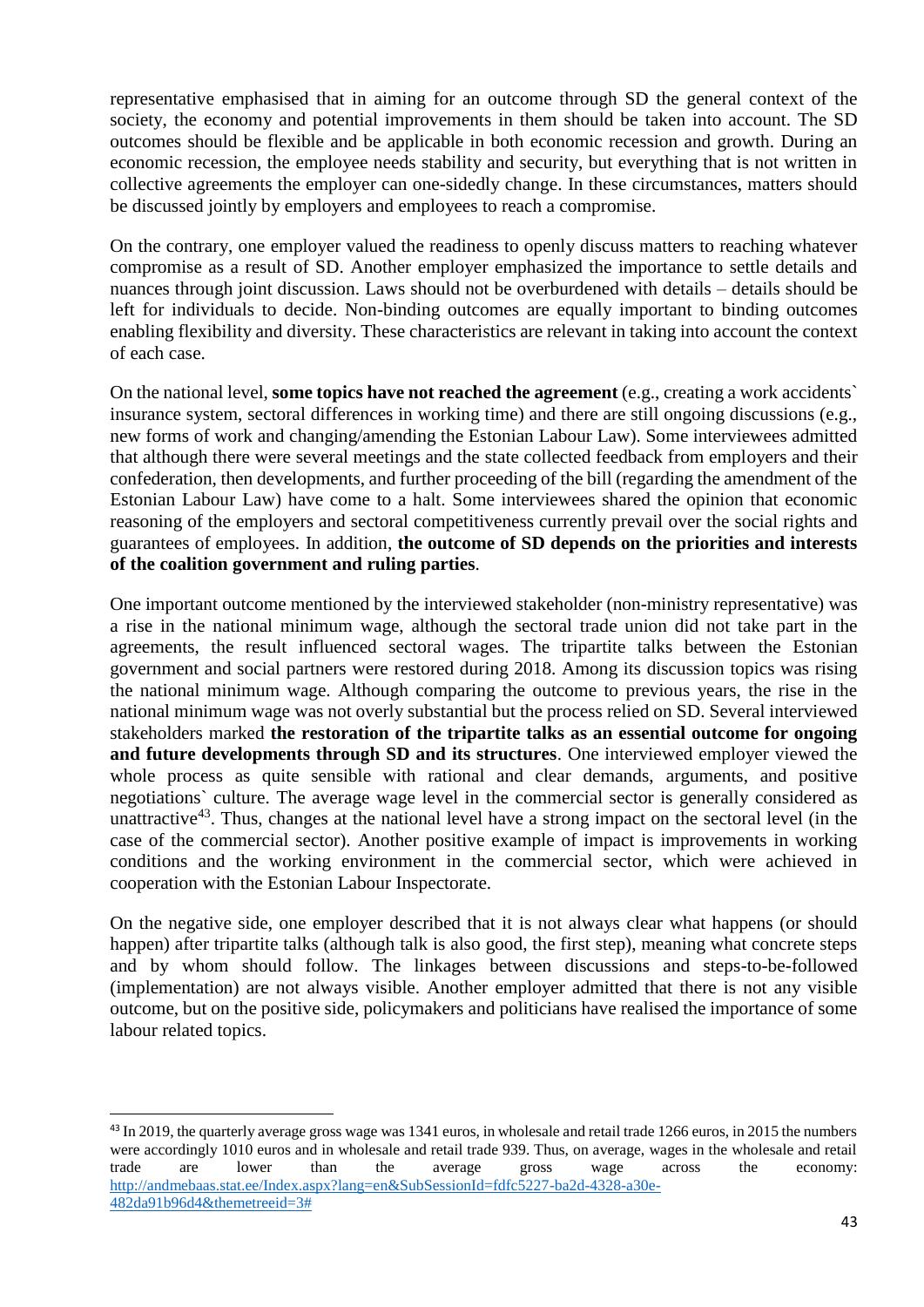The speed of pushing changes and getting results (binding or non-binding) depends on the topic and the width (coverage) of engaged social partners and their power. Social partners describe a good outcome as an agreement that (at least partially) satisfies all parties. Some stakeholders find that a good outcome is also the whole process of being heard – where all stakeholders receive the opportunity to be listened to. After that, a joint compromise, decision, etc. is designed.

The **social partners** in the commercial sector **were not aware of the activities of the European Semester**.

#### <span id="page-43-0"></span>**3.4.7 Perceived effectiveness**

Both sectoral and national level interviews` findings highlight the **dependence of SD on coalition government** and ruling parties, and whether they value social dialogue or not. Shortly, taking into account the opinion and engagement of trade unions in social dialogue depends on election cycles, day-to-day politics, and parties. As one interviewed employer described it, some topics that are not of interest to politicians may become the interest and work of public servants. Towards some topics, politicians have an elevated interest, and these in turns are left out of the temper of public servants.

**Informal ties, friendship, informal discussions also influence SD and their outcome, but these linkages are not linear or direct**. It is not possible to guarantee a specific outcome. The importance of informal ties and friendship is more evident in raising issues, in being heard and in lobbying, also in communicating through social media. Informal ties and friendship play a role in SD and its structures, but it is not clear how strong and where exactly they influence the process and outcome. One interviewed employer believed that informal ties and friendship have a stronger impact on the process (in initiating matters, topics) than on the outcome of SD (which may be unpredictable). In the case of Estonia, as a small country, one might say that everybody knows everybody, and usually, very often the same people meet in various working groups, panels and councils during the social dialogue. In a tighter circle of social partners, cooperation is better in the sense that this does not allow partners to withdraw from the agreements easily. On the negative side, it may be difficult to replace people and this may serve as a threat to the diversity and continuity of SD in the short run.

In general, since 2015, interviewed stakeholders did not notice any significant changes in the role of informal ties and friendships. Expectedly, they believe that in the case of Estonia, slight dependence on these will also remain in the future.

Estonian social partners noted in interviews that **social dialogue at the sectoral and national level has slightly improved in recent years**, although there are also examples of meetings with no detectable outcome. What ministries and governmental agencies are present in SD and its structures influences the perceived effectiveness of SD. If for example, with matters regarding changing the Estonian Labour Law or discussing issues related to foreign labour, relevant ministries should all be present. Only then is a discussion in the eyes of social partners fruitful and effective.

Regarding ministries and governmental agencies and their officials (public servants), some interviewed employers marked that the outcomes also depend on **the experience, competence, and skills and will of public servants**. Some officials may lack work experience other than working as a public servant. One interviewed employer described it as a threat – being distant (unaware) from the actual developments in the labour market. The findings of national interviews showed that sometimes the **frequent changes in ministerial staff** were seen as one factor that influences the efficiency of SD. The interviewed stakeholders highlighted several times that the outcomes and their efficiency depending on the specific people engaged in the process.

It is common practise that the state asks trade unions and employer organisations or bigger employers to give feedback and comment changes in legislation (acts, decrees), regulation, etc. Complex or outdated legal terms and ambiguous legal language hamper the efficiency of the feedback process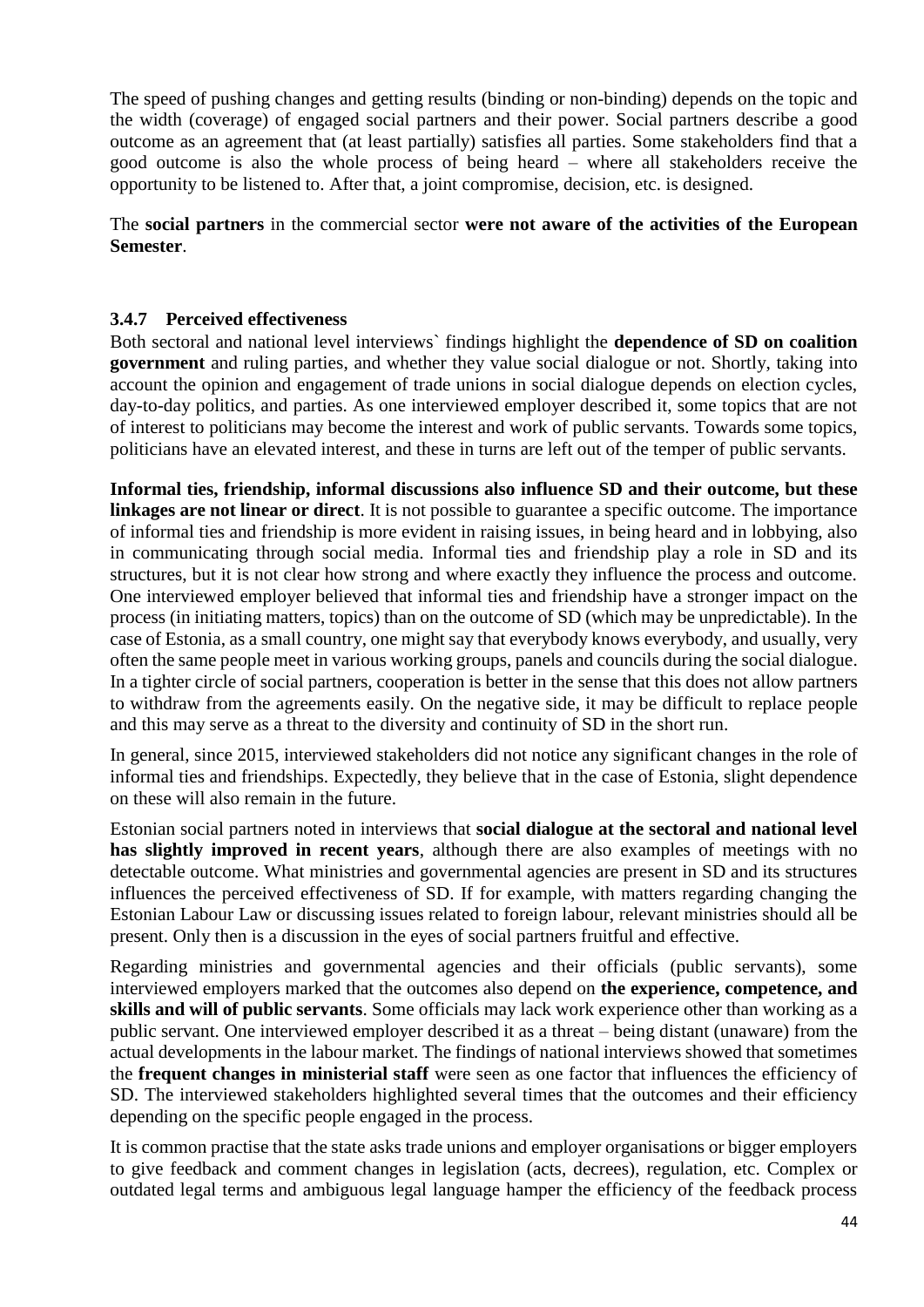both from the employers` and employees` side. In addition, the efficiency of SD suffers, when state and governmental officials give employers **very short time to provide feedback**, which is something that influences the activity and initiative of employers, and their willingness to even engage in topics raised through SD and its structures.

The **characteristics of negotiations** also influence the perceived effectiveness of the SD. If stakeholders are visibly open for discussion, as one interviewed employer observed, then anything is possible. If there is too much focus on diverging issues and not enough on common ground, then negotiation becomes more confrontational and limited with no potential positive outcomes. In addition to the **general culture of negotiations**, individual traits of people engaged in negotiations have an impact. Stereotypes and prejudice towards some stakeholders, confronting and stigmatizing stakeholder groups (employers vs. employees, greedy and selfish employers vs. weak and incompetent employees) or some outcome restrict discussion and hamper SD.

The **sectoral competitive market situation** has an impact on the perceived effectiveness of the SD. If a collective agreement harms the competitiveness of an employer, then other, softer options are preferred. In addition, in the case where one employer has a collective agreement, and other employers in the sector do not, negotiations to increase wages and benefits for employees may be economically detrimental for that one employer. Then, during negotiations, as one employer representative highlighted, the competitive situation of the market and employers should be taken into account, or a joint sectoral collective agreement should be preferred in these circumstances.

Usually, the sectoral and national level social dialogue **topics arise from practical needs or changes in the legislation**. Topics arise inside the ETKA when members propose them. Some topics are so important that the ETKA management pushes them for discussion in the national trade union confederation. When issues are problematic and specific to the commercial sector, then these are settled directly by the ETKA. For bigger employers, topics arise through regular internal risk assessment. One interviewed employer described that in their company, everything related to labour is considered among priority risks. Through internal risk assessment topics emerge which may be of interest to other employers in the commercial sector and also to stakeholders active at the national level. Another employer described that topics arise from internal matters, also problems and internal discussions with their employees, and these may be of interest to other sectoral employers. One interviewed employer described a situation where language requirement stated in the law dictates who they can hire, e.g., the requirement to speak and understand Estonian restricts their choices severely.

**According to one interviewed employer, sectoral issues may become national and vice versa through labour disputes and labour dispute committees.** Some interviewed employers had little, and some had no experience with these committees during the studied period (2015–2017). Commonly, the state asks trade unions and employer organisations or larger employers to give feedback and comment changes in legislation, strategic policy documents, etc.

**Other strategies** besides social dialogue include engaging the **National Conciliator** (*Riiklik lepitaja*) or **organising pickets**. Social dialogue is enhanced through good representation in various panels, councils and working groups in educational institutions (for example to give feedback to curricula) and also in the Estonian Qualifications Authority and other labour, skills, etc., related institutions.

The **effectiveness of a selected strategy depends on the topic and is case-specific**. Some topics can be resolved with SD. When negotiation does not work, then other strategies become relevant, e.g., media and opinion articles, cooperation with other trade unions, strikes, etc. The **social dialogue takes more time**. Furthermore, the opinion and voice of one employer are weaker than the opinion and voice of the Confederation of employers or sectoral trade unions and employers.

One employer described that relevant information also comes directly from employees using social media, sharing their views, experiences, and opinion about work. This information helps the employer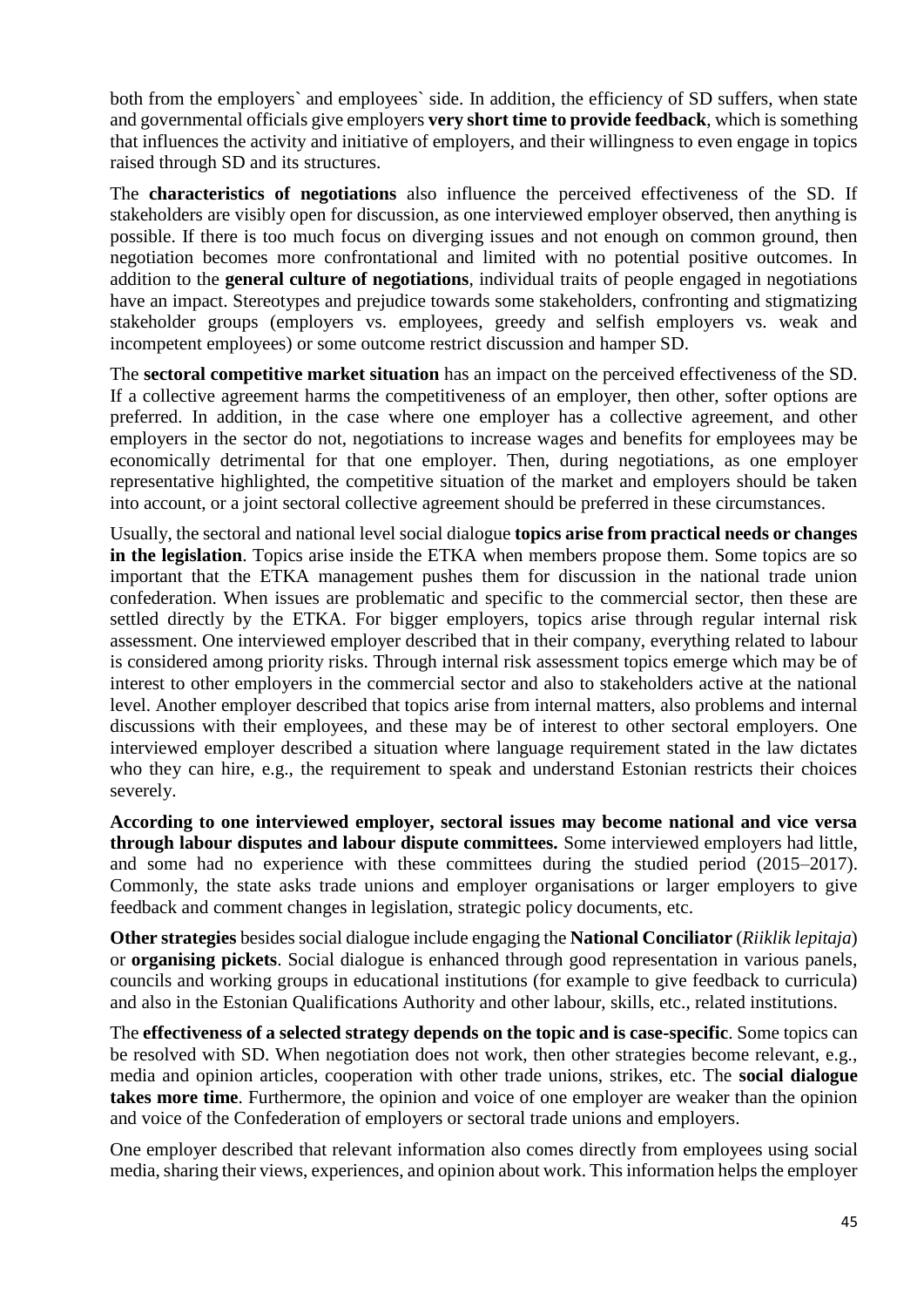to understand what is going on with employees and labour in general, and how their expectations are changing.

## <span id="page-45-0"></span>**3.4.8 Suggestions for effective SD**

The interviewed social partners (both employer and employee representatives) saw that the **attitudes** of workers should **change**. Workers themselves should be more active and orient more to problemsolving than escaping (meaning leaving and changing the employer when some problems emerge). Workers should also try to come together and discuss matters jointly with employer and trade union representatives if necessary. Male and female labour have **different readiness** to strike and stand for themselves. This readiness varies from sector to sector and is also dependant on whether the sector is more public or private oriented. Female workers in the commercial sector, which has more private interests and lead by economic reasoning, are more reluctant to voice out. The economic situation today also enhances escaping and finding another employer than to sit down and talk matters through with the current employer (both employee and employer representatives). Another topic is to improve the **skills and knowledge of middle managers** so that they would know how to build relationships, lead social dialogue inside the enterprise and its units (employee representative view). Perhaps workers and middle managers today do not see that well yet the benefits of social dialogue.

As the outcome of SD depends on the **priorities and interests of the coalition government and ruling parties**, then it is vital that trade unions and employer confederations are visible and continue lobbying together.

One employer proposed to design a **clear framework to SD** so that each SD meeting or its structure has a clear aim, all stakeholders know their role, there is a list of topics that will be discussed and an understanding what topics are left out, and there is a joint goal towards which all participating stakeholders are aiming for.

Interviewed larger employers admitted a **lack of time and short notices** as important hindrances to participation at both the EU and national level. When too little time is given for providing feedback, then employers choose not to participate. Thus, the government and governmental agencies should plan in advance and avoid short notices; SD time schedules, both face-to-face meetings and when written feedback is collected should be known in advance (for example at the start of the year).

Another aspect is to improve the **marketing of SD outcomes**, whether binding or non-binding results. All target groups and involved stakeholder groups should be aware of relevant developments to support their implementation and to propose new developments for the future. Besides, it may be fruitful to share best practices in one sector with the employers and employees in other sectors, so that mutual learning occurs.

What **ministries and governmental agencies** are present in SD and its structures influences the perceived effectiveness of SD. For example, with matters regarding changing the Estonian Labour Law or discussing issues related to foreign labour, all relevant ministries should be present. Only then is a discussion in the eyes of social partners fruitful and effective. With **prioritizing topics and participation**, and selecting where to spend resources, it is not possible to be present everywhere. Although prioritization saves resources, then one threat may be that some topics and involvement are discarded. As a result, the efficiency of SD in these matters may suffer.

# **4 Conclusions**

The general situation with the structure of the national in Estonia sets some of the general features and effectiveness of the SD. Given the low union density and collective bargaining coverage in Estonia, in many sectors (e.g. construction) the more active SD would assume in the 1st place higher membership in unions and employer organizations. From the positive side, as there are only a few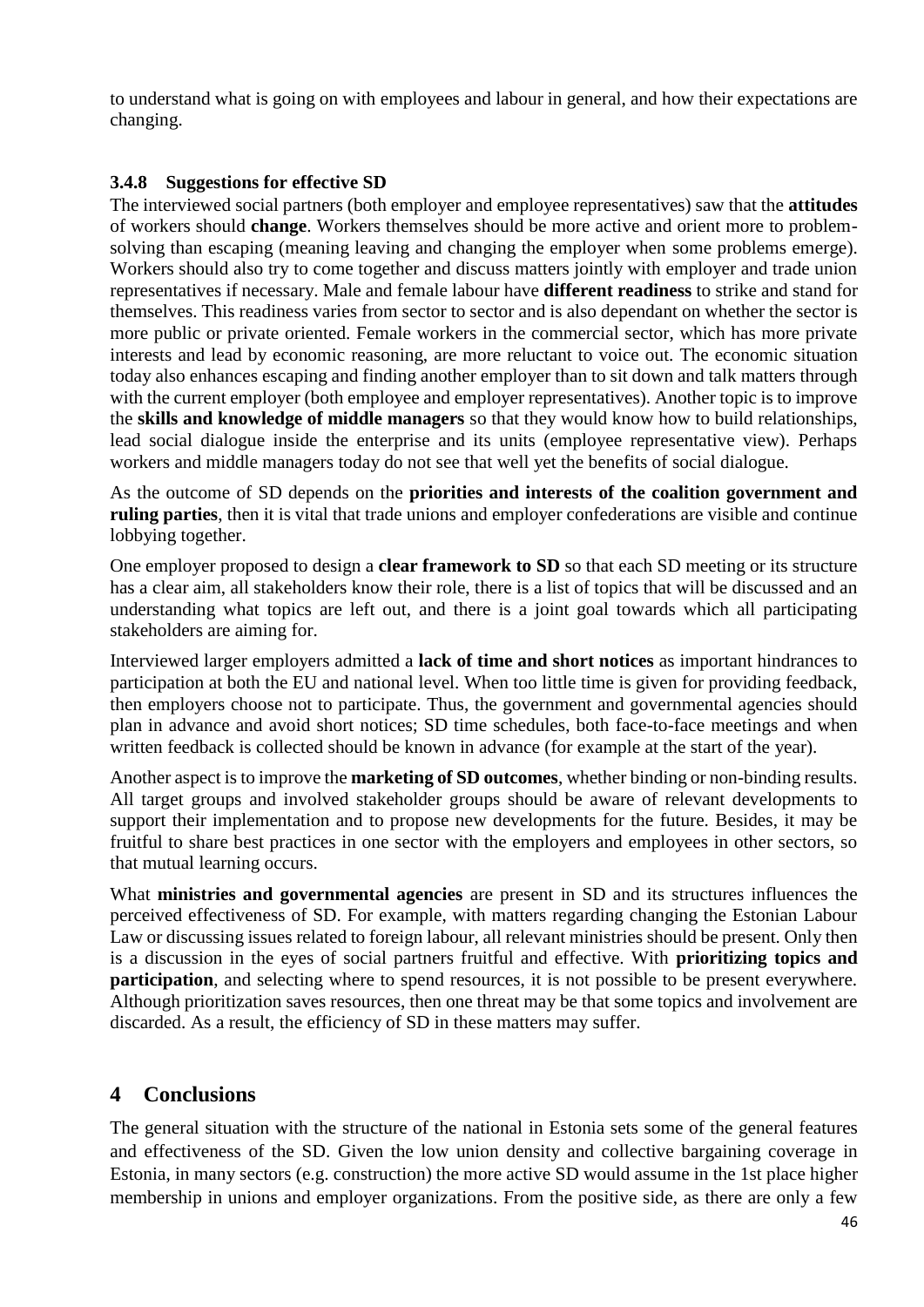strong unions in any particular sector, the competition or rivalry in SD is rare. Social partners become stronger through more effective SD (self-reinforcing process, kind of a vicious circle). The sectoral level SD in Estonia being limited only to a very small number of sectors is not good for an effective SD as not insuring level playing field for the companies.

Despite of that, SD seems to have improved over the time in Estonia (e.g. during the last 10 years), expressed by people in all of the interviewed sectors (construction, education, health, commerce). One need not to be able to see that necessarily in the later period of 2015-2017, though some respondents saw positive effect of the Estonian presidency of the EU in the 2<sup>nd</sup> half of the 2017 on the volume and the quality of the SD. Restoration of tripartite talks in 2018 has been seen as an important development. Social partners saw improvements both in the level of state-level relations and negotiation culture as well in some cases in the enterprise-level relations and the negotiation culture. The marketing of SD outcomes is important to make it more effective. The social partners pointed out that the range of questions discussed on the national level has widened and the administrative capacity of the social partners has increased thanks to the help of the EU structural funds; yet, it was warned that in some cases over-regulation might mistakenly amplify the feeling of an inclusive SD. The biggest problem at the national level is the lack of acknowledgement of the importance of industrial relations, the lack of political interest, and partially the state's strategy of avoiding tension and conflict (Varblane et al. 2016). There have been in the past some bad examples at the national level, where the state unilaterally changed the agreements reached (as regards e.g. the unemployment benefit rules). It seems current good times in economy and tight labour market are not necessarily the best for SD as workers may find it easier to change employer than solving problems at the place. Economic reasoning dominates over social issues.

Similarly, to the national level SD, EU level SD has improved recently according to the opinion of Estonian social partners. The EU level SD has been more effective in the recent years probably also thanks to the different training programs and events targeted at raising the institutional capacity of the social partners. Smaller number of organizations participate at the EU level SD compared to the national level SD. Sometimes instead of the EU level, the cooperation between the social partners occurs at level of the Baltic Sea area and Scandinavian region. Engagement in EU level SD differs across the sectors, it is only emerging in construction but more developed in health. However, the same for the national level SD, where in the education sector SD is perhaps the most visible and intense compared to the other sectors. In the conditions of the limited time and human resources social partners prioritize national level SD over the EU level SD. In case of a well-functioning SD at the company level there is also seen no importance in going to the higher EU level. In health, attitude towards participating at EU level SD is quite positive, e.g. the EU level SD helps social partners in finding arguments to be used at the national level SD.

The two major obstacles for national actors to be engaged at the EU level SD are the lack of human and financial resources. In addition to language issues, complicated legal terms inhibit the effective participation at the EU level SD. Unclear role and mandate for the SD at national level may reduce the ability to participate at the EU level SD (the case of ELVL in education). Numerous ways of giving feedback are seen as positive trend in SD (education). Generally, the interviewed social partners seemed not to be well aware with the activities of the European semester (applying to both construction, health, education). Smaller trade unions are selective as to the participation in the European semester activities. One opinion was that activities of European Semester have not yet reached the level of the unions and the professional associations. Despite of that, according to the interviewed social partners, Estonia's representation at the EU level is rather good. Estonian social partners have initiated only a few topics at the EU level as many of these are relevant for all EU member states.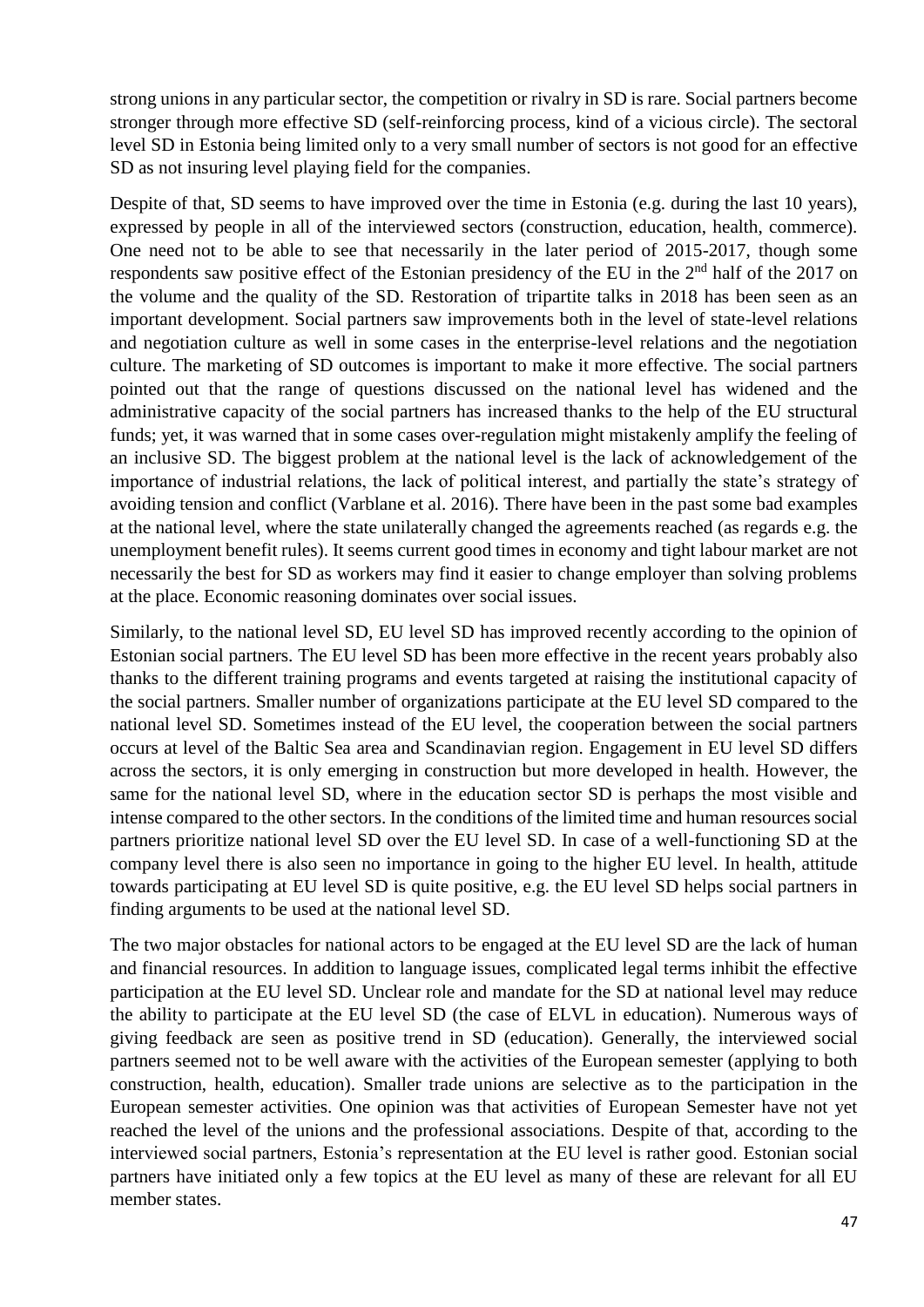There are several suggestions fort state for more efficient SD. While these concern rather the national level SD, its effectiveness may also release additional resources and interest towards the EU level SD. One problem is that state is very often not considering the limited apparatus of the union and employer organizations. Here one can identify several things that state good do –longer deadlines given for feedback (and following more the good engagement practices), translate some documents before asking feedback to them from the social partners (e.g. important for health sector partners) etc. The list of institutions participating in SD matters, e.g. all ministries and state agencies relevant for a particular matter should participate to make the SD effective. There are some opportunities for more effective SD as to recent reforms in the Estonian public sector, like the Estonian local government reform.

SD effectiveness was also mentioned in being conditional on the coalition government and the ruling parties. The clear organization of the SD for that purpose matters. Sometimes even the state is not aware of the changes in the EU level regulations complicating the national level SD (construction). In some sectors (construction), the lack of common topics and protection of local markets prevents EU level SD. To make EU level SD more effective, social partners prefer to be involved in some earlier stage rather than only after the preparation of the initial draft. Better coordination of the SD at the level of the ministries is needed to make it more effective (at least in the opinion of the health sector social partners). Sometimes the lack of appropriate settings and procedures inhibits the effectiveness of the SD in Estonia. Several interviewed partners indicated the Estonia's Draft Information System as a good example of how social partners are involved to the drafting of legislation. Some similar platform at the EU level where different reforms can be discussed and negotiated would be also beneficial; still, there can be also found currently positive examples at the EU level SD (like the European solidarity corps in education). Varying degrees of importance certain topics across the member states inhibits the EU level social dialogue, like that of the importance of wages in the education sector.

The preference for binding versus non-binding SD outcomes varies across the partners and sections. According to national social partners, the preferred and needed SD outcome depends on the situation and topics, i.e. EU level SD does not have to end always with binding outcomes. Many of the interviewees agreed that the SD outcomes do not have to always binding, and a good outcome good be thus all the process of good SD (education). One advantage of non-binding outcomes is that these could be reached faster. On the other hand, binding SD outcomes are more prevalent in health and construction sector, both at the EU and national level. In addition, the state of the economy matters and there is higher preference for more binding agreements in tougher times (education).

Different partners emphasized the importance of personal contacts, long-term relationships and informal contacts for SD. Yet, these are probably more important for the process than the outcome of the SD. While no general change in the importance of that was perceived since 2015, it is also true that the effectiveness of SD is dependent on specific people and thus frequent changes in ministerial staff might not be supportive to an effective SD. Stereotypes towards some stakeholders inhibit effective SD. In tighter framework of social partners it is more difficult to withdraw from the agreements. Another important characteristic of a good agreement is that it should satisfy different partners.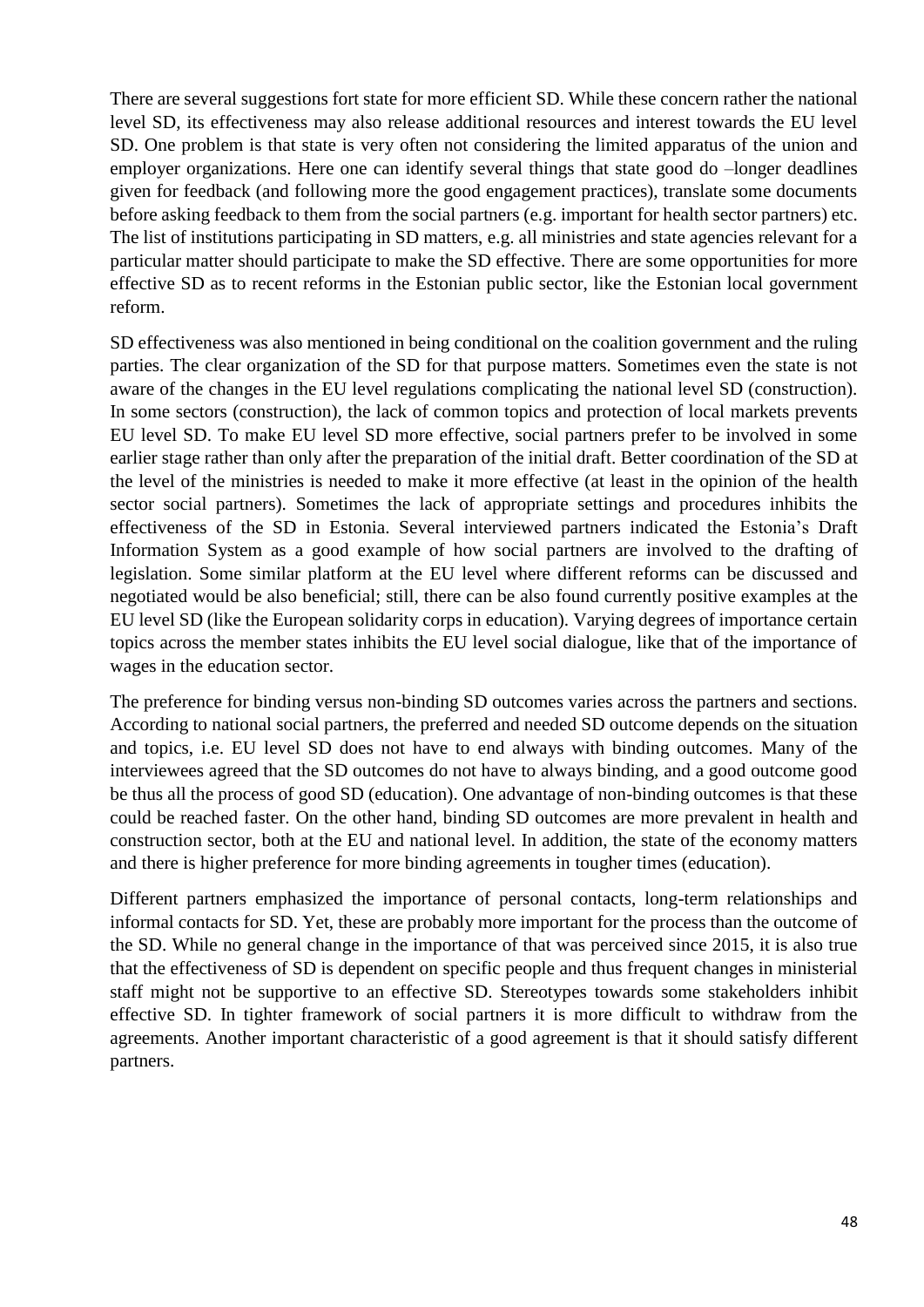# <span id="page-48-0"></span>**5 References**

Bechter, B., Bozdemir, G., Galetto, M., Prosser, T., Larsson, B., Weber, S. (2018) Social Partner Engagement and Effectiveness in European Dialogue – SPEEED. Final report. Available at: [http://www.speeed.uk/media/1067/speeed-project-report-2018.pdf.](http://www.speeed.uk/media/1067/speeed-project-report-2018.pdf) Last accessed: 12 September 2019

Cremers, J. (2005). Social dialogue in the European construction industry. Transfer: European Review of Labour and Research, 11(3), pp. 359-362.

ETUI ReformsWatch (2018). Estonia: restored tripartite talks – first discussion on ways to reduce the gender pay gap. Available at: [https://www.etui.org/ReformsWatch/Estonia/Estonia-restored](https://www.etui.org/ReformsWatch/Estonia/Estonia-restored-tripartite-talks-first-discussions-on-ways-to-reduce-the-gender-pay-gap)[tripartite-talks-first-discussions-on-ways-to-reduce-the-gender-pay-gap](https://www.etui.org/ReformsWatch/Estonia/Estonia-restored-tripartite-talks-first-discussions-on-ways-to-reduce-the-gender-pay-gap) Last accessed: 12 September 2019

Eurofound (2015). Representativeness of the European social partner organisations: construction sector. Available at: [http://www.fiec.eu/en/cust/documentrequest.aspx?UID=0c8bfe19-7129-4aa3-](http://www.fiec.eu/en/cust/documentrequest.aspx?UID=0c8bfe19-7129-4aa3-9185-97a1a8a9ea53) [9185-97a1a8a9ea53](http://www.fiec.eu/en/cust/documentrequest.aspx?UID=0c8bfe19-7129-4aa3-9185-97a1a8a9ea53) Last accessed: 12 September 2019

Eurofound (2016). Estonia: Developments in working life – Q1, 2016. Available at: [https://www.eurofound.europa.eu/publications/article/2016/estonia-developments-in-working-life](https://www.eurofound.europa.eu/publications/article/2016/estonia-developments-in-working-life-q1-2016)[q1-2016.](https://www.eurofound.europa.eu/publications/article/2016/estonia-developments-in-working-life-q1-2016) Last accessed: 12 September 2019

Kadarik, I., Masso, M. (2018). Working life in Estonia. Praxis Centre for Policy Studies. Available at: [https://www.eurofound.europa.eu/country/estonia#actors-and-institutions.](https://www.eurofound.europa.eu/country/estonia#actors-and-institutions) Last accessed: 12 September 2019.

Kall, K. (2017). Post-crisis innovation within Estonian private sector unions. Innovative union practices in Central-Eastern Europe. In Magdalena Bernaciak and Marta Kahancová (Eds.), Innovative union practices in Central-Eastern Europe, ETUI, Brussels, pp. 73-89.

Kultuuriministeerium (2019). Kultuuriministeerium toetab ujumise algõpet koolides. 14. mai 2019: Available at: [https://www.kul.ee/et/eesmargid-tegevused/sport/kultuuriministeerium-toetab](https://www.kul.ee/et/eesmargid-tegevused/sport/kultuuriministeerium-toetab-ujumise-algopet-koolides)[ujumise-algopet-koolides.](https://www.kul.ee/et/eesmargid-tegevused/sport/kultuuriministeerium-toetab-ujumise-algopet-koolides) Last accessed: 12 September 2019

Local Government Financial Management Act. (2016) Available at: [https://www.riigiteataja.ee/en/eli/505072016001/consolide.](https://www.riigiteataja.ee/en/eli/505072016001/consolide) Last accessed: 12 September 2019

Malk, L. (2015). Labour cost adjustment in Estonia during and after the crisis. Bank of Estonia Occasional Papers No. 1/2015.

Masso, J., Soloviov, V., Espenberg, K., Mierina, I. (2018), "Social convergence of the Baltic states within the enlarged EU: Is limited social dialogue an impediment?", in Daniel Vaughan-Whitehead (Ed.), *Industrial Relations in Europe: Fostering Equality at work and cross-country convergence*, Edvard Elgar, pp. 39-78.

Põhikooli- ja gümnaasiumiseadus (2010). Riigi Teataja, I 2010, 41, 240. Available at: <https://www.riigiteataja.ee/akt/13332410> Last accessed: 12 September 2019

Rahandusministeerium (2019). Eesti kohalike omavalitsuste loetelu. Available at: [https://www.rahandusministeerium.ee/et/eesmargidtegevused/kohalikud-omavalitsused-ja-](https://www.rahandusministeerium.ee/et/eesmargidtegevused/kohalikud-omavalitsused-ja-haldusreform/eesti-kohalike-omavalitsuste-loetelu)

[haldusreform/eesti-kohalike-omavalitsuste-loetelu.](https://www.rahandusministeerium.ee/et/eesmargidtegevused/kohalikud-omavalitsused-ja-haldusreform/eesti-kohalike-omavalitsuste-loetelu) Last accessed: 12 September 2019

Rahandusministeerium (2019). Local Governments. Available at: <https://www.rahandusministeerium.ee/en/local-governments-and-administrative-territorial-reform> Last accessed: 12 September 2019

The preliminary results of the Estonian Presidency of the Council of the European Union as of 21 December 2017 (2017) Available at: [https://www.riigikantselei.ee/sites/default/files/content](https://www.riigikantselei.ee/sites/default/files/content-editors/Failid/EL/preliminary_results.pdf)[editors/Failid/EL/preliminary\\_results.pdf.](https://www.riigikantselei.ee/sites/default/files/content-editors/Failid/EL/preliminary_results.pdf) Last accessed: 12 September 2019

Traxler, F. (2009). Representativeness of the European social partner organisations: Hospitals. Dublin: European Foundation for the Improvement of Living and Working Conditions. Available at: [https://www.eurofound.europa.eu/publications/report/2009/representativeness-of-the](https://www.eurofound.europa.eu/publications/report/2009/representativeness-of-the-european-social-partner-organisations-hospitals)[european-social-partner-organisations-hospitals](https://www.eurofound.europa.eu/publications/report/2009/representativeness-of-the-european-social-partner-organisations-hospitals) . Last accessed: 12 September 2019